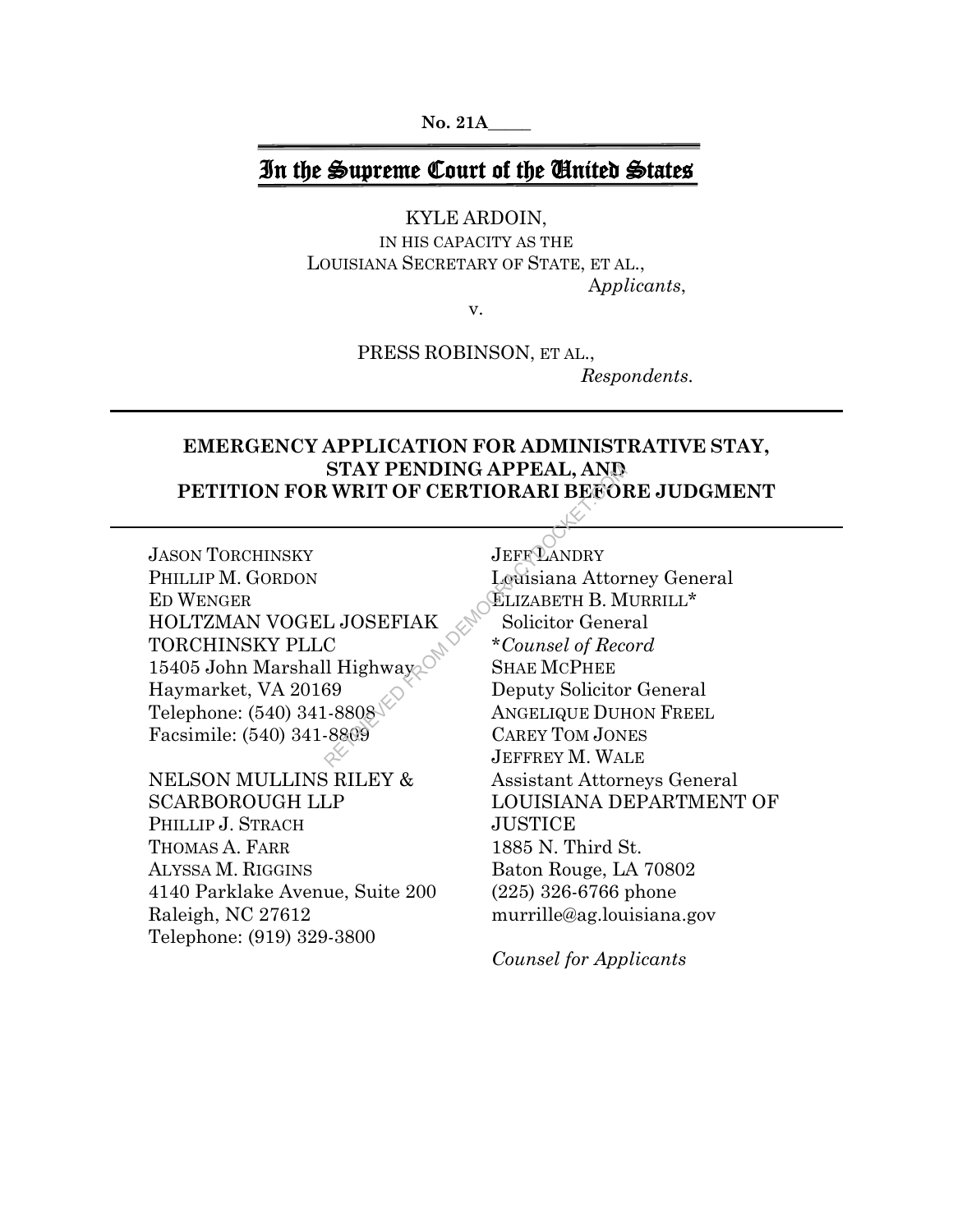## **PARTIES TO THE PROCEEDING AND RELATED PROCEEDINGS**

Petitioners are R. Kyle Ardoin, in his official capacity as Secretary of State for Louisiana, and the State of Louisiana, by and through Attorney General Jeff Landry.

Respondents are Press Robinson, Edgar Cage, Dorothy Nairne, Edwin Rene Soule, Alice Washington, Clee Earnest Lowe, Davante Lewis, Martha Davis, Ambrose Sims, the National Association for the Advancement of Colored People Louisiana State Conference, Power Coalition for Equity and Justice, Edward Galmon, Sr., Ciara Hart, Norris Henderson, and Tramelle Howard.

RETRIEVED FROM DEMOCRACYDOCKET.COM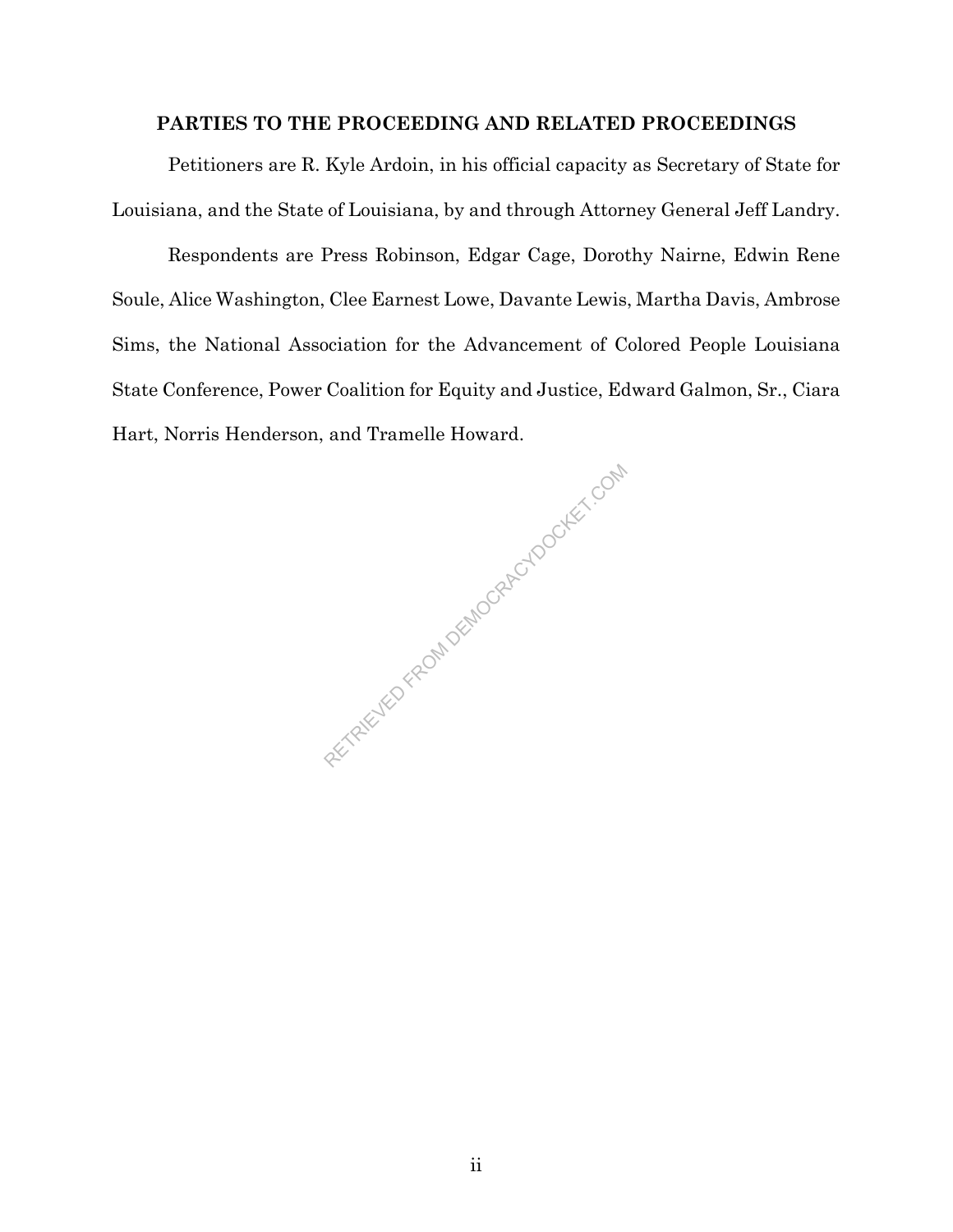# **CORPORATE DISCLOSURE STATEMENT**

Pursuant to Supreme Court Rule 29.6, Petitioners each represent that they do

not have any parent entities and do not issue stock.

/s/ *Elizabeth B. Murrill* Elizabeth B. Murrill

RETRIEVED FROM DEMOCRACYDOCKET.COM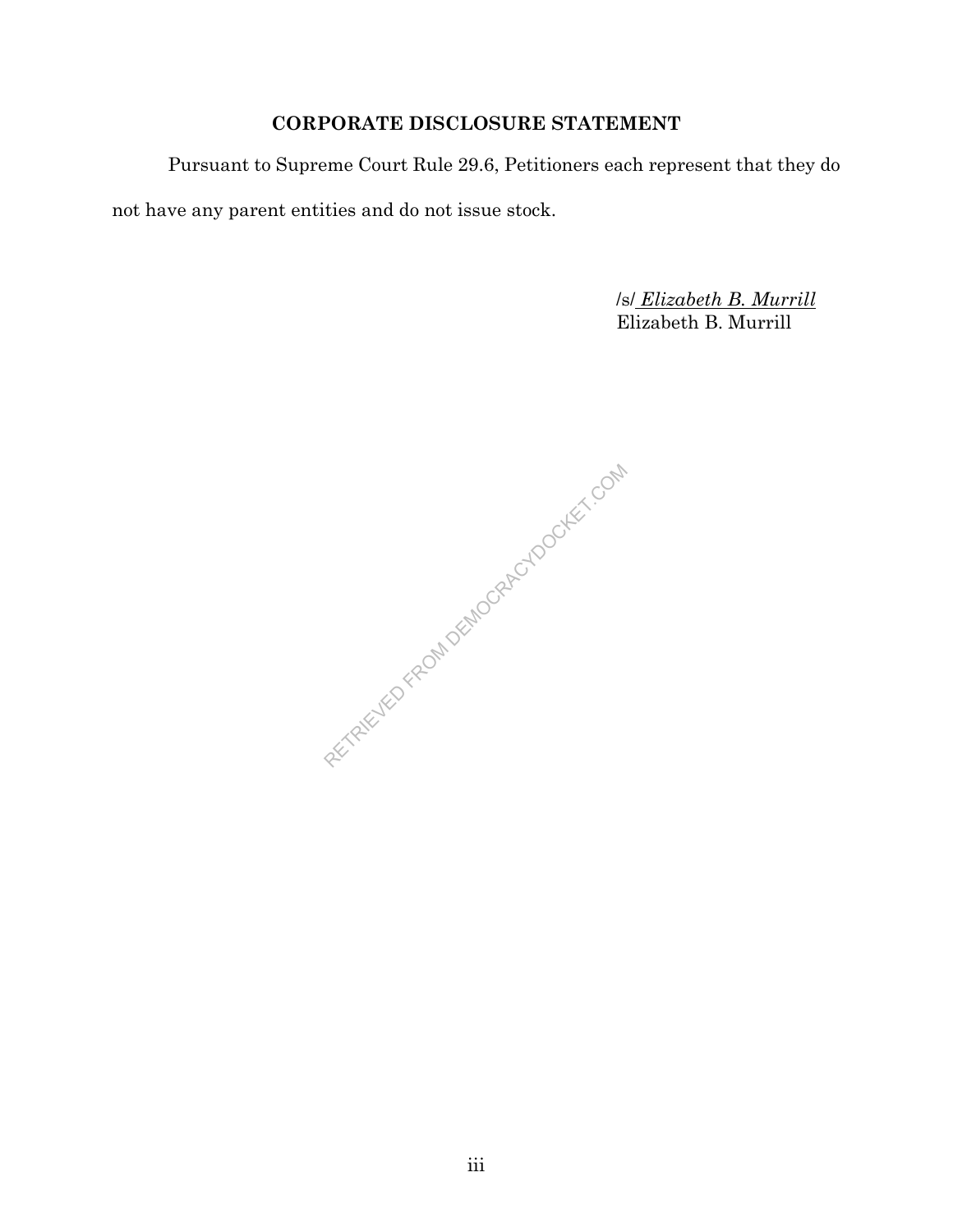# **TABLE OF CONTENTS**

| PARTIES TO THE PROCEEDING AND RELATED PROCEEDINGS ii                                                                                                            |
|-----------------------------------------------------------------------------------------------------------------------------------------------------------------|
|                                                                                                                                                                 |
|                                                                                                                                                                 |
|                                                                                                                                                                 |
|                                                                                                                                                                 |
|                                                                                                                                                                 |
| A.                                                                                                                                                              |
| 2022: Roadshows, public input, hard work, a veto, and litigation7<br>В.                                                                                         |
| Election deadlines bumped; Special Session called; no relief from lower<br>C.                                                                                   |
|                                                                                                                                                                 |
|                                                                                                                                                                 |
| There is a reasonable probability four justices will vote to grant certiorari and<br>I.<br>five will vote to reverse and vacate the preliminary injunction.  11 |
| The district court mangled Gingles's third precondition.  12<br>А.                                                                                              |
| <b>B.</b><br>The district court improperly ordered a racial gerrymander, which was                                                                              |
| The district court contorted <i>Gingles's</i> first precondition beyond<br>C.                                                                                   |
| Racially gerrymandered illustrative maps cannot satisfy the first Gingles<br>1.                                                                                 |
| The compactness of the minority population, not the district as a whole, is<br>2.<br>the relevant inquiry under Section 2 of the Voting Rights Act 25           |
| Mandatory preliminary relief was improper without a showing of a clear<br>D.                                                                                    |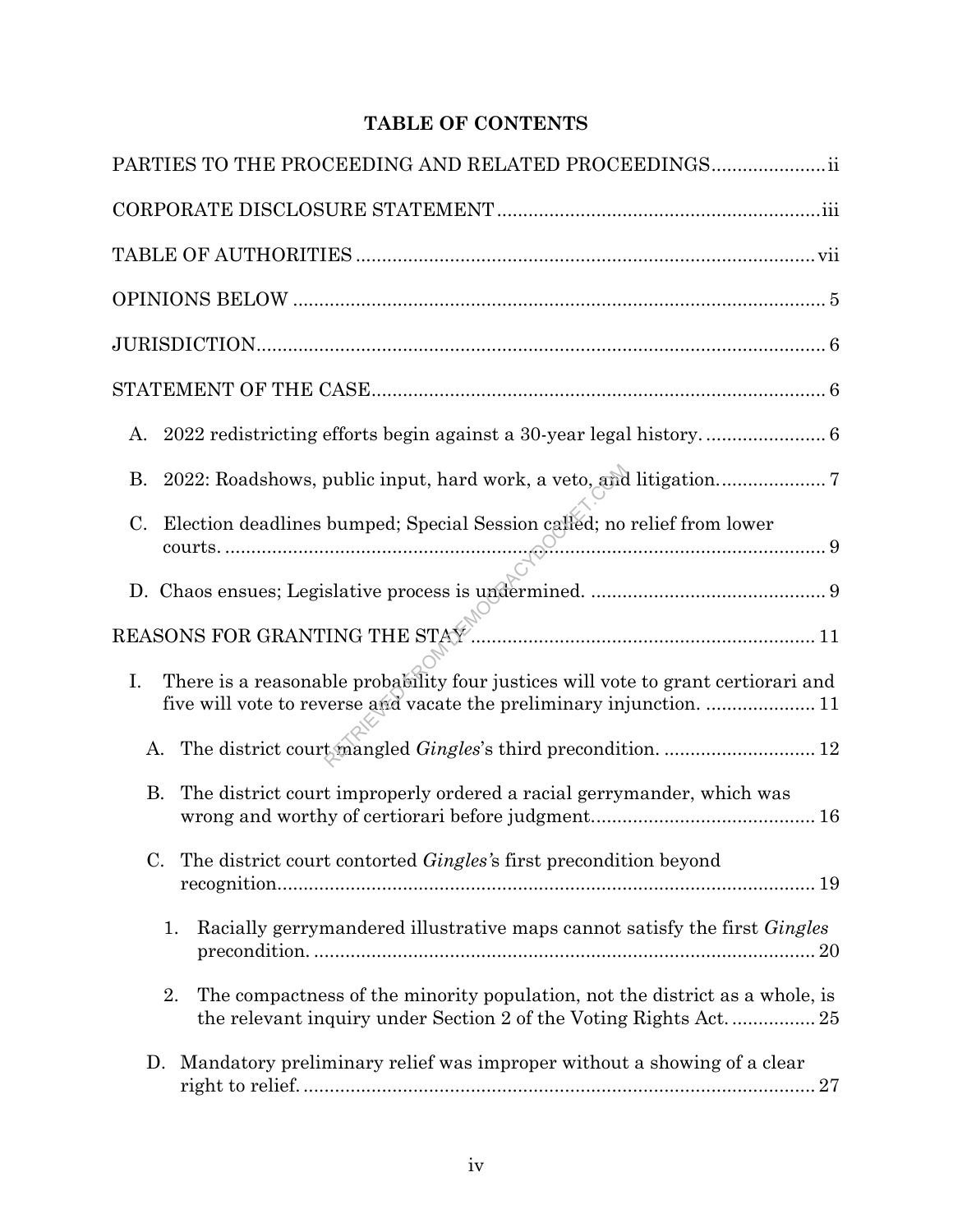| II. Declining to stay this case inflicts profound, irreparable harm upon not only |  |
|-----------------------------------------------------------------------------------|--|
|                                                                                   |  |
|                                                                                   |  |
|                                                                                   |  |

RETRIEVED FROM DEMOCRACYDOCKET.COM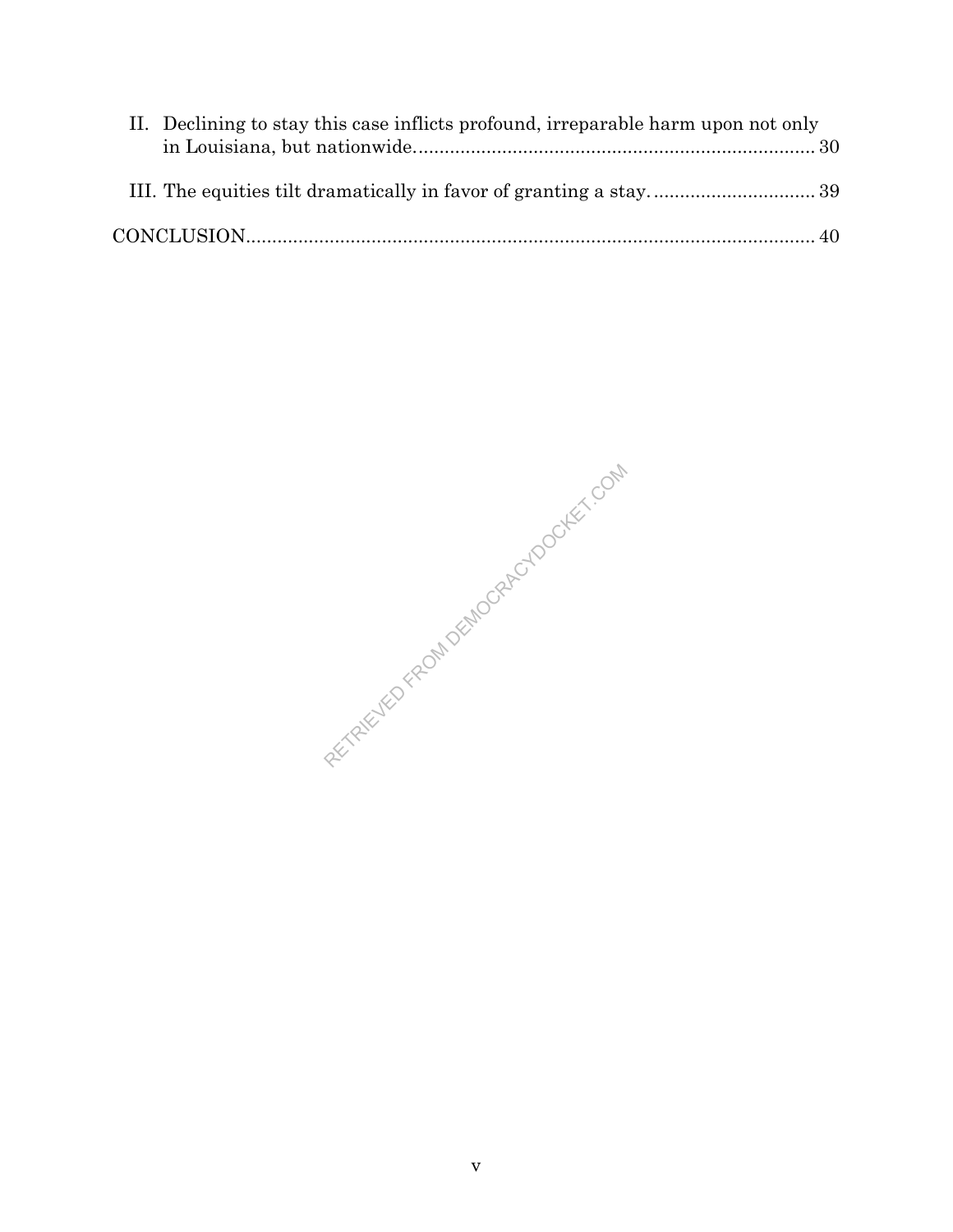| Cases                                       |  |
|---------------------------------------------|--|
| Abbott v. Perez,                            |  |
|                                             |  |
|                                             |  |
| Andino v. Middleton,                        |  |
|                                             |  |
|                                             |  |
| Baird v. Consolidated City of Indianapolis, |  |
|                                             |  |
|                                             |  |
| Bartlett v. Strickland,                     |  |
|                                             |  |
|                                             |  |
| Benisek v. Lamone,                          |  |
|                                             |  |
|                                             |  |
| Bethune-Hill v. Va. State Bd. Of Elections, |  |
|                                             |  |
|                                             |  |
|                                             |  |
| Clarno v. People Not Politicians,           |  |
|                                             |  |
|                                             |  |
| Cooper v. Harris,                           |  |
|                                             |  |
|                                             |  |
| Covington v. North Carolina                 |  |
|                                             |  |
|                                             |  |
| Galmon v. Ardoin,                           |  |
|                                             |  |
|                                             |  |
| Georgia v. Ashcroft,                        |  |
|                                             |  |
|                                             |  |
| Gill v. Whitford,                           |  |
|                                             |  |
|                                             |  |
|                                             |  |
| Gordon v. Holder,                           |  |
|                                             |  |
|                                             |  |
| Harding v. Cnty. of Dallas,                 |  |
|                                             |  |

# **TABLE OF AUTHORITIES**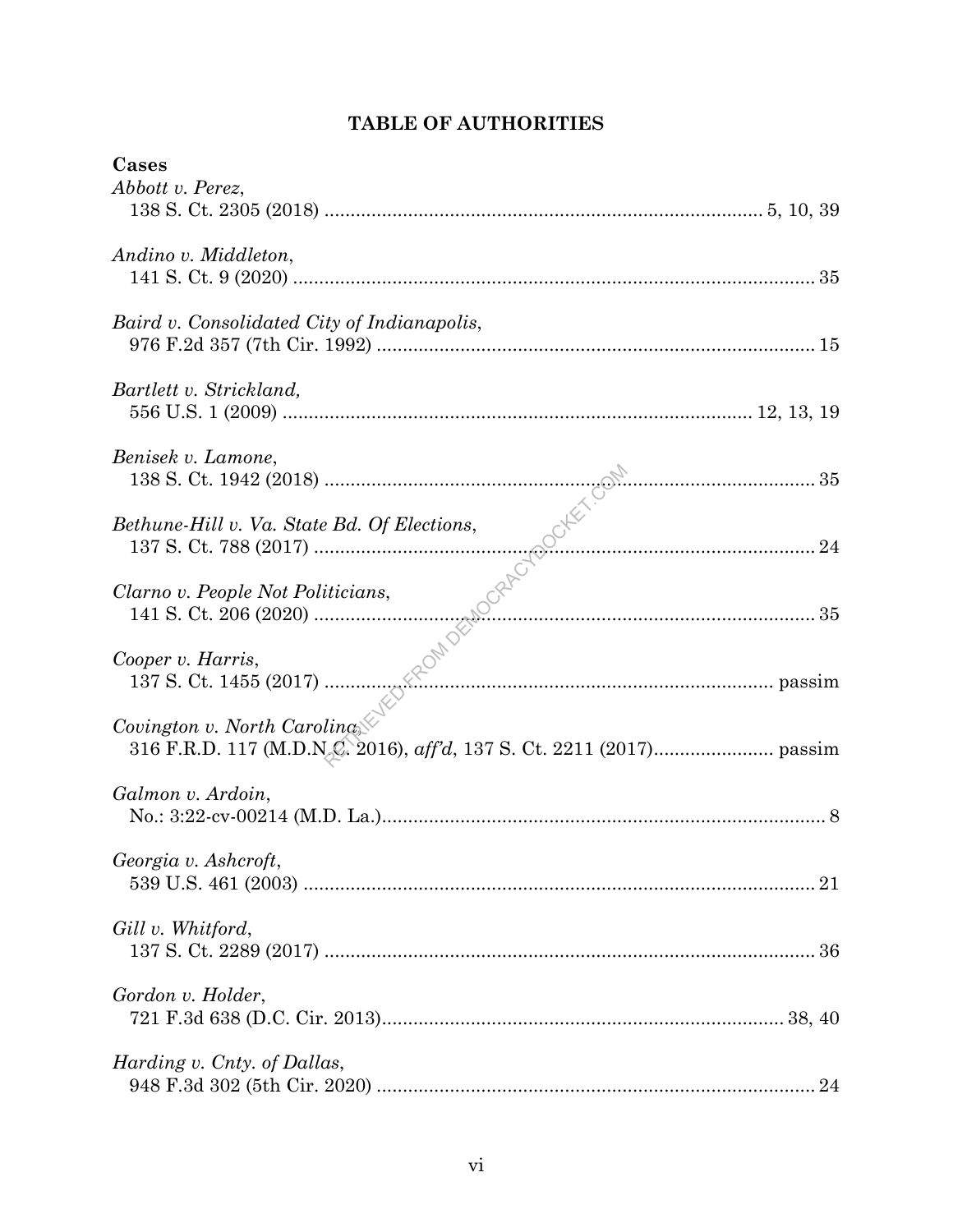| Hays v. Louisiana,<br>839 F. Supp. 1188 (W.D. La. 1993), vacated, 512 U.S. 1230 (1994), order on |  |
|--------------------------------------------------------------------------------------------------|--|
| Hays v. Louisiana,                                                                               |  |
| Hays v. Louisiana,                                                                               |  |
| Hirabayashi v. United States,                                                                    |  |
| Jackson Women's Health Org. v. Currier,                                                          |  |
| Johnson v. De Grandy,                                                                            |  |
| Karcher v. Daggett,                                                                              |  |
| League of United Latin Am. Citizens, Council No. 4434 v. Clement                                 |  |
| League of United Latin American Citizens v. Perry,                                               |  |
| Little v. Reclaim Idaho, $\mathcal{A}$                                                           |  |
| Martinez v. Mathews,                                                                             |  |
| Merrill v. Caster,                                                                               |  |
| Merrill v. Milligan,                                                                             |  |
| Merrill v. People First of Ala.,                                                                 |  |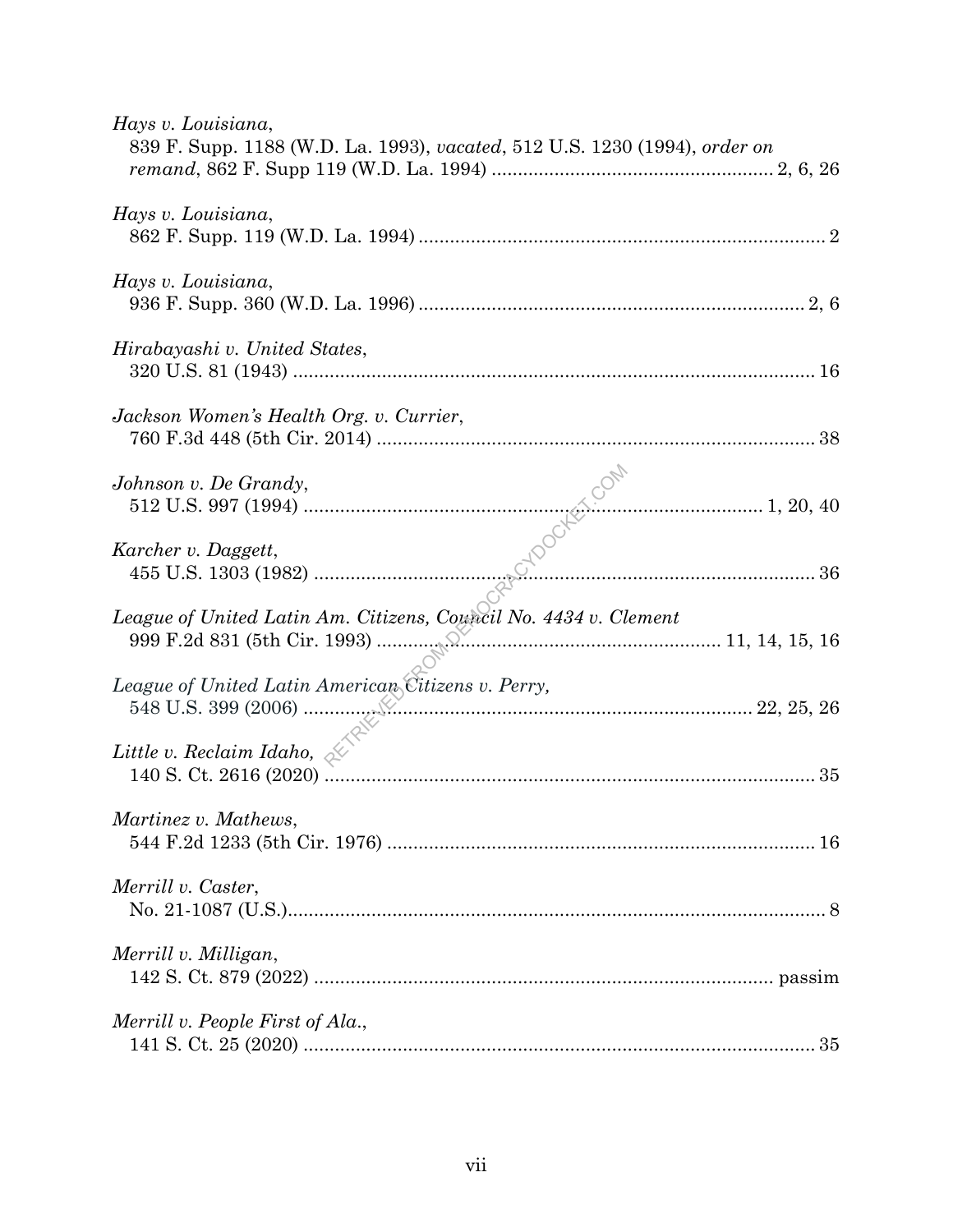| Miller v. Johnson,                                                                                                     |  |
|------------------------------------------------------------------------------------------------------------------------|--|
| Moore v. Harper,                                                                                                       |  |
| Morrison v. Work,                                                                                                      |  |
| North Carolina v. Covington,                                                                                           |  |
| Perry v. Perez,                                                                                                        |  |
| Pope v. Cnty. of Albany,<br>No. 1:11-cv-0736 (LEK/CFH), 2014 U.S. Dist. LEXIS 10023, (N.D.N.Y. Jan. 28,<br>$\sqrt{21}$ |  |
| Purcell v. Gonzalez,                                                                                                   |  |
|                                                                                                                        |  |
|                                                                                                                        |  |
| Robinson v. Ardoin,                                                                                                    |  |
| Rucho v. Common Cause,                                                                                                 |  |
| Shaw v. Reno,                                                                                                          |  |
| Thornburg v. Gingles,                                                                                                  |  |
| United Jewish Organizations of Williamsburgh, Inc. v. Carey,                                                           |  |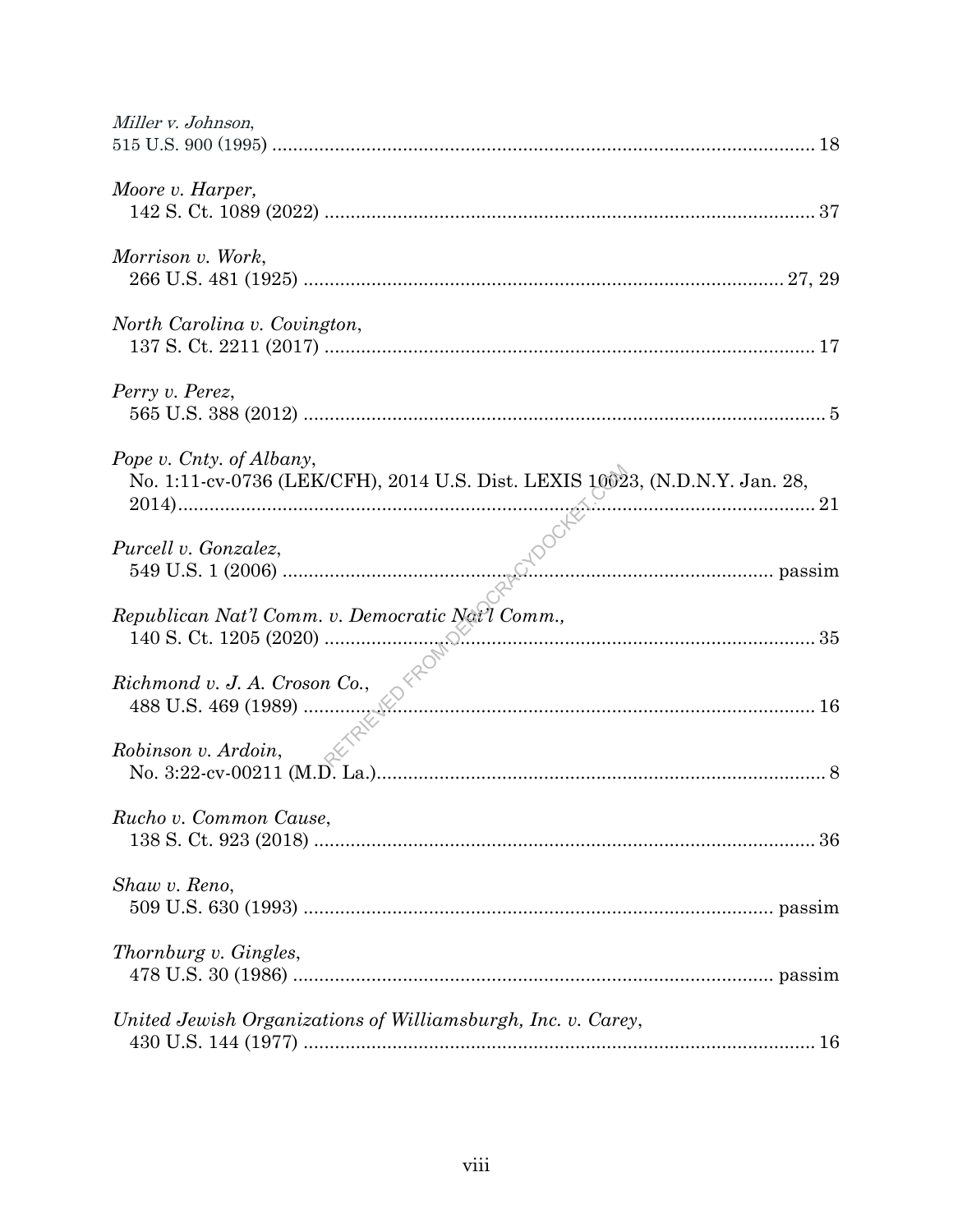| United States v Hays,<br>515 U.S. 737 (1995), decision on remand, 936 F. Supp. 360 (W.D. La. 1996), |  |
|-----------------------------------------------------------------------------------------------------|--|
| Univ. of Tex. v. Camenisch,                                                                         |  |
| Veasey v. Perry,                                                                                    |  |
| Voinovich v. Quilter,                                                                               |  |
| Wis. Legis. v. Wis. Elections Comm'n,                                                               |  |
|                                                                                                     |  |
|                                                                                                     |  |
|                                                                                                     |  |
|                                                                                                     |  |
|                                                                                                     |  |
|                                                                                                     |  |
|                                                                                                     |  |
|                                                                                                     |  |
|                                                                                                     |  |
|                                                                                                     |  |
|                                                                                                     |  |
|                                                                                                     |  |
|                                                                                                     |  |
|                                                                                                     |  |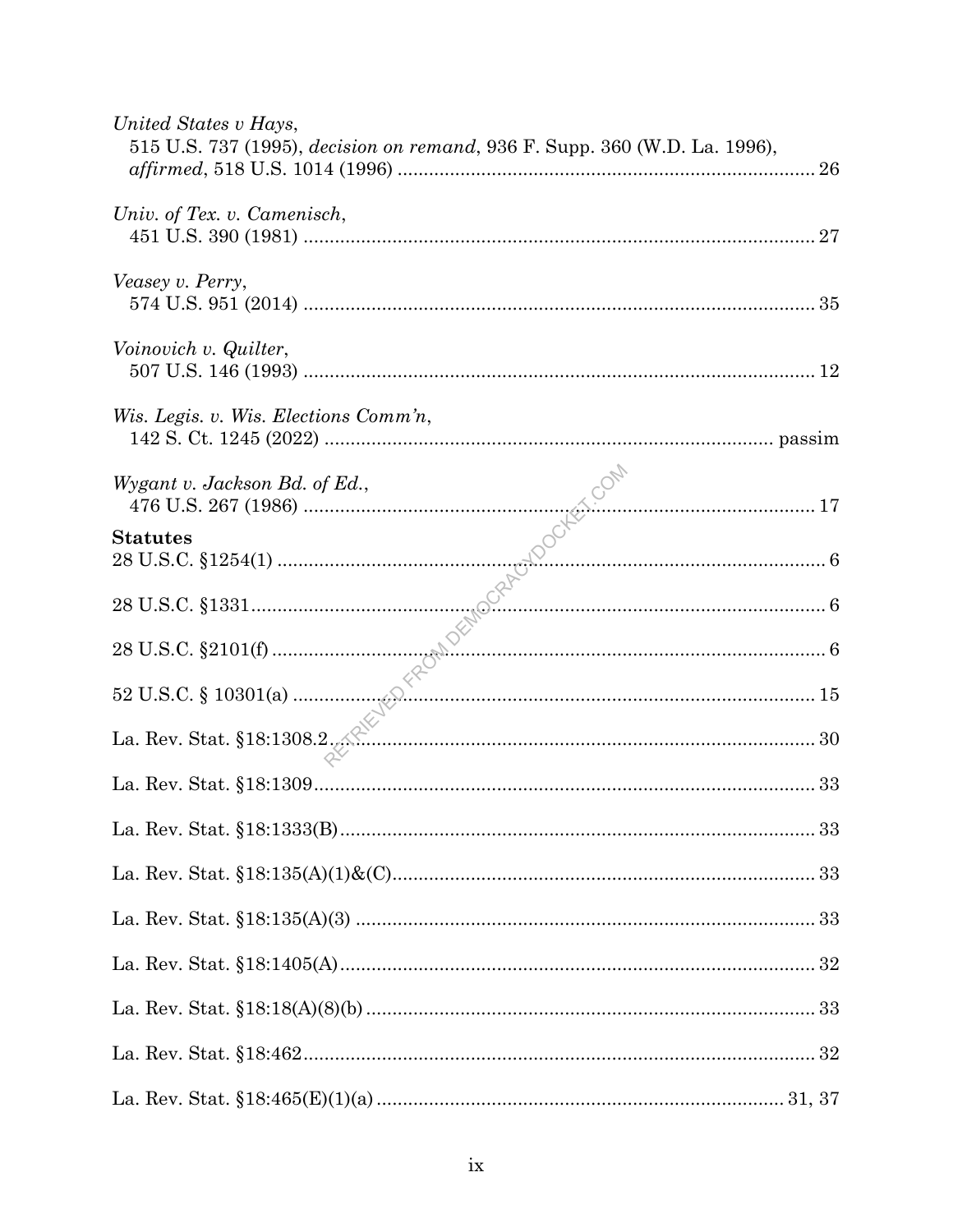| <b>Other Authorities</b> |  |
|--------------------------|--|
|                          |  |
|                          |  |
|                          |  |
|                          |  |

| https://www.gov.louisiana.gov/assets/Proclamations/2022/89JBE2022CallSpecialSes |  |
|---------------------------------------------------------------------------------|--|
|                                                                                 |  |
|                                                                                 |  |

REVENUE PROVIDERADO DE LES COM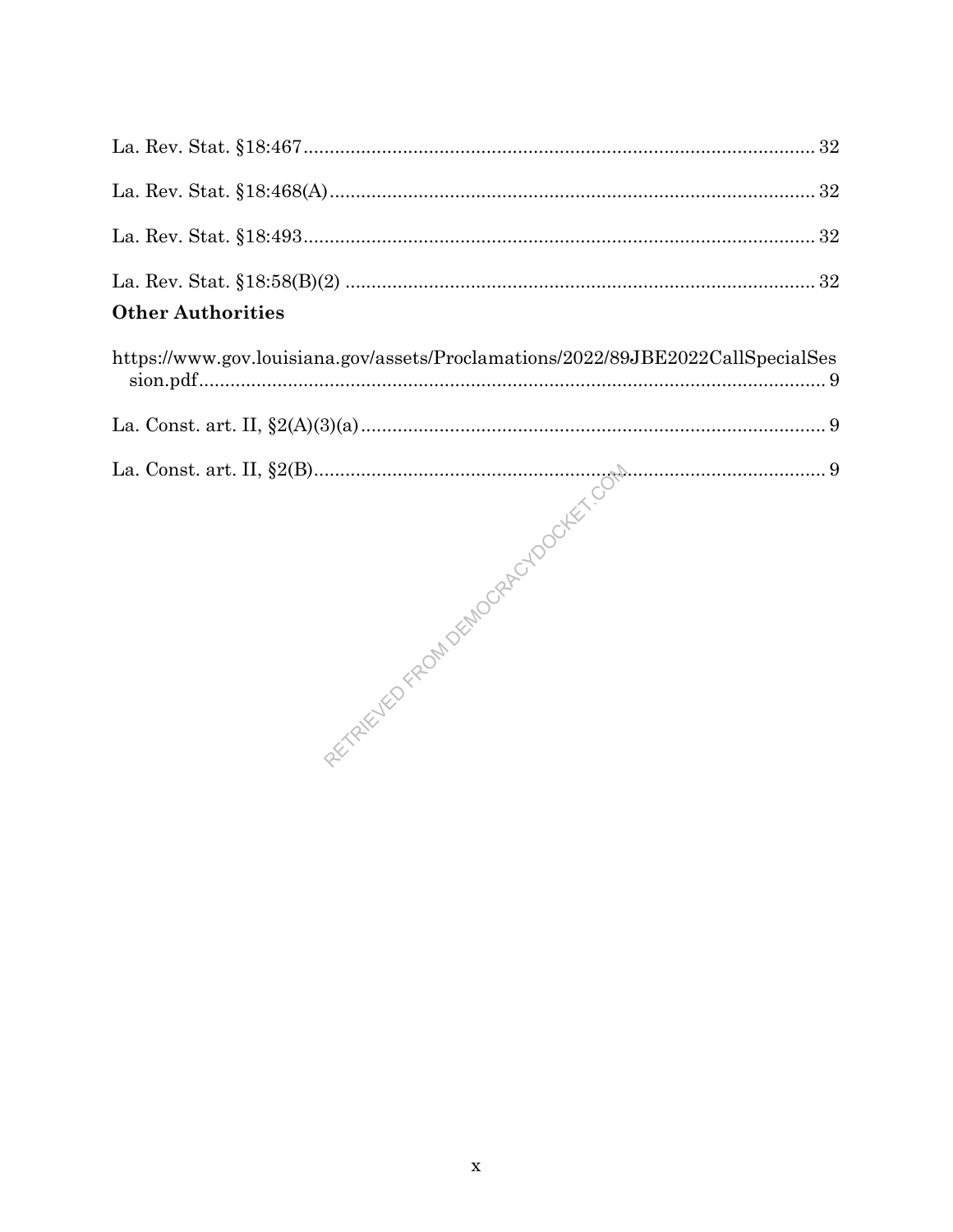## **TO THE HONORABLE SAMUEL ALITO, ASSOCIATE JUSTICE OF THE SUPREME COURT OF THE UNITED STATES AND CIRCUIT JUSTICE FOR THE FIFTH CIRCUIT.**

Louisiana's congressional boundaries cannot be drawn to create two majorityminority districts without "segregat[ing] the races for purposes of voting." *Shaw v. Reno*, 509 U.S. 630, 641 (1993). Nonetheless, the district court issued a preliminary injunction ordering the Louisiana Legislature to add a second district by June 20, 2022. By fixing race as the sole "non-negotiable" district-drawing variable, *see Cooper v. Harris*, 137 S. Ct. 1455, 1470 (2017), the district court disregarded decades of this Court's precedents, which "mak[e] clear that proportionality is never dispositive." *Johnson v. De Grandy*, 512 U.S. 997, 1026 (1994) (O'Connor, J., concurring); *accord. Wis. Legis. v. Wis. Elections Comm'n,* 142 S. Ct. 1245, 1250 (2022). Despite acknowledging serious flaws in the Plaintiffs<sup>2</sup> case, the Fifth Circuit declined to issue a stay—tossing Louisiana into divisive electoral pandemonium. App. 152. The district court's ruling upends statutory deadlines with a promise of more to come, throws the election process into chaos, and creates confusion statewide, all of which undermines confidence in the integrity of upcoming congressional elections. A stay is manifestly warranted because of these harms and because this case is worthy of certiorari. An administrative stay pending further evaluation of this matter is also manifestly warranted to calm the chaos and to permit more orderly proceedings. This case presents the exact question this Court will soon resolve: Whether Louisiana's 2021 redistricting plan for its six seats in the United States House of Representatives violated section 2 of the Voting Rights Act, 52 U. S. C. §10301?  $R^{12}$  U.S. 997, 1026 (1994) (O'Comnon<br>
ections Comm'n, 142 S.Ct. 1245<br>
aws in the Plaintiffs<sup>2</sup>case, the Fifth<br>
a into divisive electoral pandemoniu<br>
tutory deadlines with a promise of i<br>
os, and creates confusion state

Louisiana has worked long and hard to comply with federal redistricting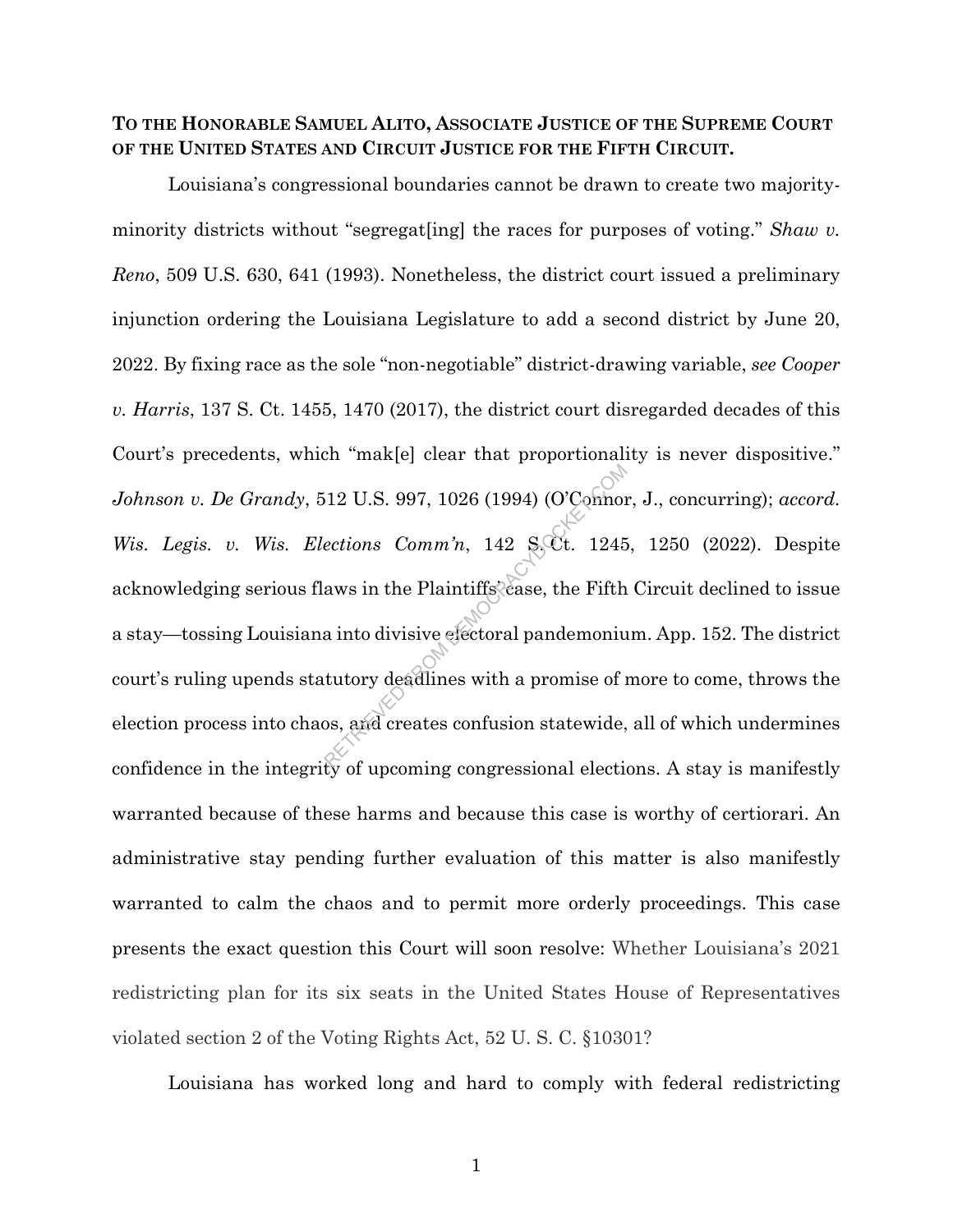mandates. After receiving the 2020 Decennial Census data from the federal government far behind schedule, Louisiana began the same congressional districtdrawing processes undertaken by other states throughout the Nation. It followed several guideposts. First, because the State was again allotted six congressional districts (and its demographics remained largely consistent), it maintained existing district boundaries to the extent it could, which meant retaining one majorityminority district. App. 318 n.8. Second, it took into account the fact that the United States Department of Justice had twice precleared, under Section 5 of the Voting Rights Act, congressional-district boundaries, which included only one majorityminority district. *See Hays v. Louisiana*, 862 F. Supp. 119, 124 n.4 (W.D. La. 1994). Third, it construed as a warning two federal-court cases that struck, as racial gerrymanders, Louisiana congressional maps drawn to include two majority-minority districts. *Hays v. Louisiana*, 839 F. Supp. 1188, 1191 (W.D. La. 1993) (*Hays I*); *Hays v. Louisiana*, 936 F. Supp. 360, 368 (W.D. La. 1996) (*Hays IV*). Against this legal background, the Louisiana Legislature approved new maps with two-thirds approval in both bodies. al-district boundaries, which included<br>tys v. Louisiana, 862 F. Supp. 119,<br>a warning two federal-court cases<br>a congressional maps drawn to inclu<br>tuna, 839 F. Supp. 1188, 1191 (W.D.<br>pp. 360, 368 (W.D. La. 1996) (Hay

The day the Louisiana Legislature's plan took effect, however, two groups of plaintiffs sued, insisting that, because "Louisiana has six congressional districts and a Black population of over 33%," Section 2 of the Voting Rights Act mandates proportional representation. After conducting a rushed hearing, the district court enjoined Louisiana's maps. The Fifth Circuit declined a stay despite tremendous electoral upheaval. Perhaps even more perplexingly, the Fifth Circuit failed to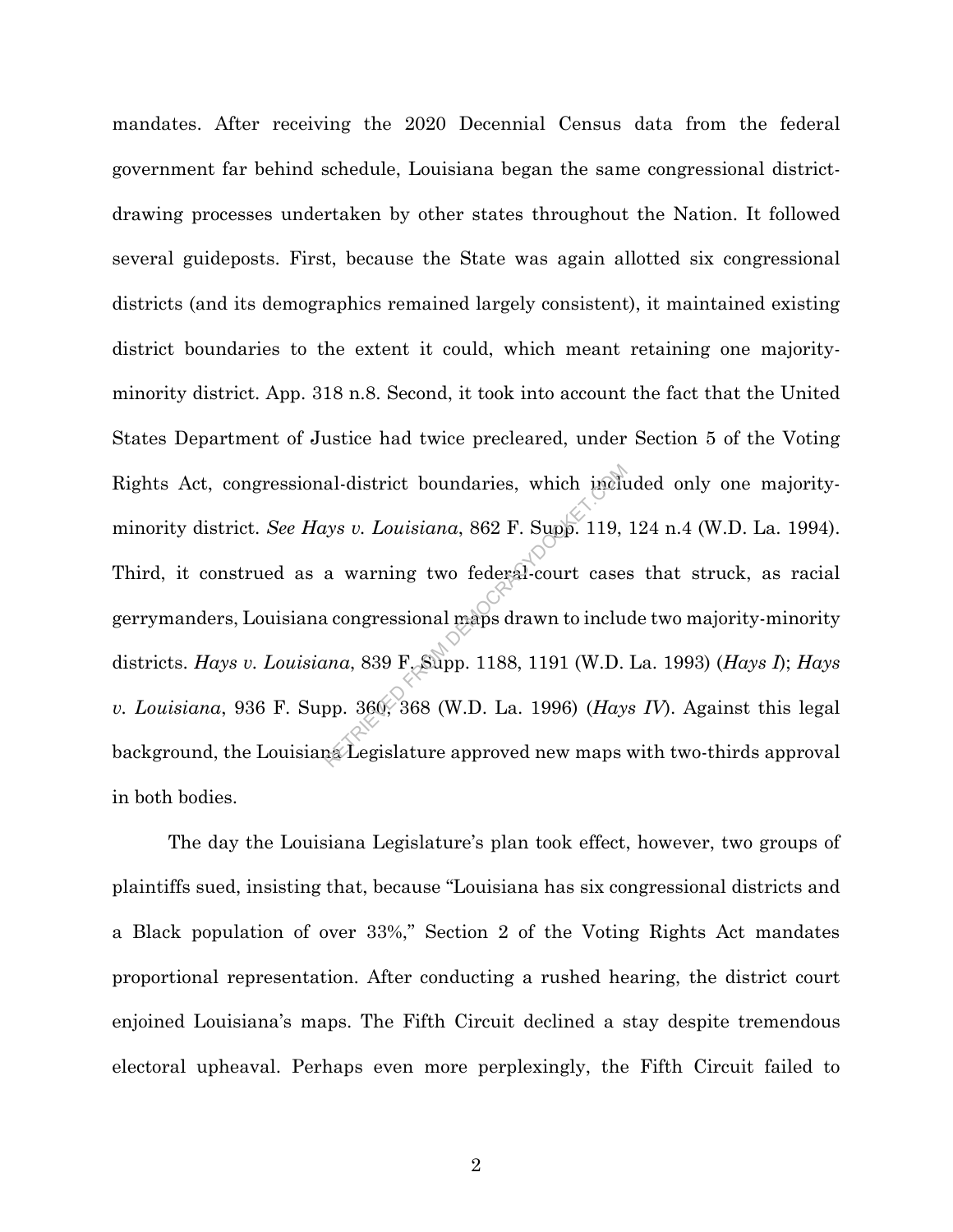disturb the district court's misapplication of Supreme Court precedent that in areas where there is significant white cross-over voting, the third *Gingles* precondition *cannot* be met. Nor did the Fifth Circuit address the badly bungled analysis surrounding racially polarized voting, which it conflated with *legally significant* racially polarized voting. As this Court well knows, there is a difference.

The record accentuates the inability to draw a constitutionally-compliant plan. Out of *ten-thousand* simulated plans using neutral, non-racial criteria, *none* produced even *one* majority-minority district, let alone *two* that the district court believes the Voting Rights Act requires. App. 270-271. The inescapable conclusion: the district court has ordered a racial gerrymander that "by its very nature" is particularly "odious." *Wis. Legis.*, 142 S. Ct. at 1248 (quoting *Shaw*, 509 U. S. at 643).

Rivaling the lower courts' blunders on the Voting Rights Act question is their baseless refusal to stay this case under *Purcell v. Gonzalez*, 549 U.S. 1 (2006). Potential Louisiana congressional candidates can qualify for the ballot by nominating petition on July 8, 2022 (moved from June 20, 2022 by the District Court) and the regular qualifying period is July 20-22, 2022—but it is impossible for them to qualify with no congressional districts in place. When "[f]iling deadlines need to be met, but candidates cannot be sure what district they need to file for" or even "which district they live in," *Purcell* commands federal courts to refrain from "swoop[ing] in and redo[ing] a State's election laws." *Merrill v. Milligan*, 142 S. Ct. 879, 881 (2022) (Kavanaugh, J., concurring). The lower courts' refusal to heed this principle clashes with admonitions this Court has issued time and again—as recently as four months res. App. 270-271. The inescapable<br>ial gerrymander that "by fts very<br>2 S. Ct. at 1248 (quoting *Shaw*, 509<br>c courts' blunders on the Voting Rig<br>this case onder *Purcell v. Gonze*<br>ressional candidates can qualify for<br>tinove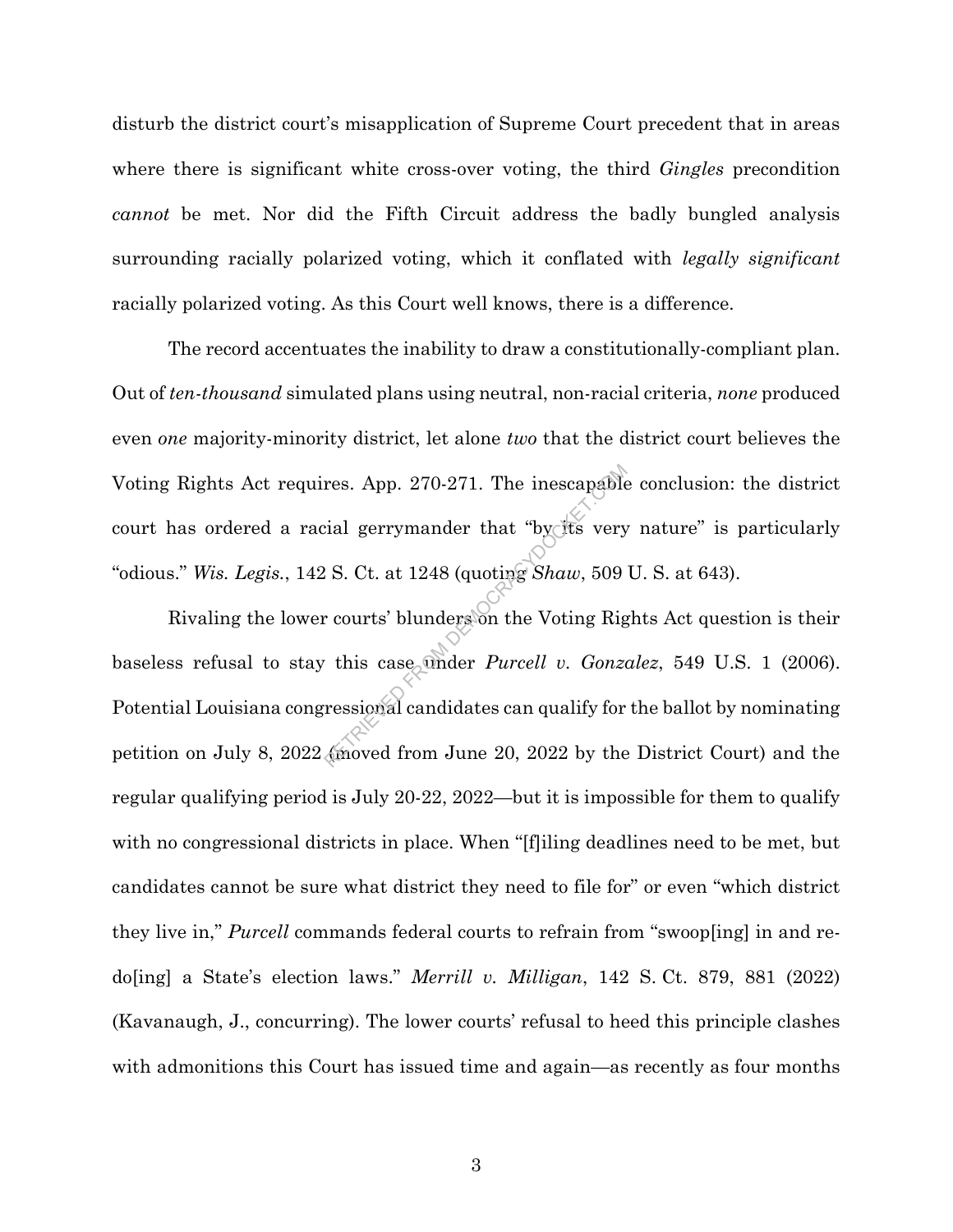ago. *See id.*

Aggravating the erroneous refusal to apply *Purcell* is the lower courts' decisions to barrel ahead despite *Merrill*, which this Court will hear less than four months from now. Because this case presents the same question as *Merrill*, the Court should grant certiorari in advance of judgment, consolidate the cases, and issue a briefing schedule for this case under which arguments could be heard the same day as *Merrill,* or simply hold the case in abeyance pending the opinion in *Merrill*.

In *Merrill* (like here), Alabama drew districts that tracked its previous district boundaries, given the relative consistency of its demographics. In *Merrill* (like here), the plaintiffs' experts<sup>1</sup> prioritized race in a (failed) attempt to show that an additional majority-minority district with some semblance of compactness could conceivably be created. And in *Merrill* (like here), a federal district court essentially threw out the redistricting work of a state legislature during a time that all but guaranteed "chaos for candidates, campaign organizations, independent groups, political parties, and voters, among others." *Merrill*, 142 S. Ct. at 880 (Kavanaugh, J., concurring). Proceeding in this case while *Merrill* is pending defies all conceivable notions of judicial economy and fairness to a State that will otherwise have to (1) redraw congressional districts in compliance with the district court's order to create racial gerrymanders, (2) litigate this question before the Fifth Circuit while conducting the 2022 midterm elections under congressional districts that are most likely illegal, and lative consistency of its demographic<br>ioritized race in a (failed) attempt to<br>t with some semblance of compactr<br>(like here), a federal district court e<br>ate legislature during a time that a<br>m organizations, independent grou

<sup>1</sup> Indeed, one expert—Mr. William Cooper**Error! Bookmark not defined.** served as a plaintiffs' expert in *both Milligan* and this case.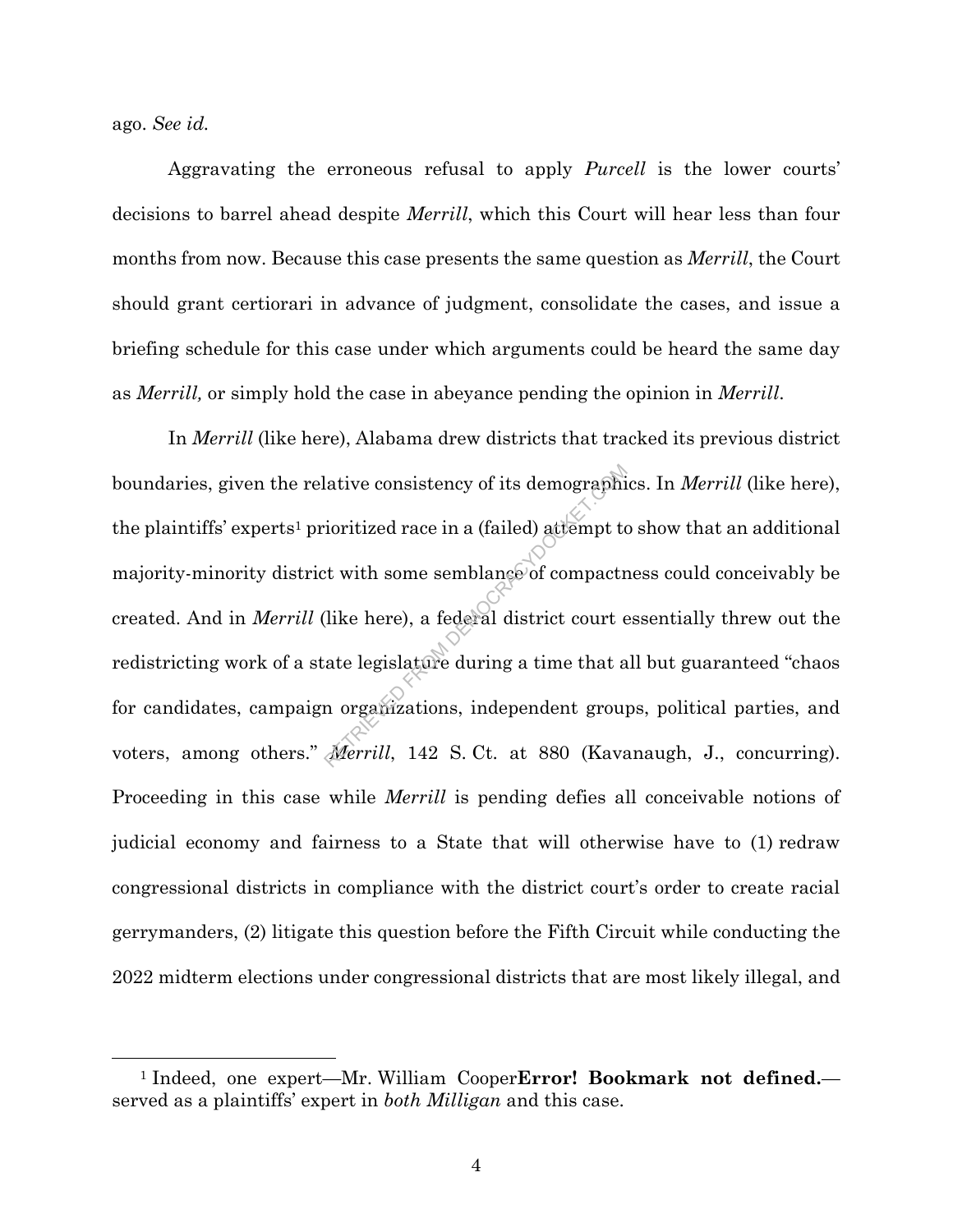(3) likely have to start the redistricting process over *again* after this Court issues its opinion in *Merrill*. An administrative stay and stay pending appeal both are warranted, as is a grant of certiorari before judgment. *See, e.g.*, *Abbott v. Perez*, 138 S. Ct. 2305, 2319, 2322 (2018); *Perry v. Perez*, 565 U.S. 388, 392 (2012).

Events that transpired yesterday underscore why an administrative stay is necessary. In response to a motion to extend the limited time permitted to the Legislature to do its important work, the district court ordered the Speaker of House and the President of the Senate to appear in person for a hearing on the morning of the second legislative day (of only six days). At that hearing, the district court threatened the Speaker with contempt (for filing a bill she found displeasing), App. 455-457, and demanded the President of the Senate commit to suspend rules and move legislation faster, App. 437. She ordered all parties (two of which were not before her in the hearing) to submit briefs (by the close of business) on how she should proceed if the legislature failed to draw a second district. *See* App. 476. It appears the legislative session is merely a formality. lay (of only six days). At that the<br>with contempt (for filing a bill she<br>the President of the Senate comm<br>App. 437. She erdered all parties<br>b to submit briefs (by the close of bus<br>failed to draw a second district. See<br>refy

Without a stay, "even heroic efforts likely [will] not be enough to avoid chaos and confusion" during the rapidly approaching midterm election cycle. *Merrill*, 142 S. Ct. at 880 (Kavanaugh, J., concurring). Even if Louisiana pulls it off, with the proverbial gun to its head held by a federal court, the State will be forced to elect congressional representatives using boundaries anathema to the Fourteenth Amendment's Equal Protection Clause, unless this Court steps in now.

#### **OPINIONS BELOW**

Petitioners seek an administrative stay and a stay or injunction pending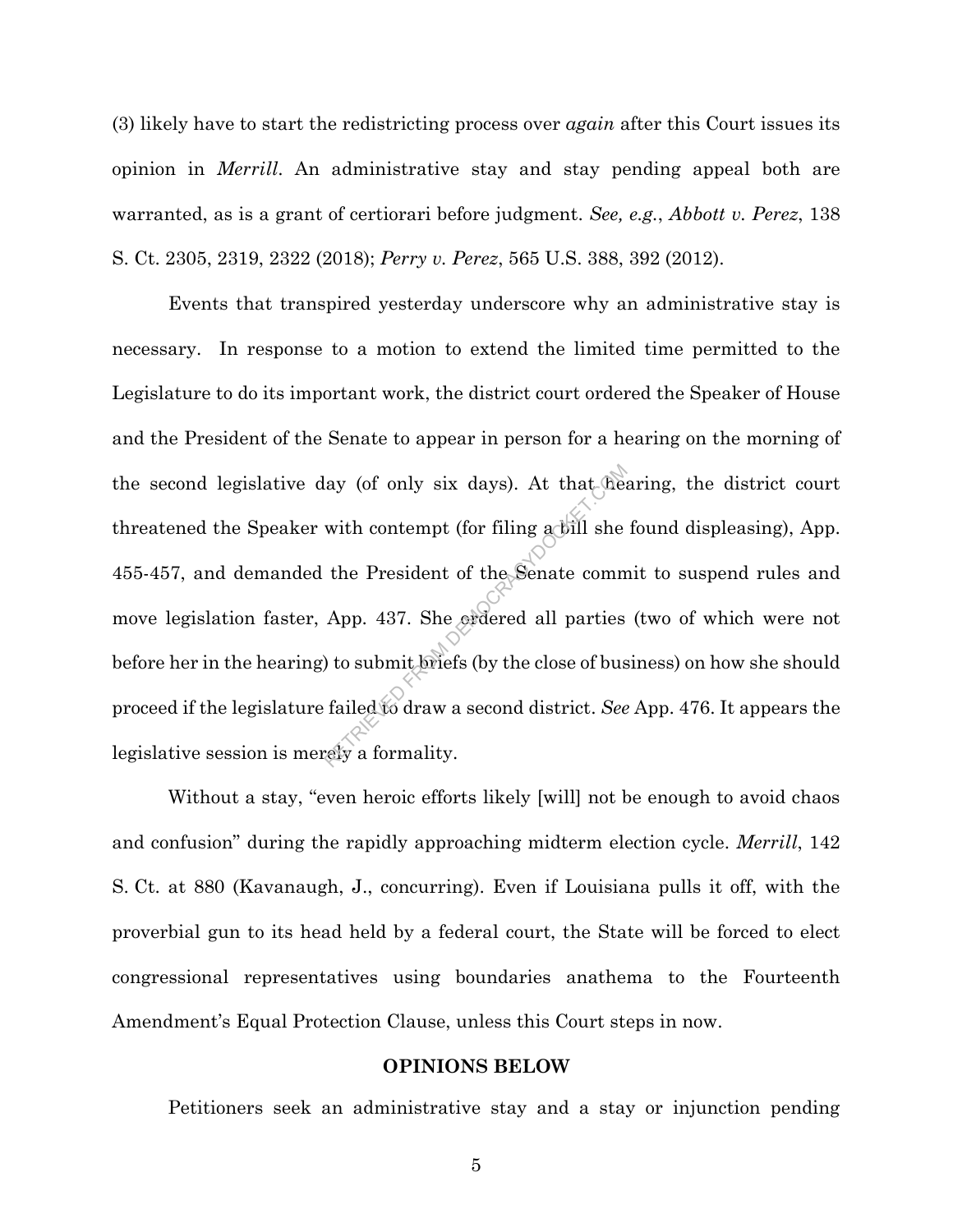appeal of the district court's preliminary injunction, entered on June 6, 2022. The district court's opinion is reproduced at App. 1. The district court's order denying a stay pending appeal is reproduced at App. 161. The Fifth Circuit's opinion denying a stay pending appeal is reproduced at App. 167.

#### **JURISDICTION**

This Court has jurisdiction to resolve this application under 28 U.S.C. Sections 1331 and 2101(f), and the authority to grant certiorari before judgment under Section 1254(1).

# **STATEMENT OF THE CASE**

# **A. 2022 redistricting efforts begin against a 30-year legal history.**

Louisiana's redistricting saga began thirty-years before the State legislature received the 2020 Decennial Census data. After the 1990 redistricting cycle, the Louisiana Legislature twice attempted<sup>2</sup> to draw congressional maps to include two majority-minority congressional districts. Both times, the maps pinned East Baton Rouge Parish as the population anchor for the second majority-minority district, which extended north along the Mississippi River, into Louisiana's Delta Region (over 180 miles away), and then across the top of the State. App. 333-334. Courts struck both maps as racial gerrymanders that violated the Fourteenth Amendment's Equal Protection Clause. *See Hays v. Louisiana (Hays I)*, 839 F. Supp. 1188, 1195 (W.D. La. STATEMENT OF THE CASE<br>ig efforts begin against a 30-yea<br>ricting saga began thirty-years bef<br>mnial Census data. After the 1990<br>wice attempted<sup>2</sup> to draw congressio<br>essional districts. Both times, the regulation anchor for t

<sup>2</sup> The legislature was forced to attempt this feat because, at the time, the U.S. Attorney General's Office made it plain that "any plan that did not include at least two 'safe' black districts out of seven" would not be precleared under Section 5 of the Voting Rights Act. *Hays I*, 839 F. Supp. at 1196 n.21.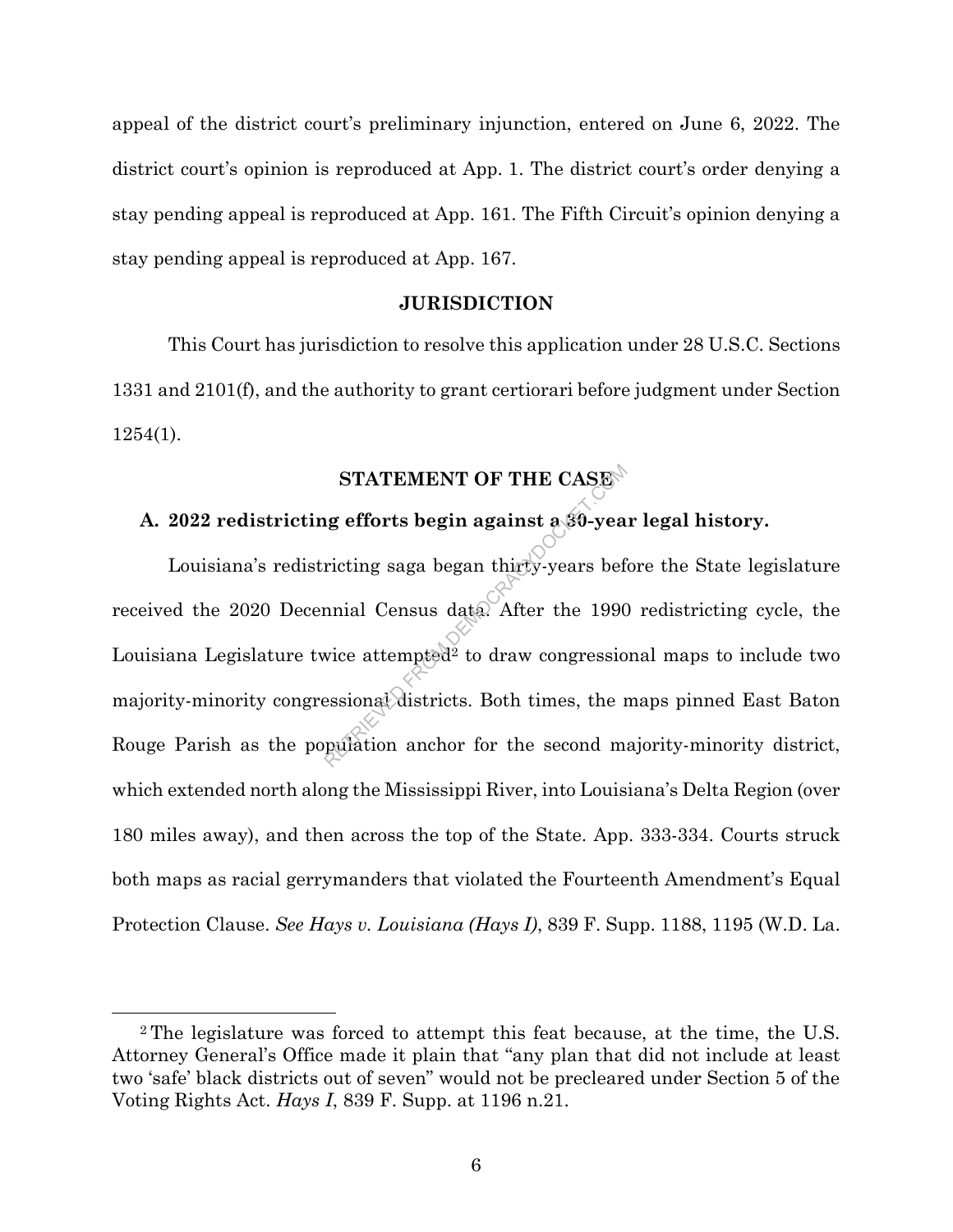1993) (*Hays I*); *Hays v. Louisiana (Hays IV)*, 936 F. Supp. 360, 368 (W.D. La. 1996).

Because Louisiana could not draw two majority-minority districts without "segregat[ing] the races for purposes of voting," *Shaw*, 509 U.S. 630, 641 (1993), the *Hays* remedial map contained only one. The heart of this district (CD2) centered on New Orleans. East Baton Rouge, the anchor of Louisiana's ill-fated second majorityminority district, found itself in CD6. Since then, the Legislature has never enacted a redistricting plan connecting East Baton Rouge Parish to the Delta region.

In the three decades since *Hays* was litigated, some things changed. Louisiana lost a congressional seat after the 2000 Decennial Census, reducing the number of districts to six. Other things remained constant. Specifically, Louisiana's total black voting-age population (BVAP) did not meaningfully grow. As a matter of plain math, if the State could not draw two districts out of seven without unconstitutionally considering race, its likely impossible for it to draw two districts of six unless race predominates. Efforts to do so proved this assumption correct. Example 2000 Decennial Census,<br>
ings remained constant. Specifically<br>
VAP) did not meaningfully grow. As<br>
lraw two districts out of seven wi<br>
ely impossible for it to draw two di<br>
do so proved this assumption corres<br>
spubl

# **B. 2022: Roadshows, public input, hard work, a veto, and litigation.**

Upon receiving long-delayed results of the 2020 Decennial Census, Louisiana, began its redistricting process. This work began months before the Extraordinary Session convened February 1, 2022, with statewide "road shows" to collect feedback and concluded (after a gubernatorial veto and subsequent override vote) March 31, 2022. Although the U.S. Constitution's one-person, one-vote requirement compelled the Legislature to modify several boundaries, its plan deliberately retained the "core districts as they [were] configured" after the 2010 census to ensure continuity of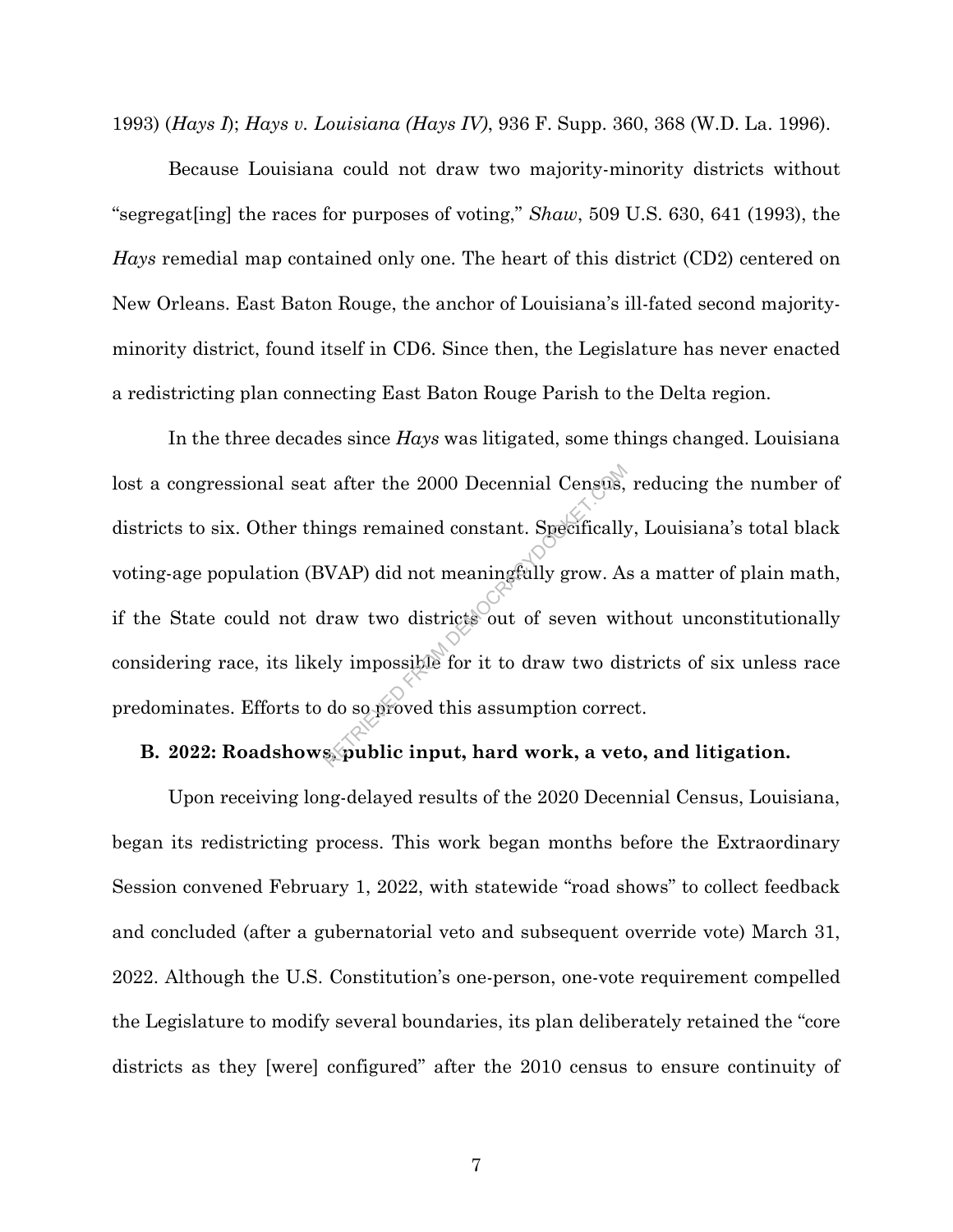representation, perpetuating "the traditional boundaries as best as possible" to "keep[] the status quo." Defs. Proposed Findings of Fact, App. 226-227. As enacted, Louisiana's congressional map includes one majority-Black district, as it has since the 1990s.

The same day the Legislature's plan took effect, two groups of plaintiffs sued. *See Robinson v. Ardoin*, No. 3:22-cv-00211 (M.D. La.); *Galmon v. Ardoin*, No.: 3:22 cv-00214 (M.D. La.). In their collective view, Section 2 of the Voting Rights Act requires Louisiana to create a second majority-Black congressional district. At its core, their arguments hinge on proportionality—*i.e.*, because "Louisiana has six congressional districts and a Black population of over 33%," two of Louisiana's six congressional districts must be majority Black. *Robinson, et al. v. Ardoin, et al.,* No. 3:22-cv-211 (M.D. La.) (ECF 42-1 at 4) (hereinafter, *Robinson*). The State of Louisiana and two of the State's Legislative leaders–the Speaker of the House and the President of the Senate—quickly moved for, and were granted, intervention. *Id*. (ECF Nos. 10, 30, 64). The district court consolidated the two cases,<sup>3</sup> denied the State's motion to stay the case pending this Court's disposition in *Merrill v. Milligan*, No. 21-1087 (U.S.) (consolidated with *Merrill v. Caster*, No. 21-1087 (U.S.)), and conducted a truncated preliminary-injunction hearing, *e.g*., *Robinson* (ECF Nos. 135, 63). After the parties submitted post-trial briefs and proposed findings of fact and conclusions of law, the district court granted Plaintiffs' motions for a preliminary injunction. App. inge on proportionality—*i.e.*, because the about the majority Black Robinson, each use the majority Black Robinson, each CF 42-1 at 4) (hereinafter, Robinson experienced for, and were granted, intervent consolidated the t

<sup>3</sup> The consolidated case is *Galmon, et al. v. Ardoin, et al.*, No. 3:22-cv-214 (M.D. La.).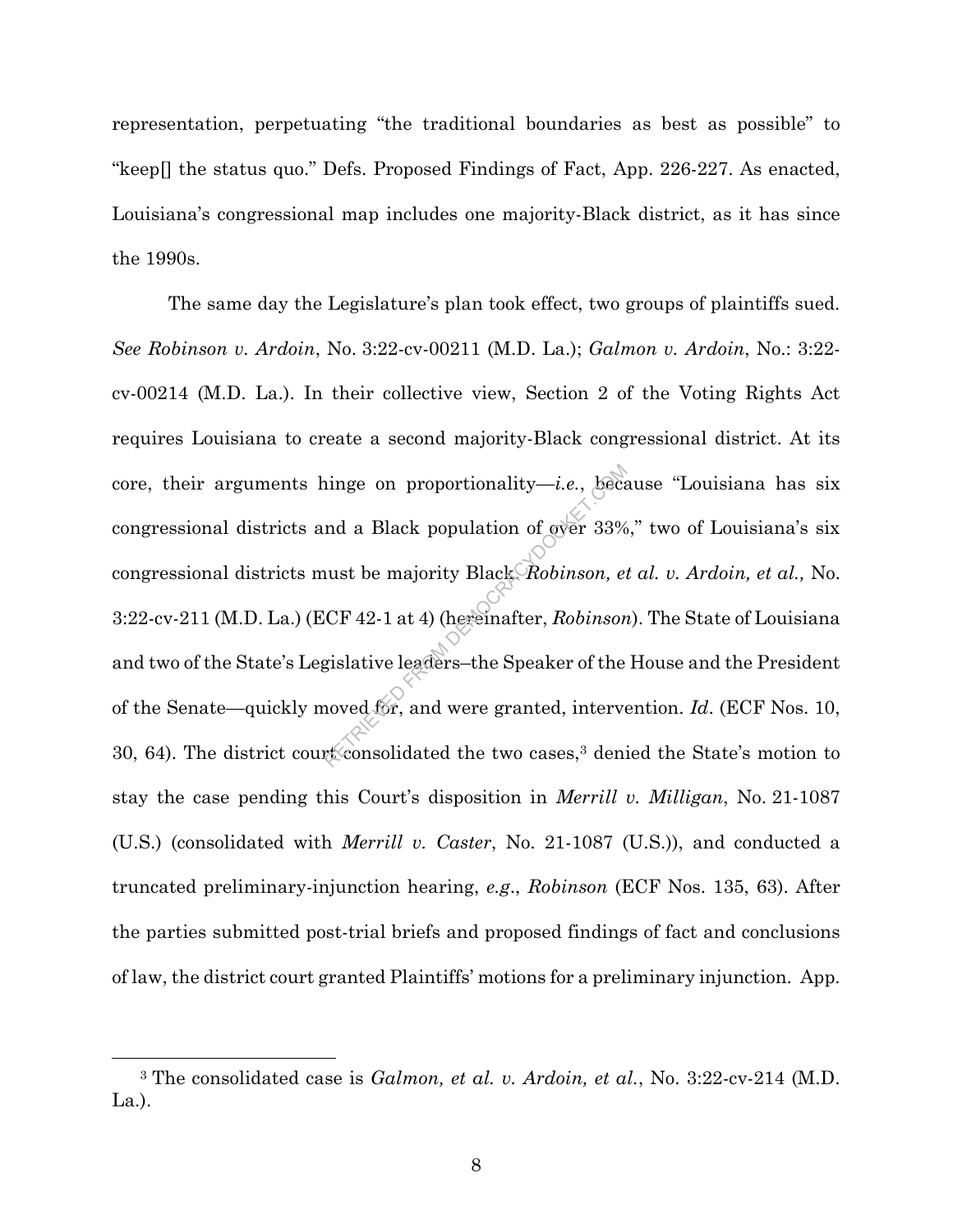In so doing, the district court concluded Plaintiffs were likely to satisfy the Voting Rights Act Section 2 preconditions this Court set out in *Thornburg v. Gingles*, 478 U.S. 30 (1986). It also reasoned that the Plaintiffs would suffer irreparable harm without a remedial map. App. 88–105, 141–42. For this reason, the district court further decreed that the Louisiana Legislature must enact a remedial plan with a second majority-minority district within the next fourteen days, or the court would contrive a map of its own. App. 2.

# **C. Election deadlines bumped; Special Session called; no relief from lower courts.**

Within hours of the district court's preliminary-injunction order, each Defendant noticed appeals. App. 153, 156, 158. A joint motion filed with the district court for a stay pending appeal followed that same day. When the district court declined to stay its injunction, every Defendant group (the Secretary of State, the Attorney General, and the Speaker of the House and President of the Senate) filed emergency motions for a stay pending appeal with the Fifth Circuit. After expedited briefing and an administrative stay, the Fifth Circuit declined to pause the district court's preliminary injunction (though it concluded the Plaintiffs' "arguments and the district court's analysis are not without weakness"). App. 168. It did, however, expedite the appeal and scheduled oral argument July 8, 2022. App. 168-169. The district court's preliminary<br>the district court's preliminary<br>als. App. 153, 156, 158. A joint motion<br>g appeal followed that same day.<br>nction, every Defendant group (the<br>he Speaker of the House and Presi

#### **D. Chaos ensues; Legislative process is undermined.**

Compliance with the district court's deadline is impossible. For starters, the Louisiana Legislature adjourned *sine die* on the day the district court issued its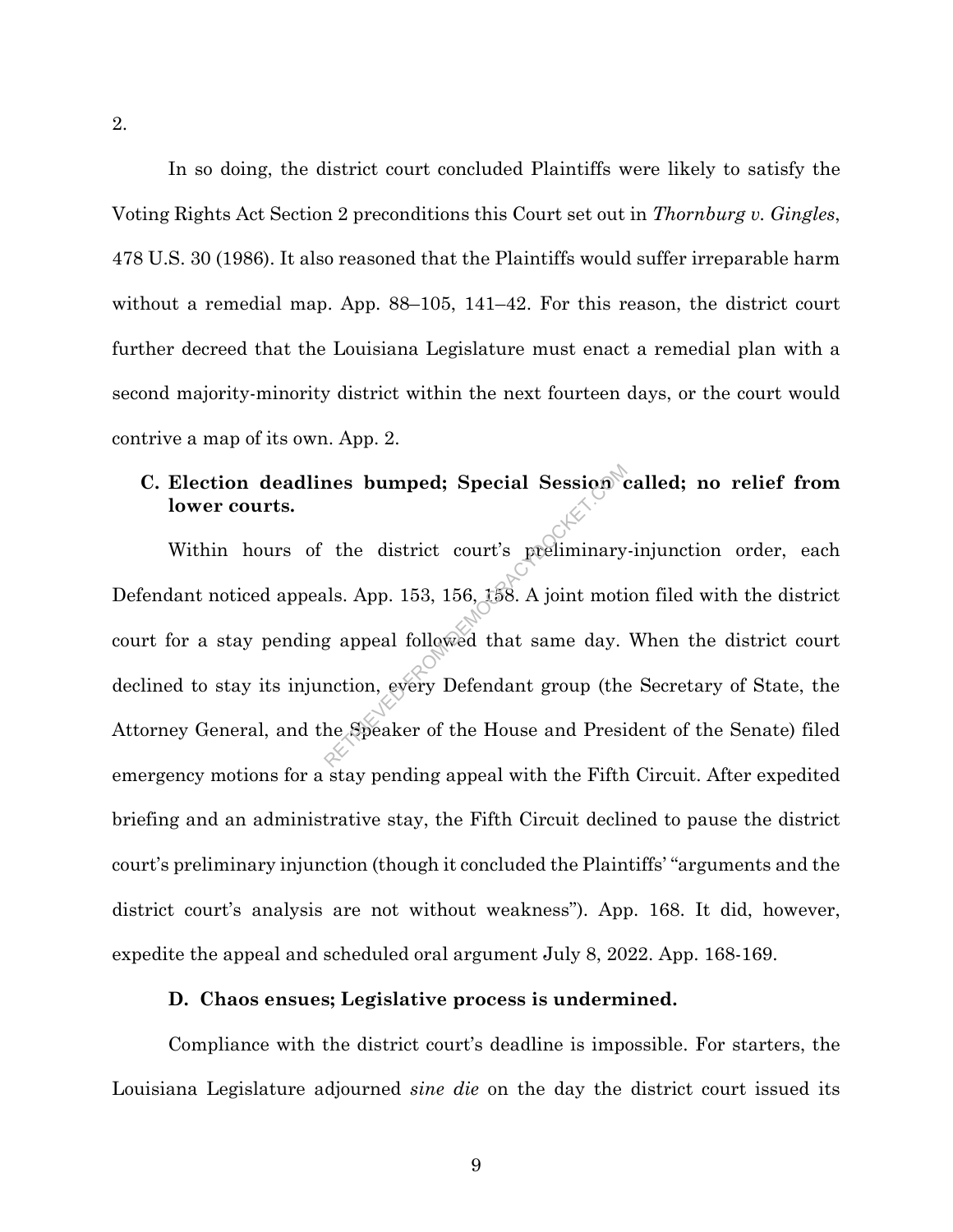injunction, June 6, 2022, as required by the State Constitution. *See* La. Const. art. II, §2(A)(3)(a). So the Governor called a special session. *See* La. Const. art. II, §2(B); https://www.gov.louisiana.gov/assets/Proclamations/2022/89JBE2022CallSpecialSes sion.pdf. Pursuant to the State Constitution, however, seven days' notice is required before the Legislature may convene an Extraordinary Session, *see id.,* which reduced to six the number of days the ruling actually allowed to complete the task this Court knows "is *never* easy." *Abbott v. Perez*, 138 S. Ct. at 2314 (emphasis added).

For this reason, the Legislative Leadership moved for an extension of time to enact a remedial map. They told the district court that redrawing the State's congressional maps in only six days could not be accomplished, at a minimum, without denying the public their right to notice and to participate. In response, the district court ordered the House Speaker and Senate President, to appear in person at a hearing it had set on the motion *during* the second day of the Session. This hearing occurred June 16, 2022; neither the State's Attorney General nor the Secretary of State were allowed to participate, the district court denied the requested extension from the bench: They told the district court that<br>only six days could not be accom-<br>lic their right to notice and to part<br>e House Speaker and Senate Presic<br>on the motion *during* the second<br>16, 2022; neither the State's At-<br>liowed to part

> [O]rder[ed] the parties to file briefs by 5:00pm setting forth their proposals for the nature and timeline of the judicial redistricting process in the event that the Legislature is unable to enact a remedial map. The Court specifies that each side will be permitted to offer one proposed remedial map.

*Robinson* (ECF No. 196). Moreover, during the hearing, the district court threatened the Speaker with contempt for having filed a "placeholder bill" that did not contain a second majority minority district (which he explained can be amended), attempted to

10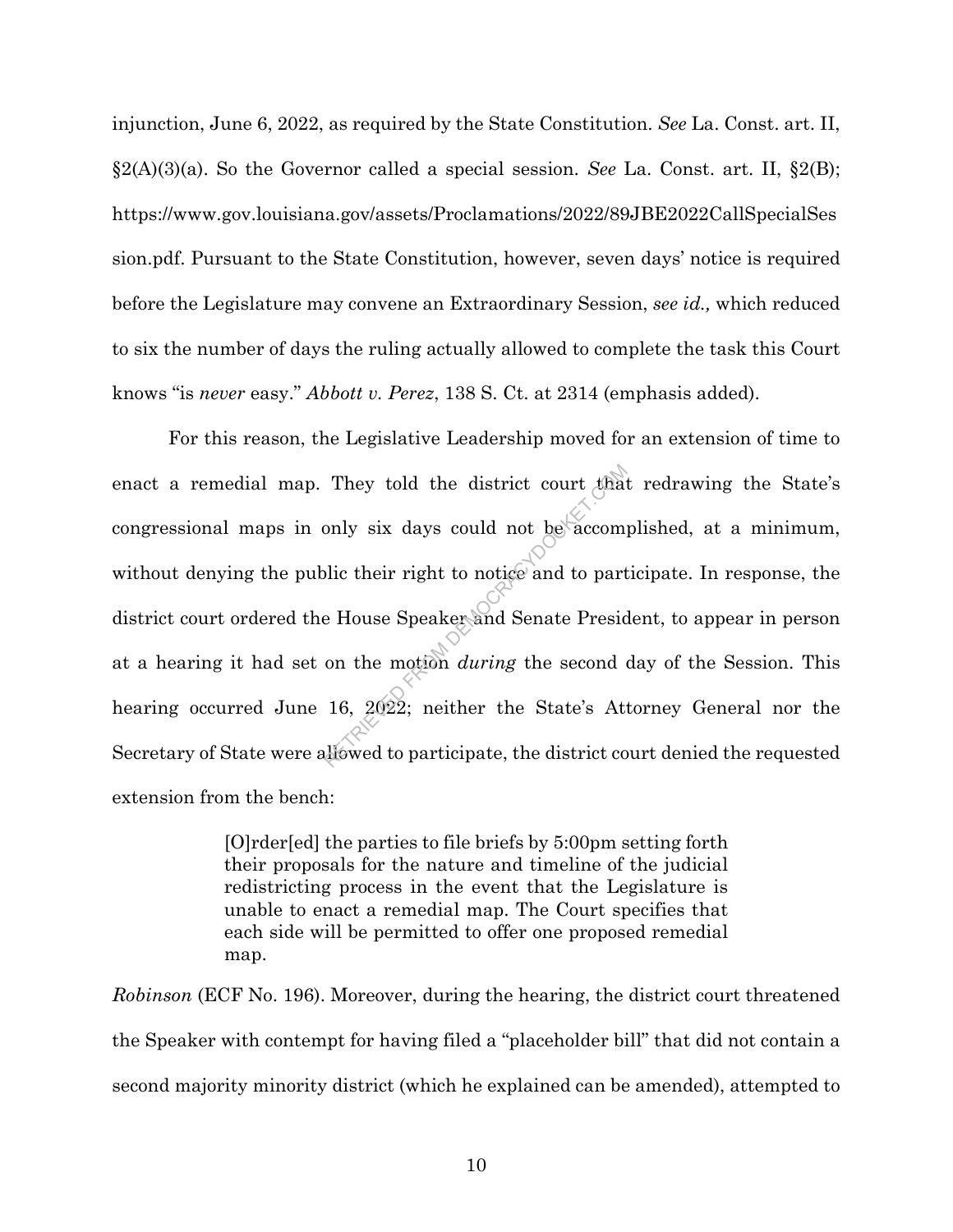strong-arm the Senate President into suspending the rule to force the process to move faster, and all but declared the legislative process a mere formality. *See* App. 437- 438.

#### **REASONS FOR GRANTING THE STAY**

Few cases are better candidates for a stay pending appeal and entry of a writ of certiorari before judgment. Indeed, the district court's preliminary-injunction order achieves the rare trifecta of (1) getting both the law and facts egregiously wrong; (2) ordering relief that inflicts immediate irreparable harm in the form of a Statewide Equal Protection violation, accomplishing nothing other than creating utter mayhem in a midterm year; and (3) ignoring the colossal waste of judicial resources inherent in resolving (wrongly) an issue this Court is taking up the first week of its next Term. The Fifth Circuit reinforced the need for this Court's intervention when it declined to act, waiving off *Milligan* as an "outlier" relative to the *Purcell* doctrine. Together, Louisiana's Attorney General and Secretary of State request that the Court return both sensibility and the rule of law to Louisiana's redistricting process. violation, accomplishing nothing of<br>ear; and (3) ignoring the colossal wise<br>rongly) an issue this Court is takin<br>rcuit reinforced the need for this Compared to the Reference of Sta<br>g off *Milligan* as an "outlier" relative

# **I. THERE IS A REASONABLE PROBABILITY FOUR JUSTICES WILL VOTE TO GRANT CERTIORARI AND FIVE WILL VOTE TO REVERSE AND VACATE THE PRELIMINARY INJUNCTION.**

This case, like *Merrill*, presents the important question whether prioritizing race under Section 2 is inconsistent with the federal Constitution. The answer matters: here, as in Alabama, it is impossible to draw a map without prioritizing race as the predominant factor in order to generate a second majority-minority district, which federal courts have cautioned Louisiana *not* to do in the past.

Section 2 vote-dilution claims are governed by *Thornburg v. Gingles*, 478 U.S.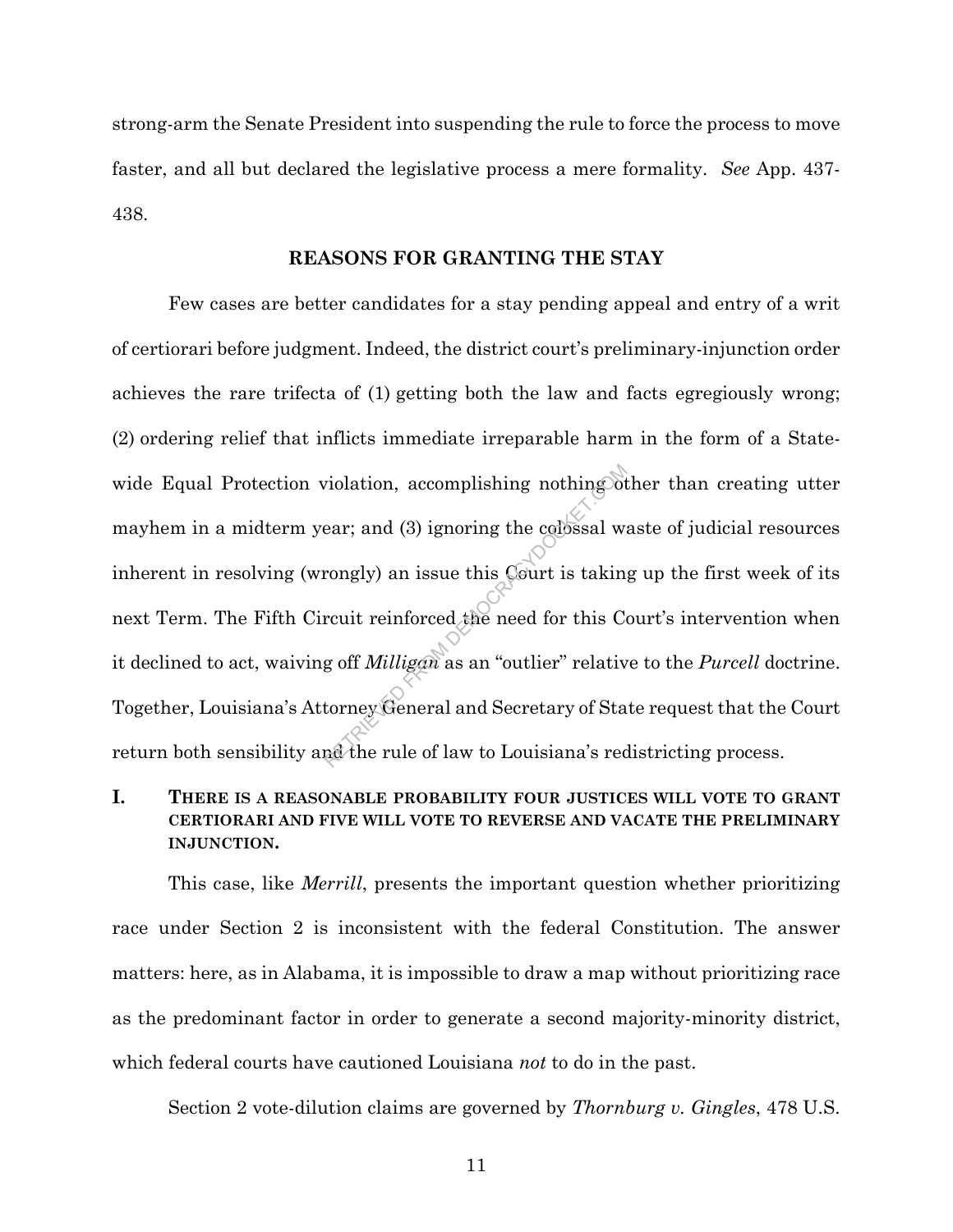30 (1986). The *Gingles* criteria ask whether (1) "the minority group [can] demonstrate that it is sufficiently large and geographically compact to constitute a majority in a single-member district;" (2) "the minority group . . . is politically cohesive;" and (3) "the white majority votes sufficiently as a bloc to enable it . . . usually to defeat the minority's preferred candidate." *Id*. at 50–51. If—and only if—the Plaintiffs can satisfy all three *Gingles* preconditions, they must then show "under the totality of the circumstances," that they "do not possess the same opportunities to participate in the political process and elect representatives of their choice." *See League of United Latin*  Cir. 1993).

*Am. Citizens, Council No. 4434 v. Clements (LULAC, Council)*, 999 F.2d 831, 849 (5th Cir. 1993).<br>
Plaintiffs failed across the board to carrge their burden. That the district court concluded otherwise (and the Fifth Cir Plaintiffs failed across the board to carry their burden. That the district court concluded otherwise (and the Fifth Circuit acquiesced in this error) affirms how terrifically far the district court's legal analysis wandered. Simply put, race predominated, politics was mistaken for racially polarized voting, and (for good measure) the district court botched the showing necessary to justify imposing mandatory preliminary relief. The result is a legally deficient preliminary injunction that offends all conceivable notions of equal protection, generates chaos during critically important qualifying periods, and undermines confidence in Louisiana's election process. It must be stayed.

#### **A. The district court mangled** *Gingles***'s third precondition.**

The third *Gingles* precondition requires the Plaintiffs to show that the "amount of white bloc voting . . . can generally 'minimize or cancel' black voters' ability to elect representatives of their choice." *Gingles*, 478 U.S. at 56 (citations omitted). "In areas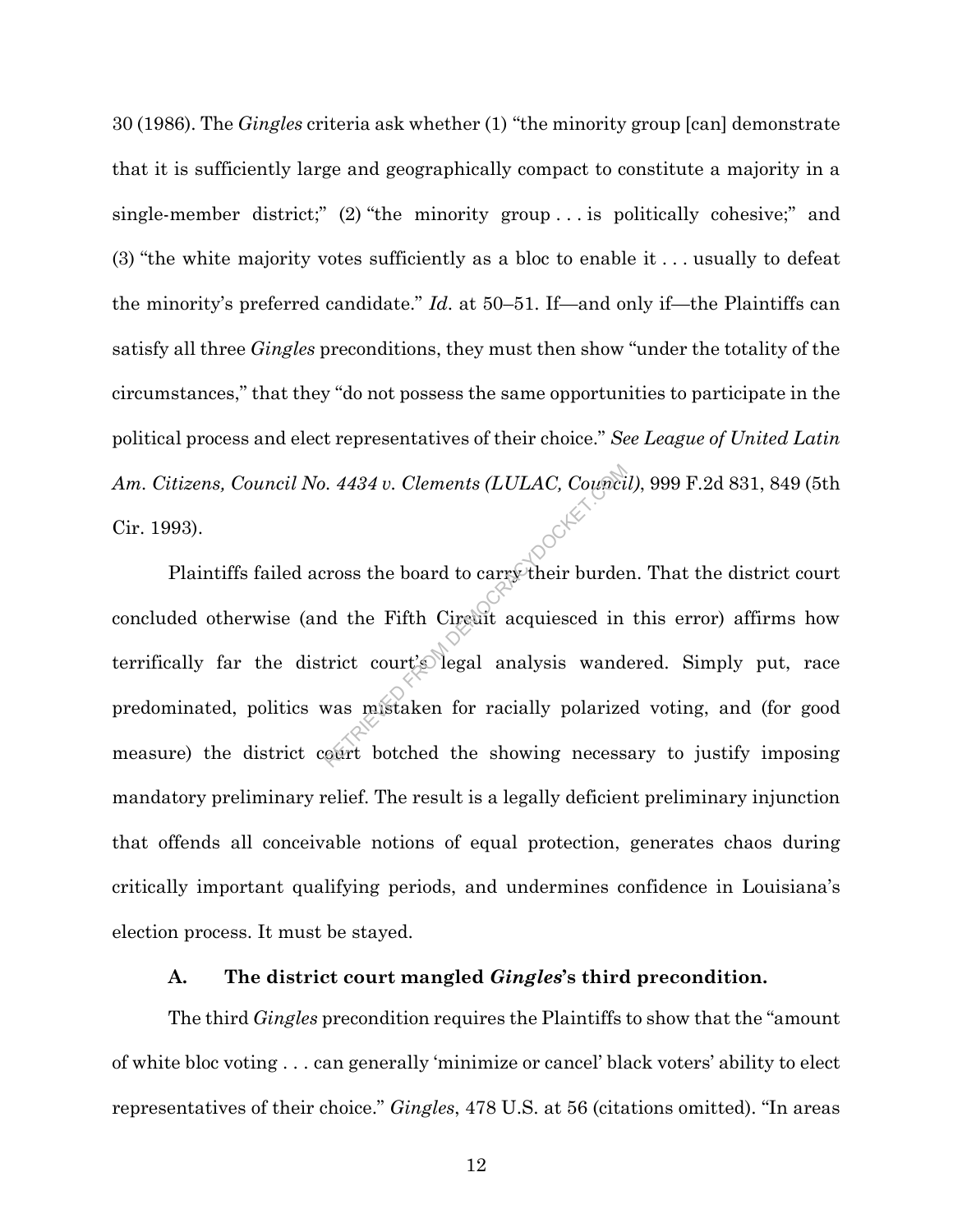with substantial crossover voting," *Bartlett v. Strickland*, 556 U.S. 1, 24 (2009), which arises when enough white voters support a Black-preferred candidate that the candidate can prevail "without a VRA remedy," (*i.e.,* the creation of a majorityminority district), *Covington v. North Carolina*, 316 F.R.D. 117, 168 (M.D.N.C. 2016), *aff'd*, 137 S. Ct. 2211 (2017), this third precondition remains unsatisfied. *Gingles,* 478 U.S. at 56. "[I]n the absence of significant white bloc voting it cannot be said that the ability of minority voters to elect their chosen representatives is inferior to that of white voters." *Voinovich v. Quilter*, 507 U.S. 146, 158 (1993) (quoting *Gingles*, 478 U.S. at 49 n.15).

Plaintiffs' experts each defined polarized voting as existing where "black voters and white voters voted differently." App. 328. Specifically, they testified that polarized voting occurs when "black voters and white voters would have elected different candidates if they had voted separately." *Id*. But, that is not the correct standard. This Court has made clear that the Plaintiffs must prove that *extreme* white bloc voting renders the creation of a majority-minority district the only way to ensure that a minority community has an equal opportunity to elect the candidate of that community's choice. *Gingles,* 478 U.S. at 56.<sup>4</sup> To adopt the broader standard converts each defined polarized voting as existed differently." App. 328. Specifical when "black voters and white voters" and white voters are when that voters are when  $\frac{1}{d}$ . But an analogue of a majority-minority distributed

<sup>4</sup> Specifically, this Court has held that "Racially polarized voting" exists whenever "there is a consistent relationship between [the] race of the voter and the way in which the voter votes." *Gingles*, 478 U.S. at 53 n.21. But *Gingles* requires evidence of "legally significant racially polarized voting." *Id.* at 55. This occurs only when "less than 50% of white voters cast a ballot for the black candidate." *Id*. Thus, a Section 2 plaintiff can prevail only when there is proof that the white majority usually votes as a bloc to defeat the minority's preferred candidate. *Cooper*, 137 S. Ct. at 1470; *Covington v. North Carolina*, 316 F.R.D. 117, 167 (M.D.N.C. 2016), *aff'd*, 137 S. Ct. 2211 (2017) (Mem.). None of plaintiffs' experts provided any testimony that African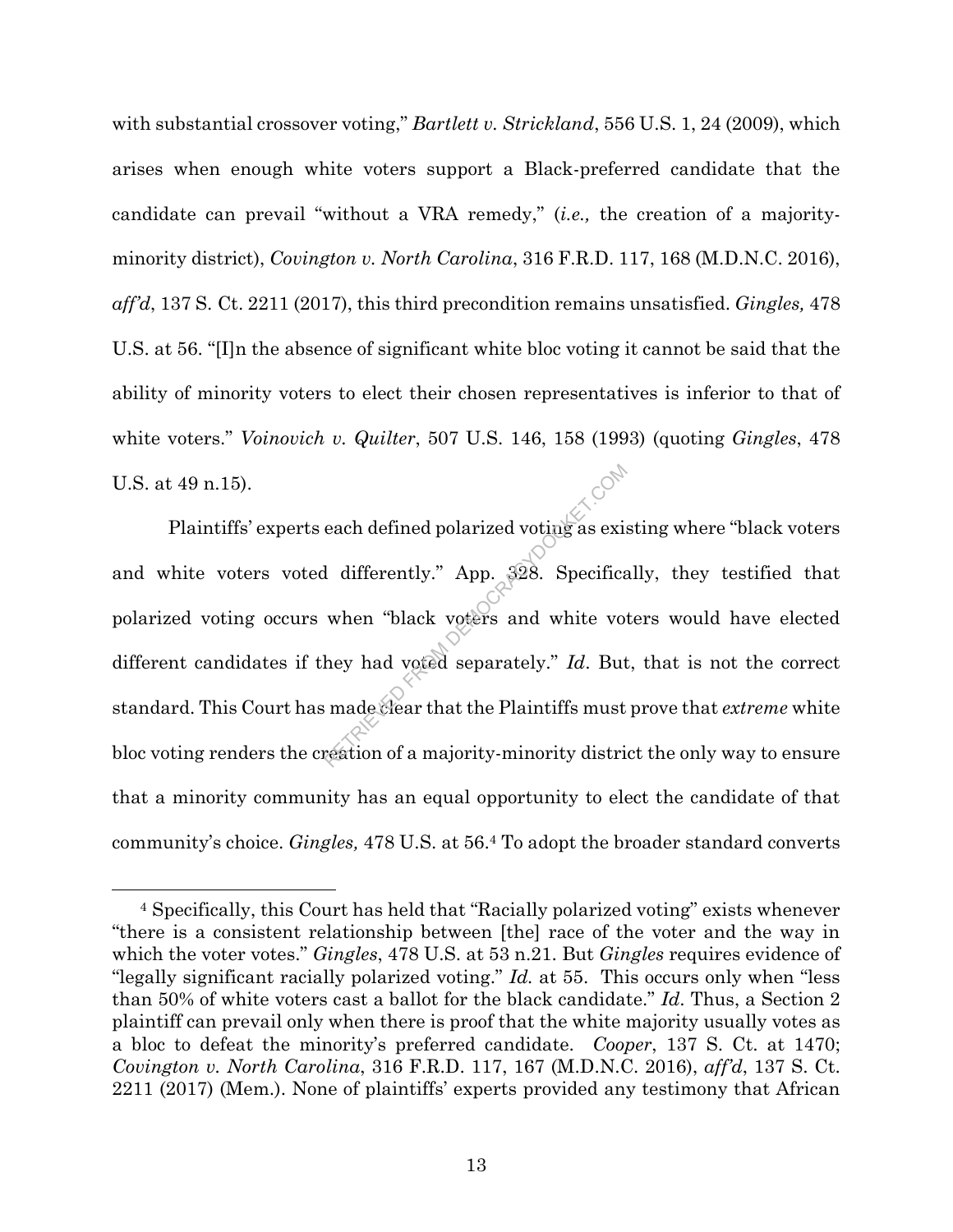the Section 2's protection into electoral guarantees through the reconfiguration of district lines any time a slim majority of white voters supports a candidate that a minority group disfavors.

The Plaintiffs have not, *and cannot*, show that such an extreme level of white bloc voting exists in Louisiana. Indeed, when pressed, one of Plaintiffs' experts conceded that meaningful white crossover voting exists in Louisiana, meaning that at least two congressional districts (CD2 and CD5) could be drawn with a BVAP below 50 percent that would still, enable the Black community in those districts to elect the candidate of their choice. App. 329. Another expert testified that a district around 40 percent BVAP could perform. *Id*. And an amicus brief submitted by LSU and Tulane University mathematics and computer-science professors analyzed nineteen elections, which demonstrated that districts of about 42 percent BVAP afford an  $\sim$ App. 329. Another expert testified<br>
form. Id. And an amicus brief submission and computer-science profess<br>
strated that districts of about 42 profess<br>
district with a majority<br>
ressional district with a majority<br>
ressiona

 $\overline{a}$ 

Americans need a congressional district with a majority BVAP to have an equal opportunity to elect their candidate of choice. Quite to the contrary, Drs. Palmer and Lichtman conceded that because of substantial white crossover voting, African Americans in Louisiana only need a congressional district with a black VAP in the low 40% range in order to control the election result. Dr. Handley agreed that districts may be "effective" in providing black voters with an opportunity to elect their candidate of choice with a BVAP under 40% but that she did not analyze whether black voters in Louisiana would have such an opportunity in a district drawn with less than 50% BVAP. While Dr. Handley did not attempt to analyze the lowest black percent needed for black voters to control a district, she also gave no testimony whatsoever that a district in excess of 50% is required. All of Plaintiffs experts testified that Plaintiffs illustrative majority black districts would perform, in the sense that black voters would have an opportunity to elect their candidate of choice in those districts. But none of plaintiffs' experts testified that a district with a black VAP in excess of 50% is necessary in order to give black voters an opportunity to elect their candidates of choice. Thus, under the Court's precedent *Gingles*, *Bartlett v. Strickland, Cooper v. Harris, and Covington v. North Carolina*, the evidence in this case only shows the presence of statistically significant RPV and nothing more.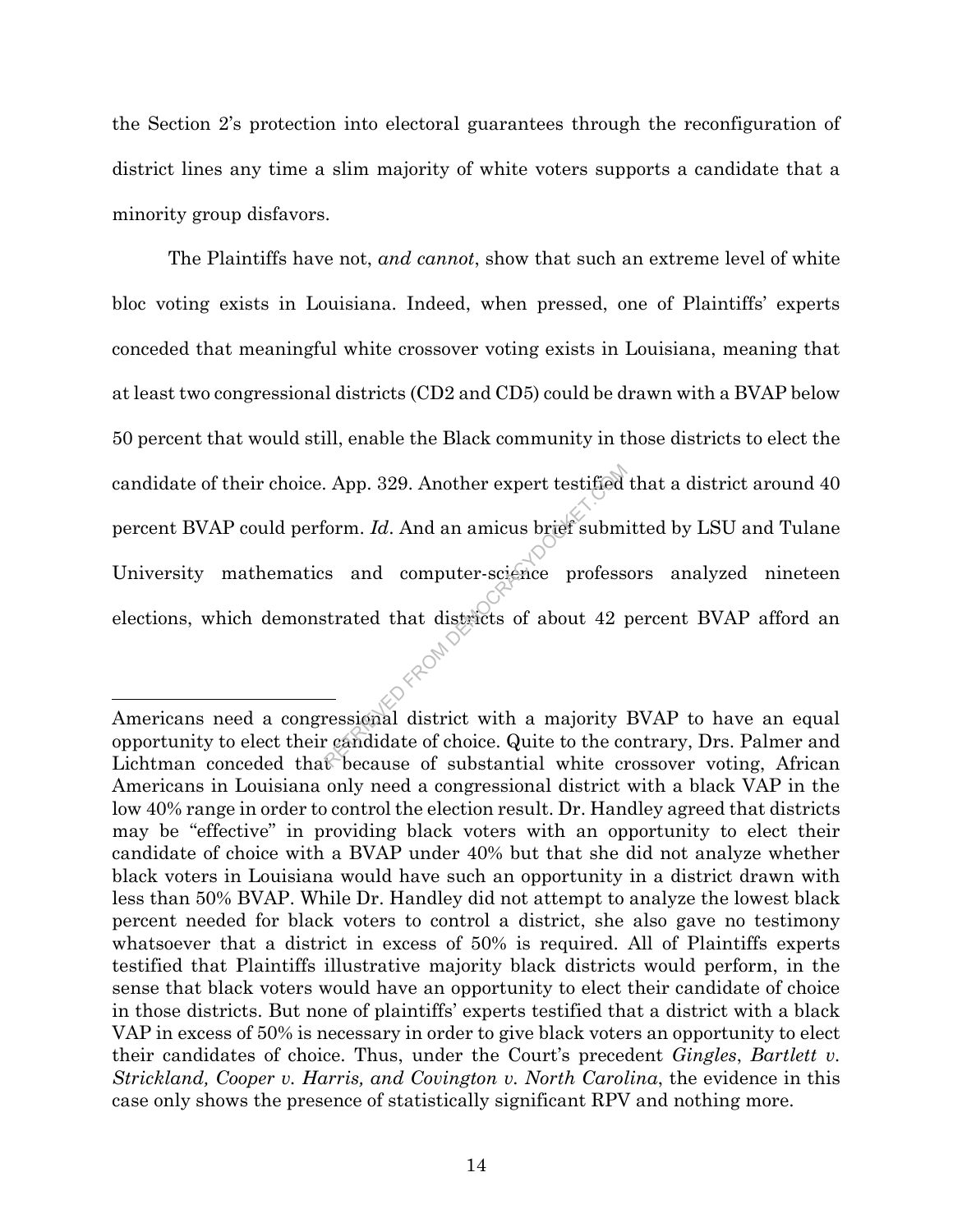equal minority electoral opportunity. *Robinson* (ECF 97 at 30, 34, 41–43).

The preliminary-injunction record shows that "partisan affiliation, not race, best explains the divergent voting patterns among minority and white citizens." App. 330. This means, in turn, that there is no "legally significant" racially polarized voting sufficient to satisfy *Gingles* precondition 3. *LULAC, Council*, 999 F.2d at 850; *see also*  App. 287. The motions panel wrongly adopted the test of Plaintiffs' expert Lisa Handley, that whenever the Democrat loses a district, this proves the existance of significant white bloc voting. This is in contravention of *Gingles, Covington,* and *Cooper v. Harris.*

"The Voting Rights Act," naturally, "does not guarantee that nominees of the Democratic Party will be elected, even if black voters are likely to favor that party's candidates.'" *Id*. at 854 (quoting *Baird v. Consolidated City of Indianapolis*, 976 F.2d 357, 361 (7th Cir. 1992)). Instead, Section 2 "is implicated only where Democrats lost because they are black, not where blacks lost because they are Democrats." *Id.* (quoting *Baird*, 976 F.2d at 361). This interpretation is reinforced by the text of Section 2 itself, which prohibits state laws that "result<sup>[]</sup> in a denial or abridgement of the right . . . to vote *on account of race or color*." 52 U.S.C. § 10301(a) (emphasis added). Hence, "evidence that divergent voting patterns are attributable to partisan affiliation or perceived interests rather than race [is] quite probative" to *Gingles* precondition 3. *LULAC, Council*, 999 F.2d at 858 n.26. Bloc voting that is not "on account of race or color" is by its own terms not a violation of Section 2. Exact," naturally, "does not guaranted elected, even if black voters are like<br>quoting *Baird* v. Consolidated City of all and  $\alpha$ . Instead, Section 2 "is implicated or not where blacks lost because the data 361). This in

Evidence of partisan-motivated racially polarized voting permeates the record.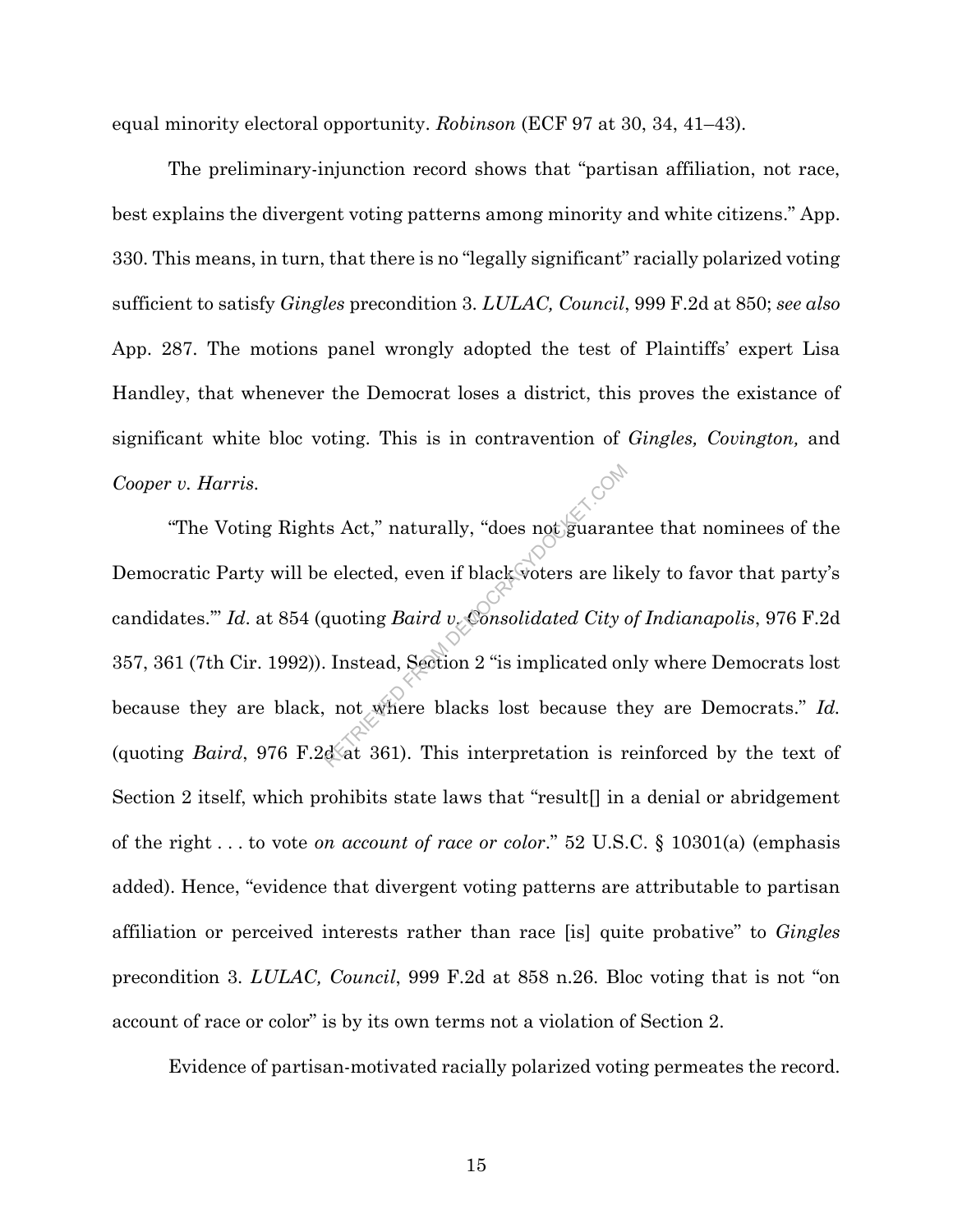Defendants' expert testified that, while "voting may be correlated with race[,] . . . the differential response of voters of different races to the race of the candidate is not the cause." App. 330. Instead, he found the polarization exhibited in the data resulted from Democratic party allegiance—*not race*. App. 330-331. By analyzing the last three presidential elections, Defendants' expert found the all-white 2016 Democratic ticket received greater black and less white support than either the 2012 Democratic ticket (which featured a black presidential candidate) or the 2020 Democratic ticket (which featured a black vice-presidential candidate). *Robinson* (ECF 108-4 at 5-6). By contrast, in Louisiana elections that featured *no* Democratic candidates, "pattern[s] of racial differences in voting largely disappears." *Id.* at 6-7. This is strong evidence that racial voting differences in Louisiana are driven not by the race of the candidates, but by partisan factors. ections that featured *no* Democration<br>oting largely disappears." Id. at 6-7<br>rences in Louisiana are driven<br>san factors.<br>carry their burden of proving "legall<br>recondition 3. See LULAC, Council,<br> $2\pi$  2 claim meritless—rath

Plaintiffs failed to carry their burden of proving "legally significant" bloc voting for purposes of *Gingles* precondition 3. *See LULAC, Council*, 999 F.2d at 850. This, in turn, renders their Section 2 claim meritless—rather than "entirely clearcut" in their favor, *Merrill*, 142 S. Ct. at 881 (Kavanaugh, J., concurring). At the very least, the evidence of racial bloc voting does not "clearly favor" Plaintiffs enough to warrant striking the State's enacted congressional map. *See Martinez v. Mathews*, 544 F.2d 1233, 1243 (5th Cir. 1976). This is no ordinary error due to the enormity of its consequences.

## **B. The district court improperly ordered a racial gerrymander, which was wrong and worthy of certiorari before judgment.**

This Court has been clear and consistent for decades. "Classifications of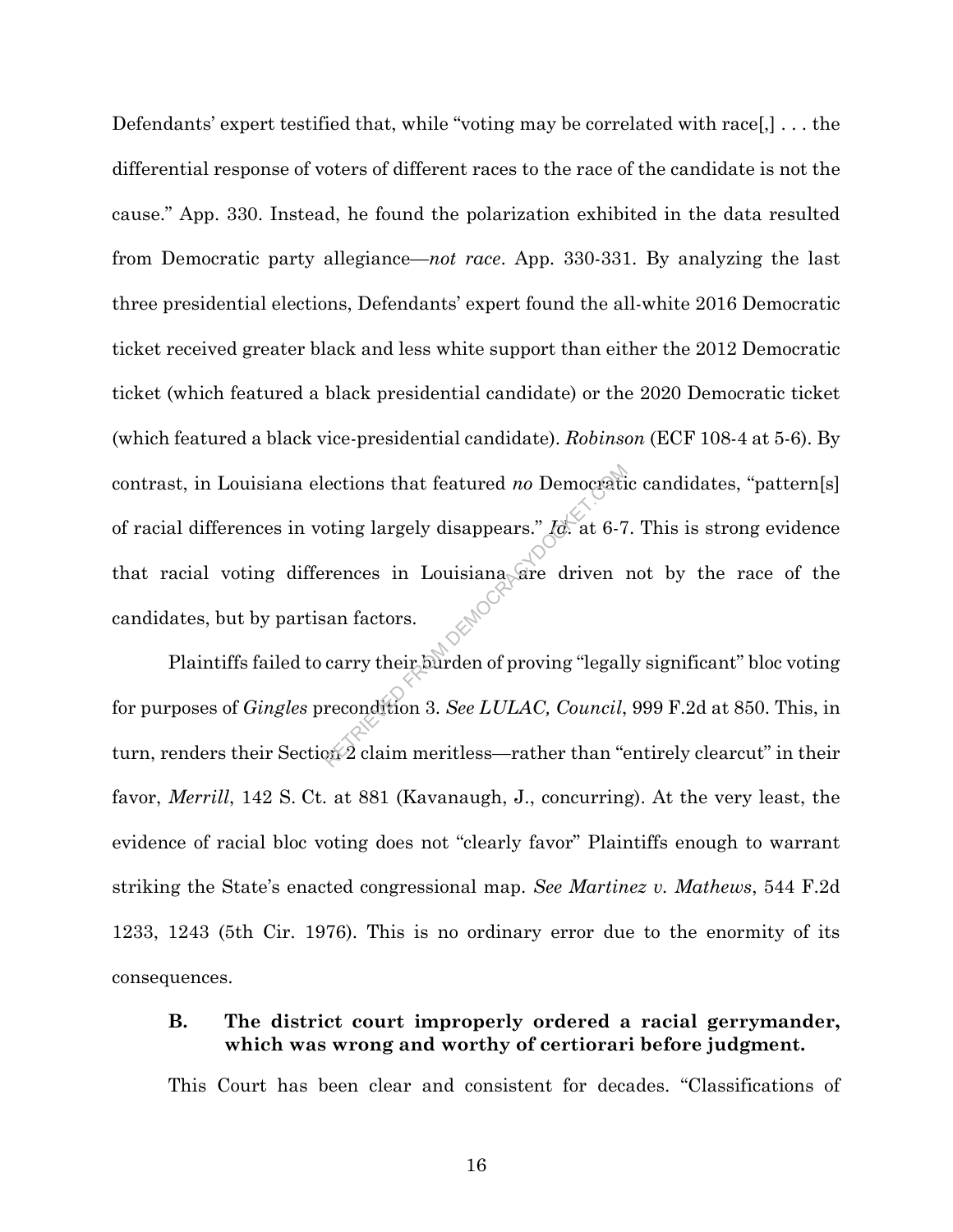citizens solely on the basis of race 'are by their very nature odious to a free people whose institutions are founded upon the doctrine of equality.'" *Shaw*, 509 U.S. at 643 (quoting *Hirabayashi v. United States*, 320 U.S. 81, 100 (1943)); *accord Wis. Legis*., 142 S. Ct. at 1248. Creating such classifications "threaten[s] to stigmatize individuals by reason of their membership in a racial group and to incite racial hostility." *Shaw*, 509 U.S. at 643 (citing *Richmond v. J. A. Croson Co.*, 488 U.S. 469, 493 (1989) (plurality opinion).<sup>5</sup> For that reason, "the Fourteenth Amendment requires state legislation that expressly distinguishes among citizens because of their race to be narrowly tailored to further a compelling governmental interest." *Id.* (citing *Wygant v. Jackson Bd. of Ed.*, 476 U.S. 267, 277-78 (1986) (plurality opinion); *id*., at 285 (O'Connor, J., concurring in part and concurring in judgment)).

This Court has assumed (but never held) that compliance with Section 2 of the Voting Rights Act constitutes a compelling governmental interest. *See Cooper v. Harris*, 137 S. Ct. 1455 (2017). It has set beyond peradventure, however, that a "sufficiently large and compact population of black residents" alone does not justify race-based redistricting. *Wis. Legis*., 142 S. Ct. at 1249. It has never been enough to surmise that the Voting Rights Act "*may* . . . require[]" creation of additional majority minority districts; instead, there must exist "a strong basis in evidence to conclude her a compelling governmental interest.<br>
176 U.S. 267, 277-78 (1986) (plura<br>
g in part and concurring in judgmen<br>
sumed (but never held) that complia<br>
itutes a compelling governmental<br>
(2017). It has set beyond perady<br>
pro

l

<sup>5</sup> *See also United Jewish Organizations of Williamsburgh, Inc. v. Carey*, 430 U.S. 144 (1977) ((Brennan, J., concurring in part) ("Even in the pursuit of remedial objectives, an explicit policy of assignment by race may serve to stimulate our society's latent race consciousness, suggesting the utility and propriety of basing decisions on a factor that ideally bears no relationship to an individual's worth or needs."). Indeed, this is now happening as a direct consequence of the district court order.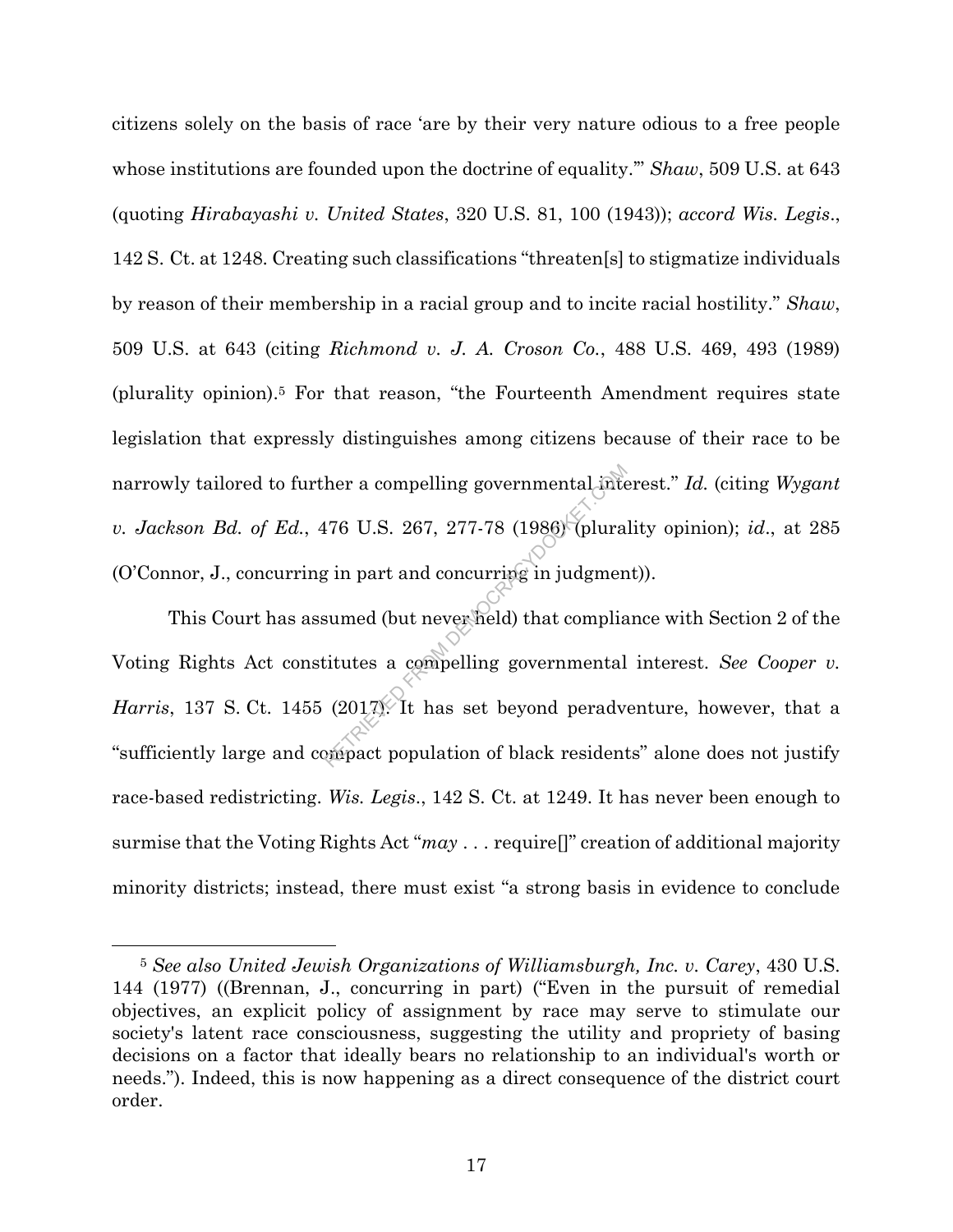that §2 *demands*" it. *Wis. Legis*., 142 S. Ct. at 1249 (first emphasis in original). Without this exacting demonstration, Section 2 becomes a rank proxy "allow[ing] a State to adopt a racial gerrymander." *Id*. at 1250.

The facts to which the district court lent its imprimatur are indistinguishable from those in *Covington*, 316 F.R.D. at 130, a three-judge district court case this Court summarily affirmed, *North Carolina v. Covington*, 137 S. Ct. 2211 (2017). In *Covington*, the map-drawers were "instructed" (1) "to draw . . . districts with at least 50%-plus-one" black voting age population; (2) "to draw these districts first, before drawing the lines of other districts"; and (3) "to draw these districts everywhere there was a minority population large enough to do so and, if possible, in rough proportion to their population in the state." *Id*. at 130. In this case, one of Plaintiffs' map-drawers testified as follows: r districts"; and (3) "to draw these diventives" on large enough to do so and if possess is tate." Id. at 130. In this case, one of the state." Id. at 130. In this case, one of the state." Id. at 130. In this case, one of

- Q. During your map drawing process did you ever draw a one majority minority district?
- A. I did not because I was specifically asked to draw two by the plaintiffs.

App. 300-301. Additional testimony reveals that "in order to begin drawing" mapdrawers viewed the BVAP of Louisiana precincts to "get an idea where the black population is inside the state." App. 301.

The *Covington* Court criticized North Carolina map-drawers for seeking "proportionality." 316 F.R.D. at 133. In this case, Plaintiffs' pursuit of two majorityminority districts is based on the premise that Louisiana has six congressional districts and a Black voting age population of 31%. *Robinson* (ECF No. 1 at 1). And, in *Covington*, "because race-based goals were primary in the . . . redistricting process,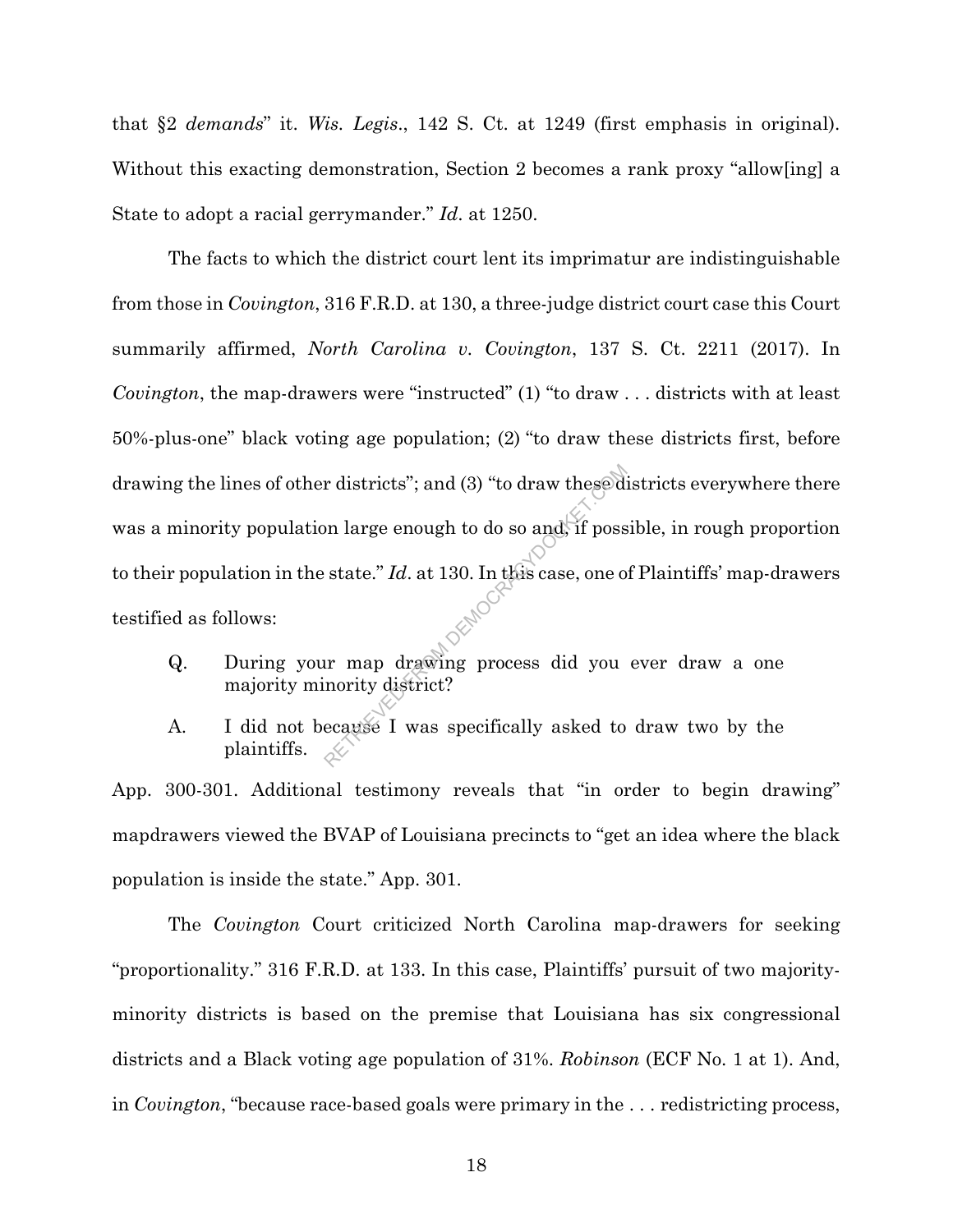other 'traditional race-neutral districting principles, including . . . compactness, contiguity, and respect for political subdivisions or communities defined by actual shared interests, were secondary, tertiary, or even neglected entirely." 316 F.R.D. at 137 (quoting *Miller v. Johnson*, 515 U.S. 900, 916 (1995). So too here.

Simply put, North Carolina relied on evidence indistinguishable from that offered by Plaintiffs here. When it did so, the courts struck down that state's racially gerrymandered districts, and this Court affirmed finding North Carolina violated the Equal Protection Clause when it created them. The district court's preliminaryinjunction order, which *requires* Louisiana to create a second majority-minority district based on the very same evidence that led to North Carolina's constitutionallydefectivemaps, thus has no hope of surviving this Court's review. This is particularly true because of *Bartlett v. Strickland*. In *Bartlett*, this Court held that a state cannot rely upon Section 2 to justify using race to draw a crossover district. *Bartlett v. Strickland,* 556 U.S. 1, 14-18 (2009). If a state cannot use race to draw crossover districts, then surely a federal court cannot order a state to draw a crossover districts. *Id.* Again, this case does not call for ordinary error correction: the consequences of imposing constitutionally defective maps at the eleventh-hour during mid-term Congressional elections has nation-wide implications. That also renders this case worthy of a stay and certiorari. requires Louisiana to create and<br>
reame evidence that led to North Ca<br>
no hope of surviving this Court's re<br>
ev. Strickland. In Bartlett, this Court<br>
justify using race to draw a cross<br>
14-18 (2009). If a state cannot use<br>

## **C. The district court contorted** *Gingles'***s first precondition beyond recognition.**

To prevail under the first *Gingles* precondition, a plaintiff must show the allegedly injured racial group is "sufficiently large," and "geographically compact."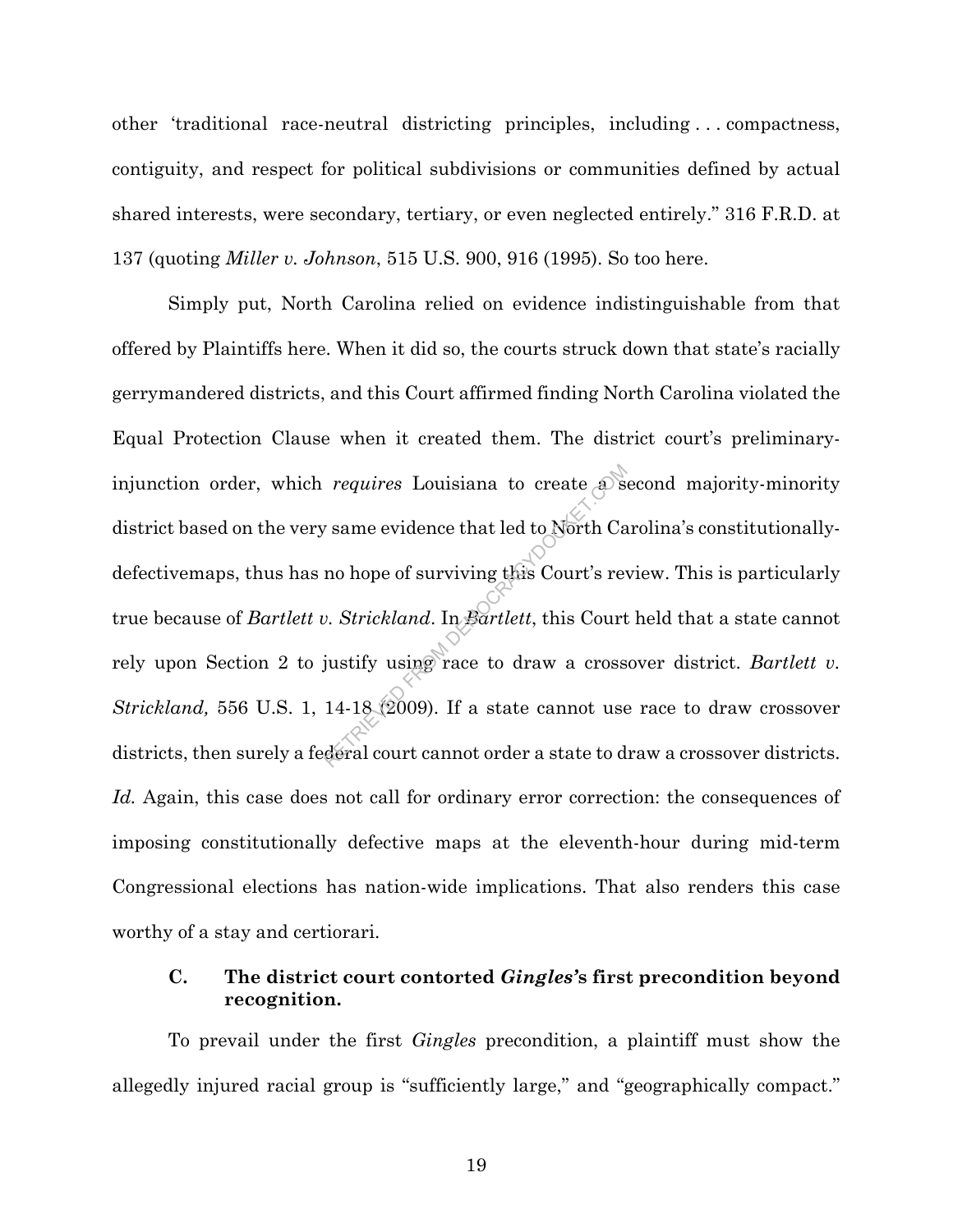*Gingles*, 478 U.S. at 50-51; *see also Cooper*, 137 S. Ct. at 1470 (quoting *Gingles*, 478 U.S. at 50). The Plaintiffs failed to carry their burden here for two reasons. First, the illustrative plans they produced are irrefutably racially gerrymandered, so the Legislature could never, consistent with the Fourteenth Amendment, implement them. And second, the minority community they have identified is not compact, reasonably or in any other application of the concept. The district court erred by concluding otherwise.

## **1.** *Racially gerrymandered illustrative maps cannot satisfy the first Gingles precondition.*

In no uncertain terms, this Court has "expressly rejected" "uncritical majorityminority district maximization." *Wis. Legis.*, 142 S. Ct. at 1249; *see also Johnson v. De Grandy*, 512 U.S. 997, 1017 (1994) ("Failure to maximize cannot be the measure of §2."). The reason is obvious. Maximizing majority-minority districts necessarily involves "segregat[ing] the races for the purposes of voting," which "balkanize[s] us into competing racial factions [and] threatens to carry us further from the goal of a political system in which race no longer matters—a goal that the Fourteenth and Fifteenth Amendments embody, and to which the Nation continues to aspire." *Shaw*, 509 U.S. at 642, 657. And for that reason, illustrative maps infected by racial predominance (which devolves inexorably to racial segregation) cannot satisfy *Gingles* precondition 1. Because elevating race to the pole position, above all other traditional district-drawing criteria, is always constitutionally abhorrent, race cannot be elevated in this way under the Voting Rights Act either. *See Cooper*, 137 S. Ct. at 1468-69. RES *Diechallton.*<br>Trues, this Court has "expressly rejection." Wis. Legis., 142.8. Ct. at 1<br>7, 1017 (1994) ("Failure to maximize<br>by by the maximizing majority-minor<br>the races for the purposes of voting,<br>tions [and] threat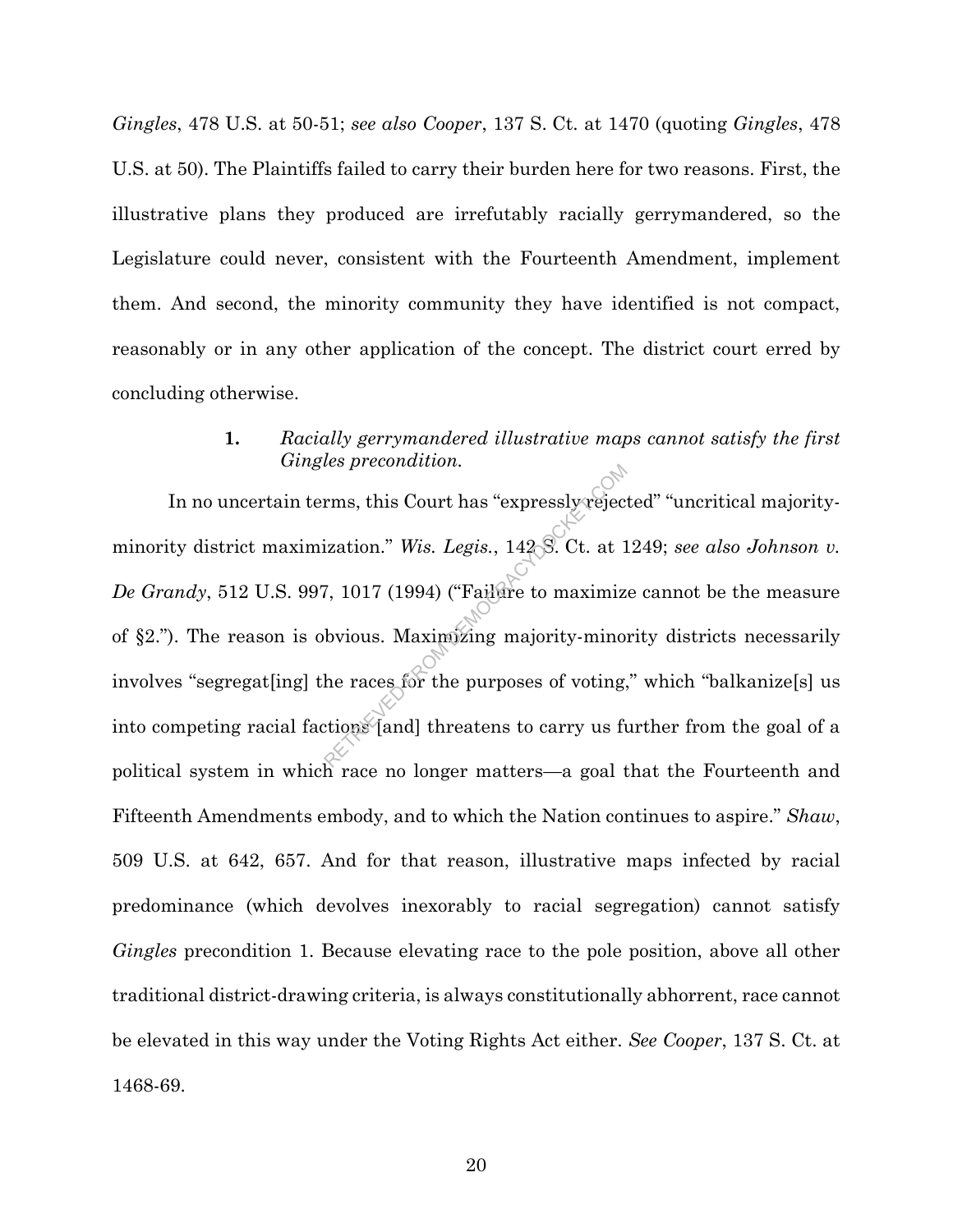This case is a good vehicle to affirm this principle. Here, Plaintiffs offered only racially gerrymandered exemplars. Both common sense and the record irrefutably show that they were fabricated to "segregate the races for purposes of voting." *Shaw*, 509 U.S. at 642. Indeed, in their effort to produce exemplar maps featuring two majority-Black districts, the Plaintiffs warped each step in this process.

*First*, the Plaintiffs declined to use the U.S. Department of Justice's definition of "Black" when calculating the BVAP. The Justice Department's definition covers those Census respondents identifying as black alone or multiracial black and white, but "does not include Hispanic individuals that may identify as black, nor multiracial individuals identifying as a combination of races other than 'White' and 'Black or African American.'" *Pope v. Cnty. of Albany*, No. 1:11-cv-0736 (LEK/CFH), 2014 U.S. Dist. LEXIS 10023, at \*7–8 n.3 (N.D.N.Y. Jan. 28, 2014). manic individuals that may identify<br>as a combination of races other that<br> $v$ . Cnty. of Albany, No. 1:11-cv-073<br>7-8 n.3 (N.D.N.Y. Jan. 28, 2014).<br>chose "Any Part Black," a broade<br>th Black and also self-identify as b<br>follow

Instead, Plaintiffs chose "Any Part Black," a broader measure that includes persons who may be 1/7th Black and also self-identify as both Black and Hispanic. They claimed this choice followed from a footnote in *Georgia v. Ashcroft*, 539 U.S. 461, (2003) but their conclusion does not follow what the Court said there. *See Robinson* (ECF Nos. 41-2 at 11; 43 at 6). When this Court decided *Ashcroft*, the Georgia Secretary of State lacked access to a racial category corresponding to "DOJ Black" that it could use for district drawing. *See Georgia*, 539 U.S. at 473 n.1. Thus, the Court permitted Georgia to use "Any Part Black," while underscoring the novelty of this approach by explaining it in a long footnote. The Plaintiffs here are not in the same predicament. Their use of "Any Part Black" was a deliberate choice intended to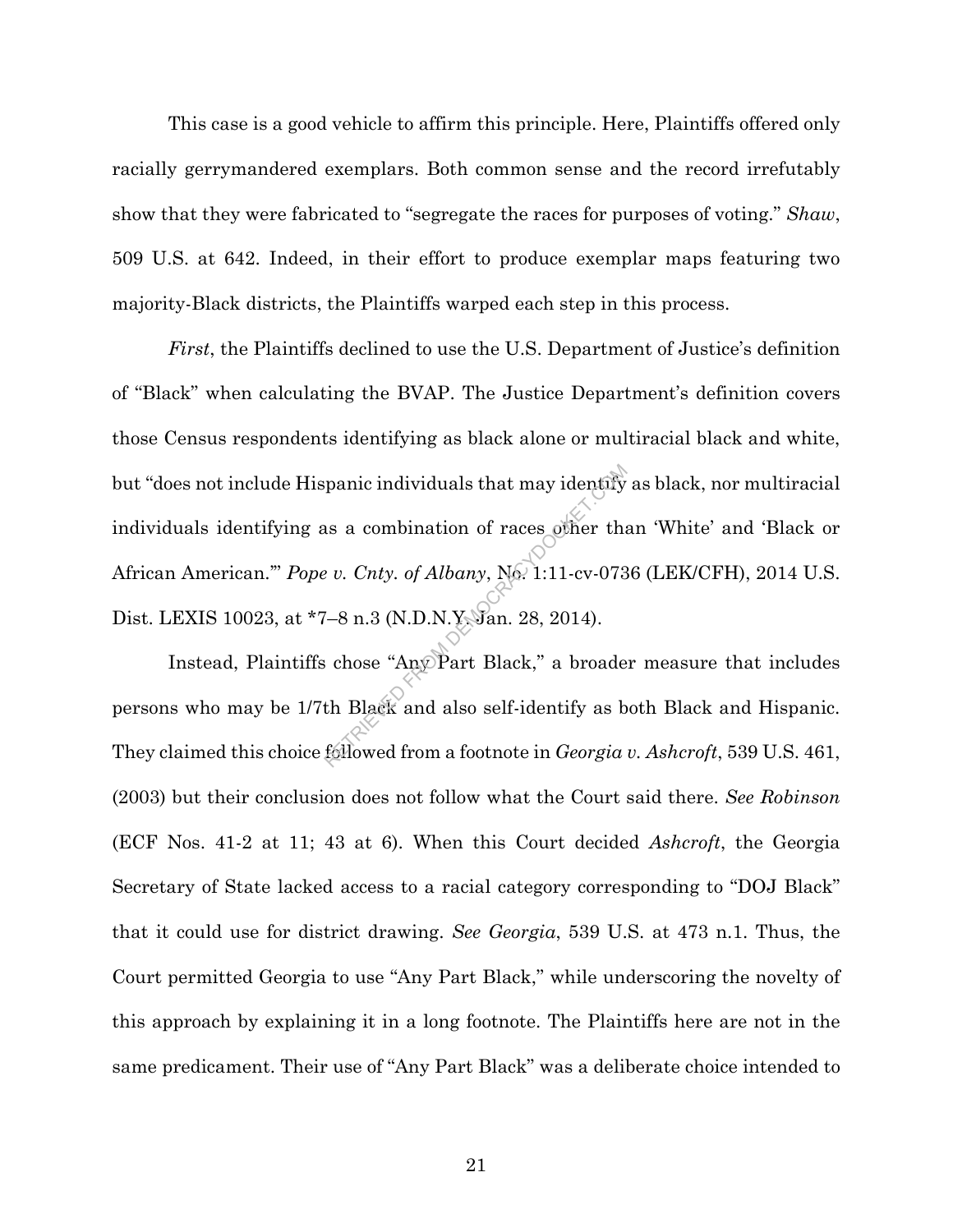load the dice in favor of triggering Section 2.

*Second*, Plaintiffs offered exemplar maps with districts that exceeded the 50 percent BVAP threshold by a razor-thin margins and surgical precision. The BVAP percentage for the *Robinson* Plaintiffs' majority-Black illustrative districts are 50.16 percent, 50.04 percent, 50.65 percent, 50.04 percent, 50.16 percent, and 51.63 percent. (ECF Nos. 172, at 41-42). For the *Galmon* Plaintiffs, they are 50.96 percent and 52.05 percent. In other words, after adopting the most expansive definition of "Black" they could find, they contrived districts that eked over the majority-Black threshold by a hair's breadth.

*Third*, Plaintiffs undeniably subordinated *all* traditional redistricting criteria while elevating race to the apex position.  $\mathbb{R} \mathbb{F}^n$  reach[ing] out to grab small and apparently isolated minority communities," *League of United Latin American Citizens v. Perry,* 548 U.S. 399, 433 (2006) (*LULAC*). Plaintiffs obliterated any argument that the minority population within their majority-Black exemplar districts is reasonably compact.<sup>6</sup> The illustrative maps often split cities, counties, and communities of interest while merging far flung and distinct areas with nothing in common but-for their common racial makeup. Indeed, the State's demographic expert showed many examples of how Plaintiffs' map-drawers intentionally segregated cities by race. App. 210-217. mdeniably subordinated *all* tradition<br>the apex position. By "reach[ing]<br>nority communities," *League of*<br>U.S. 399, 433 (2006) (*LULAC*). Provides and their moving population within their more<br>moving to The illustrative m

In one illustrative plan for Baton Rouge, for instance, the line drawn through

l

<sup>6</sup> Although the Fifth Circuit believed that Plaintiffs' compactness evidence was "unrebutted," App. 176, the record belies that notion.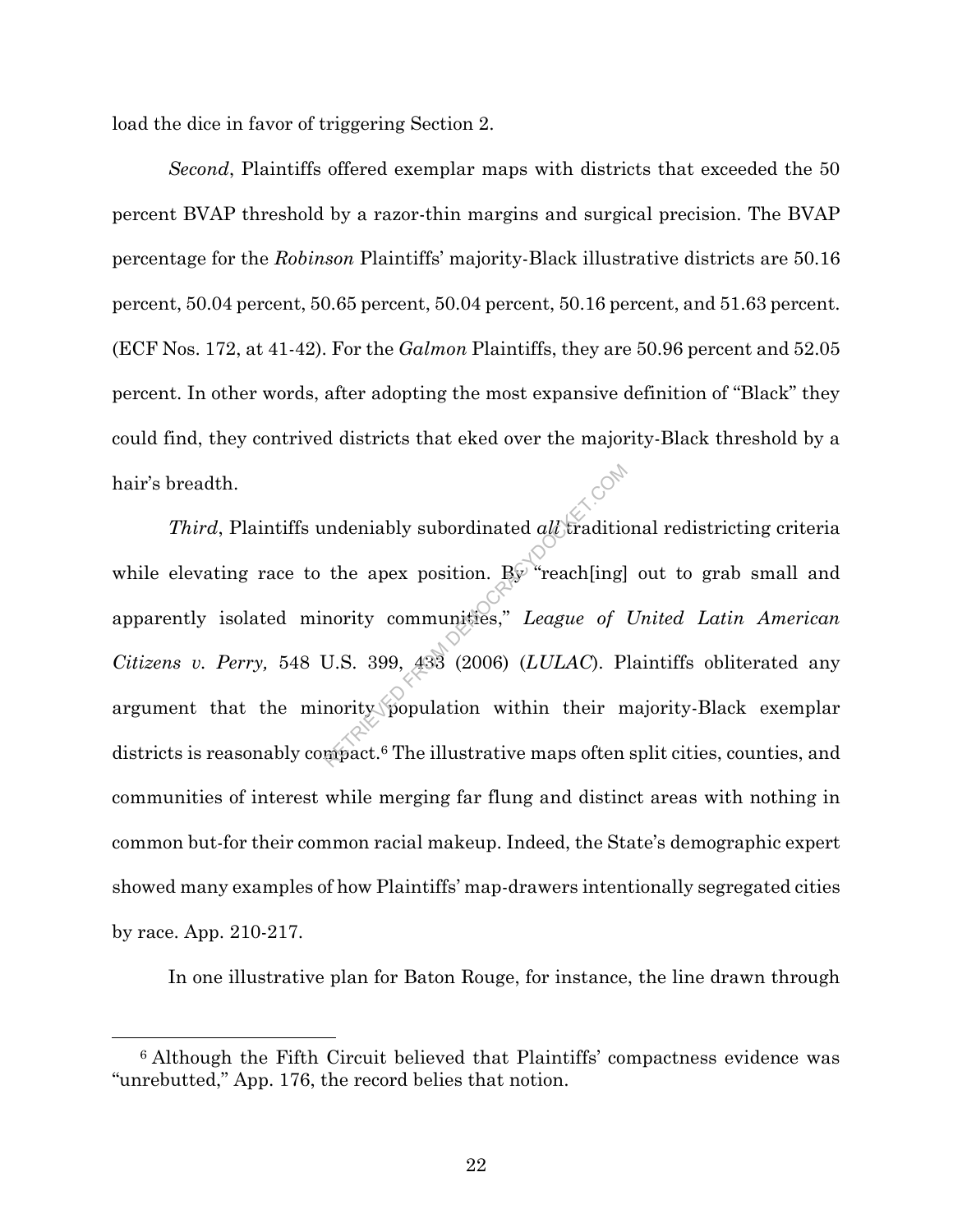the middle of the map depicts the division between Plaintiffs' proposed majorityminority District 5 in the north and Districts 2 and 6 in the south. App. 210.<sup>7</sup> The only conceivable reason District 5 reaches only so far into Baton Rouge is to pick up the majority BVAP Census blocks (shaded in green). The only other district in this exemplar map that contains any substantial black population is District 2, which is also a majority-minority district. To accomplish this designation, District 2 extends to the New Orleans area to fill out its BVAP. The same scenario, in which district lines are drawn precisely to segregate white voters from black voters, is repeated throughout Plaintiffs' proposed maps in communities as far flung as Baton Rouge, App. 210-213, and Lafayette, App. 214-215.

Louisiana's spatial analytics expert also offered a mileage chart that showed the distance between the center of the Black populations in communities across Louisiana. *Robinson* (ECF 169-12 at 25); App. 288 (showing the large distance between two minority population centers "as the crow flies"); *see also* App. 242 (testimony of Plaintiff witness who stated that it would take almost four-and-a-half hours to get from Baton Rouge to Lake Providence, which lies at the northern end of Plaintiffs' illustrative plans in the delta region). The Plaintiffs' illustrative maps combine Monroe's Black population with the Black population of Baton Rouge and Lafayette—even though these communities are, respectively 152 and 157 miles apart. *Robinson* (ECF 169-12 at 25); App. 288. Combining in the same district Black represent also offered a minimized state. App. 214-215.<br>
Il analytics expert also offered a minimized a minimized and the Black populations<br>
CF 169-12 at 25); App. 288 (show<br>
population centers "as the crow fluences who st

<sup>7</sup> Note: these maps only show the division in the city population, not the remainder of the parish.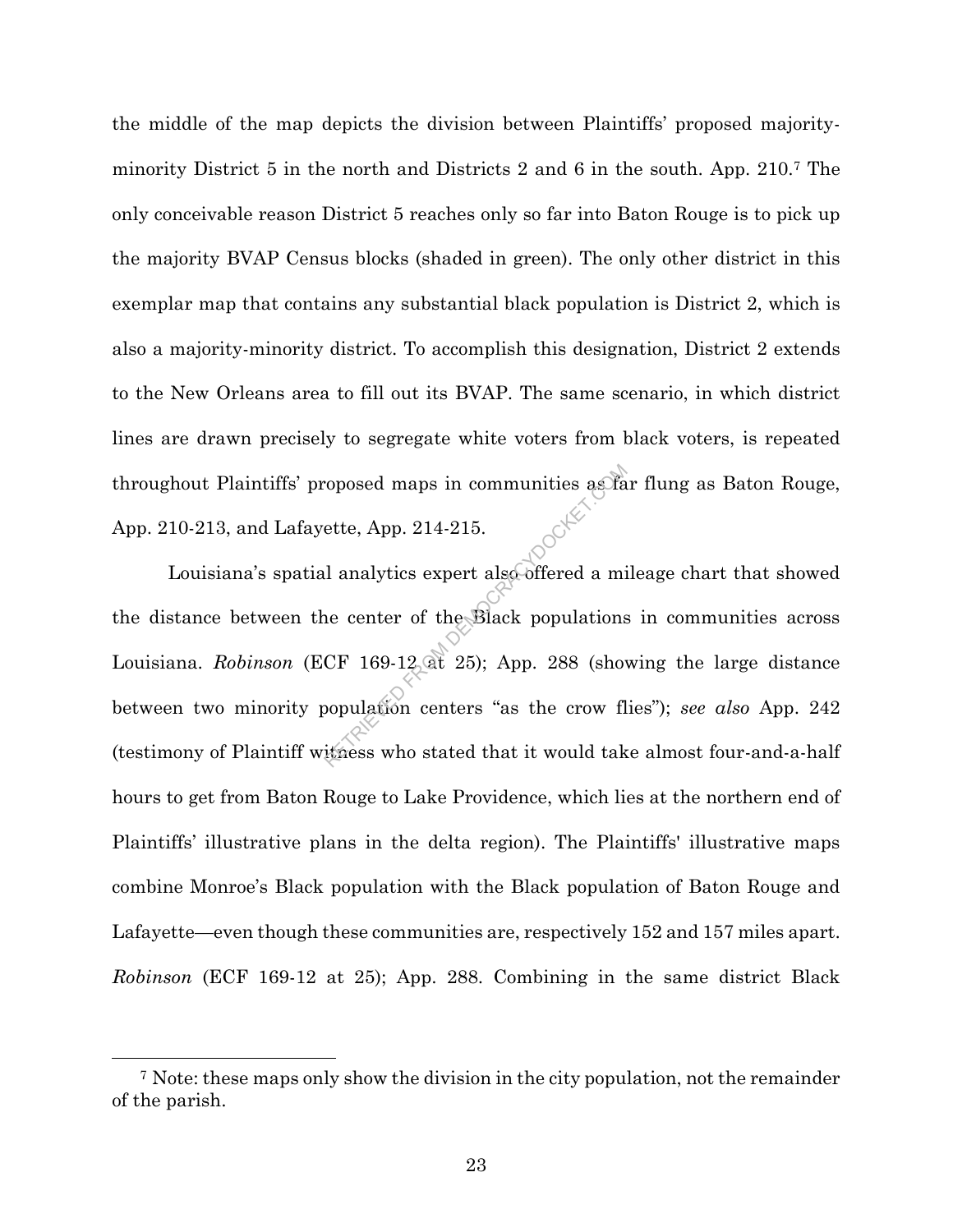communities from far-flung parts of Louisiana eviscerates any consideration of the different experiences and make-up of those communities. Incredibly, it improperly assumes all persons belonging to the same racial group share homogenous political interests. The Equal Protection Clause rejects this race-based assumption.

Lest the Court have any residual doubt that Plaintiffs' exemplar maps used race as the predominant consideration, their map-drawers' testimony resolves it. When asked whether they ever attempted to produce a map containing only one majority-minority district, they said no "because I was specifically asked to draw two by the plaintiffs." App. 368. This is indistinguishable from *Covington*, where mapdrawers were ordered to produce a map that maximized majority-minority districts to the exclusion of all other criteria. *See* 316 F.R.D. at 130.

"Courts cannot find § 2 violations on the basis of *uncertainty*." *Harding v. Cnty.*  of Dallas, 948 F.3d 302, 310 (5th Cir. 2020) (emphasis in original). If Plaintiffs were compelled to use illustrative plans where race predominated, then it is at the very least *uncertain* whether a remedial plan can be drawn that does not violate the Fourteenth Amendment. Phrased differently, if the only evidence that a Plaintiff can produce for *Gingles I* is rife with racial intent, that amounts to no evidence at all. 368. This is indistinguishable from<br>produce a map that maximized m:<br>her criteria. See 316 F.R.D. at 130.<br>d § 2 violations on the basis of *uncer*<br>310 (5th Cite 2020) (emphasis in or<br>ative plans where race predominate<br>are

Elevating race in this way routinely dooms legislative redistricting efforts. If the district court's preliminary injunction ultimately results in adoption of one of Plaintiffs' exemplar plans (which remains a possibility), that map would itself likely be stricken as unconstitutional. *Bethune-Hill v. Va. State Bd. Of Elections*, 137 S. Ct. 788, 799 (2017) (noting that a finding of racial predominance usually coincides with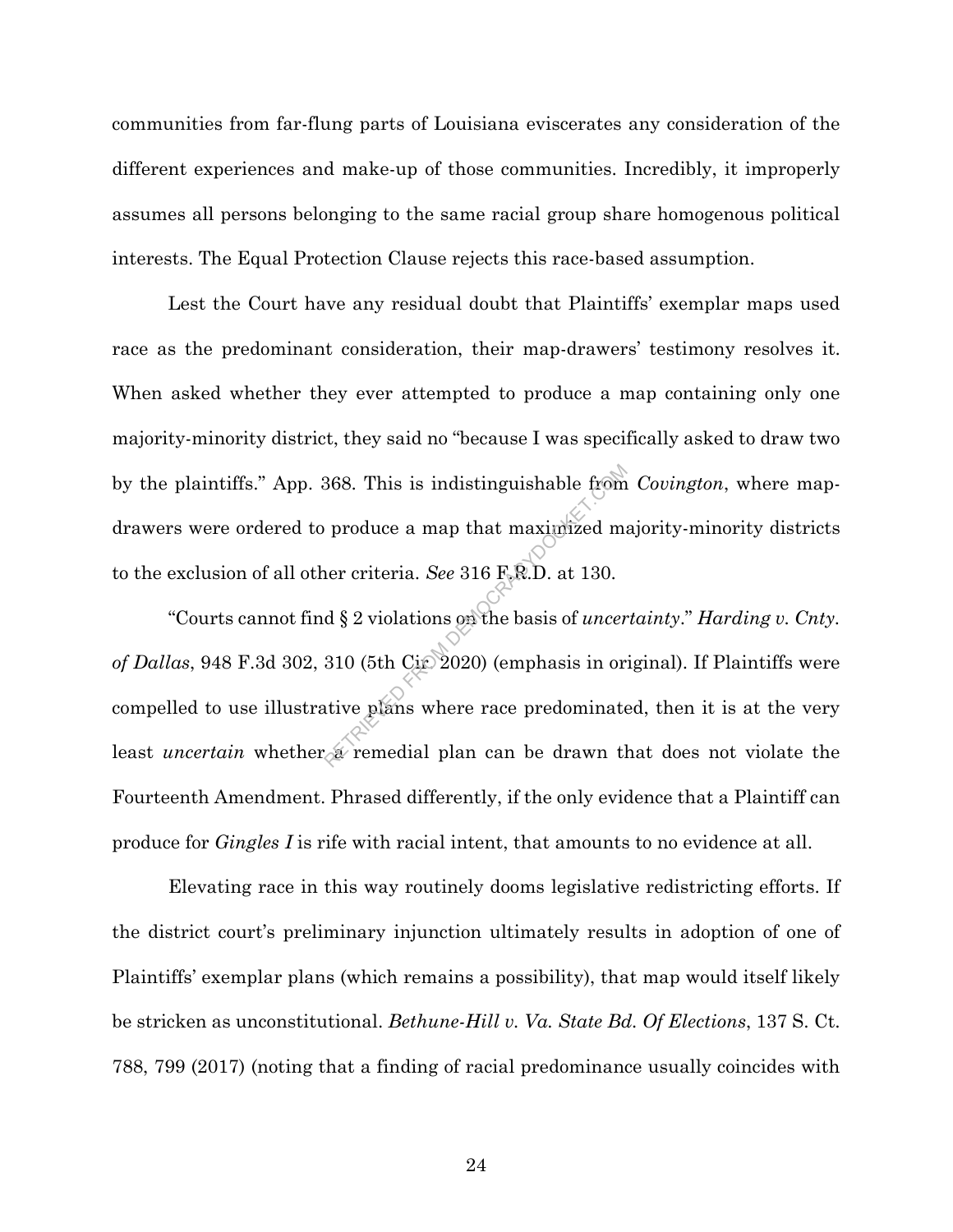a showing that traditional redistricting criteria were subordinated to racial considerations). At a minimum, then, the merits are not "entirely clearcut" in favor of Plaintiffs—the appropriate standard for awarding an injunction in an election case.*Merrill*, 142 S. Ct. at 881 (Kavanaugh, J., concurring); *see also infra* at Section 2D. A stay pending appeal should thus issue.

> **2.** *The compactness of the minority population, not the district as a whole, is the relevant inquiry under Section 2 of the Voting Rights Act.*

Beyond subordinating traditional redistricting criteria to race, the district court and the Plaintiffs' experts further erred by examining the compactness of the *district* rather than the compactness of the relevant *minority population, see, e.g.,* App. 27 (relying on metrics that measure the *district's* compactness). The Fifth Circuit motions panel correctly recognized that "the requirement relates to the compactness of the *minority population* in the proposed district, not the proposed district itself," even though it noted that "the Supreme Court has not developed a 'precise rule' for evaluating all facets of that requirement." App. 173 (quoting *LULAC*, 548 U.S. at 433). The Fifth Circuit nonetheless excused this error after conducting "a visual inspection" of the district (*i.e., not* the underlying minority population) and conjecturing that "the illustrative CD 5 appears geographically compact." App. 174. experts further erred by examining<br>compactness of the relevant *minoi*<br>trics that measure the *district's* correctly recognized that "the req<br>ority population in the proposed d<br>ugh it noted that "the Supreme Congall facets

The Fifth Circuit was wrong. Although a bizarrely gerrymandered district can suggest that the underlying minority population is insufficiently compact for Section 2 purposes, *see LULAC*, 548 U.S. at 433, that ratchet twists only one way. Visual compactness of a district, in contrast, *does not* automatically translate into a conclusion that the minority population within that district is itself compact. A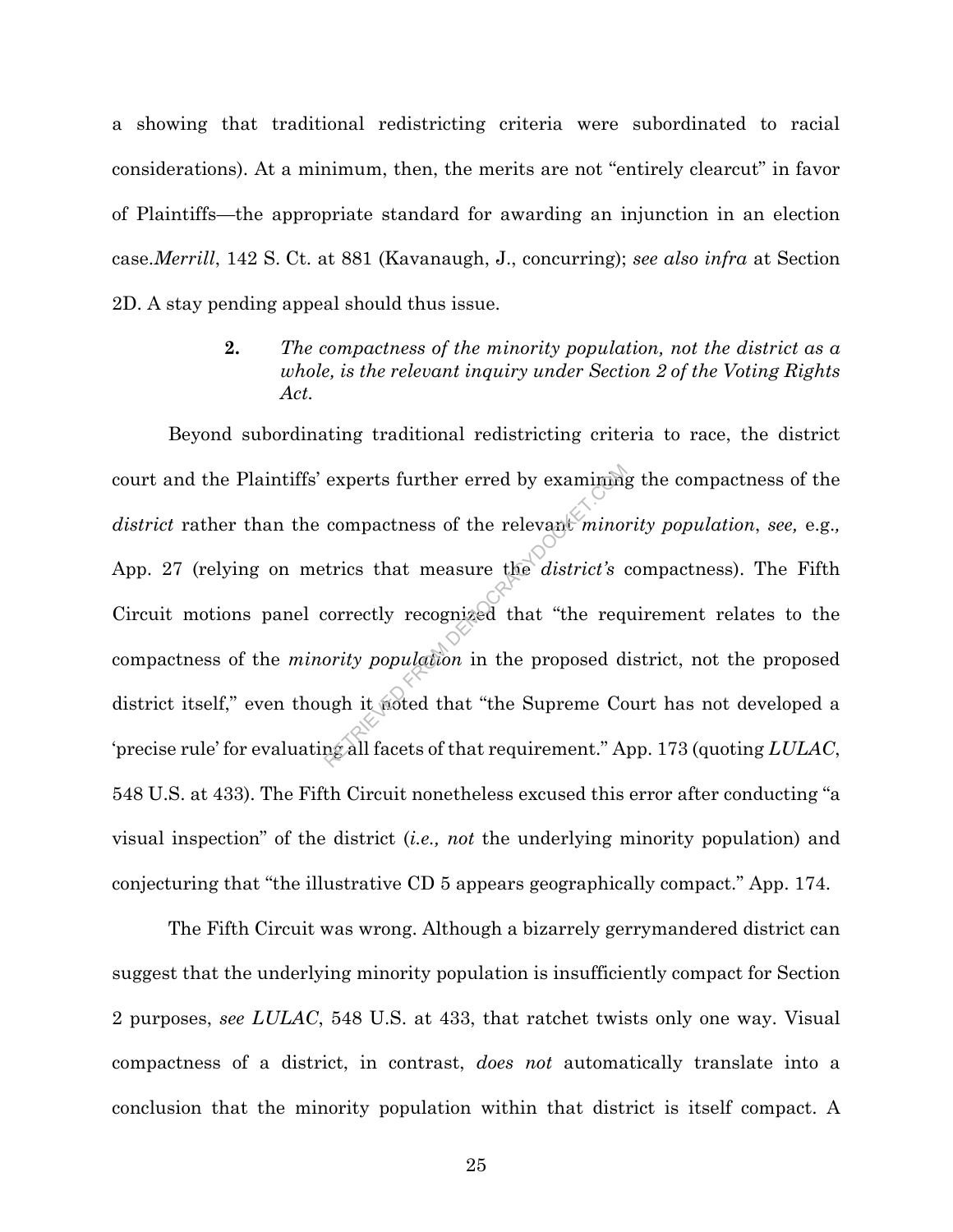facially compact district could, for example, house two separate minority population centers separated by a vast swath of rural areas containing negligible minority populations. In that scenario, the *district's* compactness says nothing about the compactness of the relevant minority population—*i.e.*, the only criterion of compactness that matters. Because "there is no basis to believe a district that combines two far-flung segments of a racial group with disparate interests provides the opportunity that § 2 requires or that the first *Gingles* condition contemplates," naked-eye district compactness proves next to nothing. *Id*

The Fifth Circuit compounded the error when it concluded that Plaintiffs' illustrative maps "respect traditional redistricting criteria" because, essentially, Plaintiffs' map-drawers said so. App. 175. Specifically, it credited the map-drawers' testimony that they respected political-subdivision boundaries and contiguity when they created their exemplar maps. App. 175-176. That is not how strict scrutiny works, and the Fifth Circuit erred by rubber-stamping this *ipse dixit*. 8 compounded the error when it is<br>ect traditional redistricting criteri<br>said so. App. 175. Specifically, it cr<br>bected political-subdivision boundar<br>uplar maps. App. 175-176. That is<br>cuit erred by rubber-stamping this

The Fifth Circuit did not need to dig deep to identify Plaintiffs' failure and the lower court's error. Specifically, Plaintiffs' map drawers testified that they never tried to draw a map containing only one majority-minority district consistent with traditional redistricting criteria. They made no attempt to do so because they were

<sup>8</sup> Indeed, a district connecting Baton Rouge with the Northeast Delta region does not satisfy *Gingles* I, because it is not based on a compact minority population. *See Hays v. Louisiana*, 839 F. Supp. 1188, 1196 n.21 (W.D. La. 1993), *vacated*, 512 U.S. 1230 (1994), *order on remand*, 862 F. Supp 119 (W.D. La. 1994), *vacated sub nom*., *United States v Hays*, 515 U.S. 737 (1995), *decision on remand*, 936 F. Supp. 360 (W.D. La. 1996), *affirmed*, 518 U.S. 1014 (1996).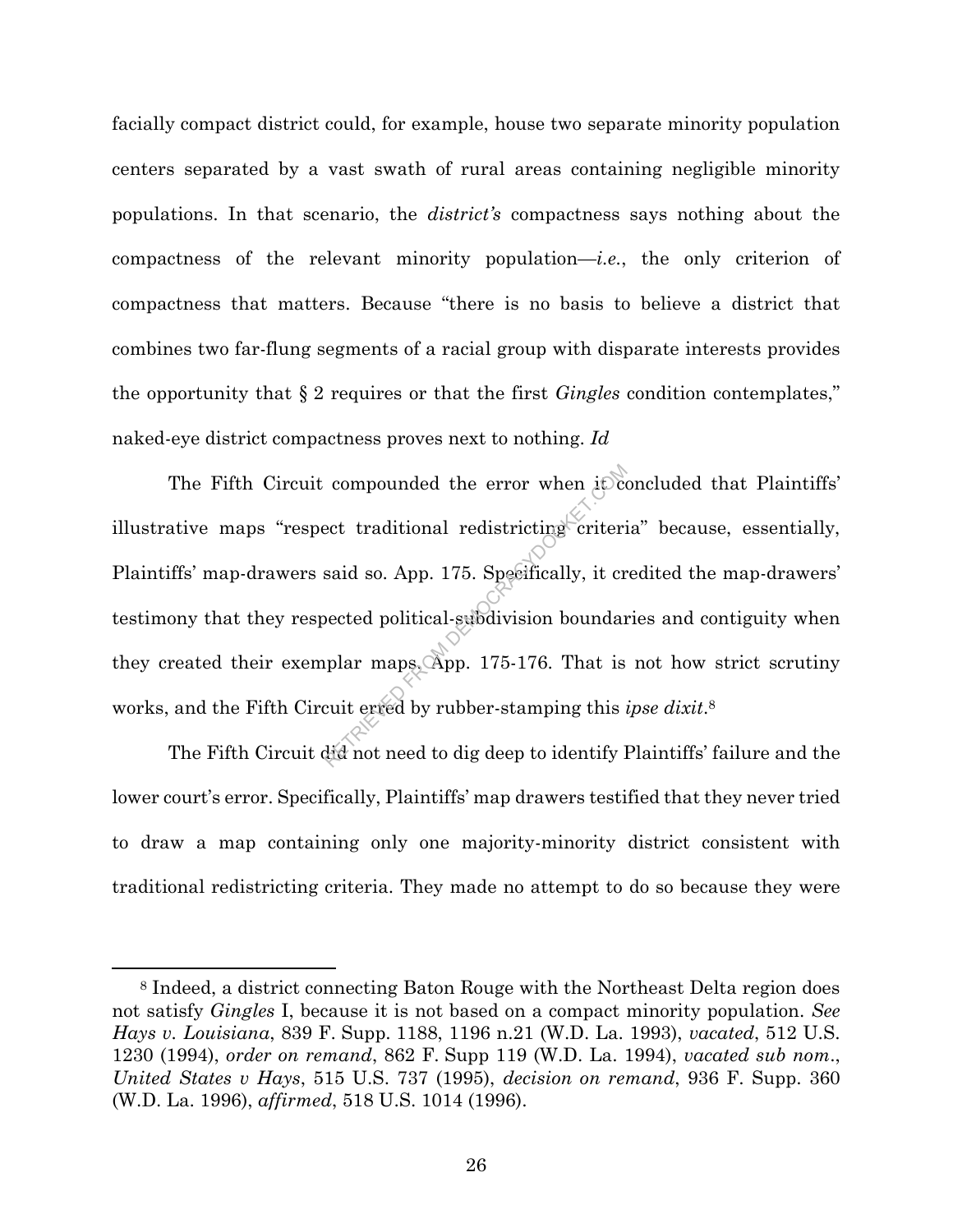"specially [sic] asked to draw two by the plaintiffs." App. 368. How that testimony can be construed as anything but a subordination of traditional redistricting criteria to race remains a mystery. At a minimum, this concession shows that the relevant racial community is not compact enough to constitute a second majority district without torquing all traditional notions of compactness to their breaking point. *See id.*; *see also LULAC*, 548 U.S. at 433 (noting that since "no precise rule has emerged governing § 2 compactness, the inquiry should take into account traditional districting principles." (quotations omitted)). The segregation of voters on account of race is *not* a traditional districting principle, and "[w]e do a disservice to the[] important goals [of the VRA] by failing to account for the differences between people of the same race." *LULAC*, 548 U.S. at 434. If the minority community in Louisiana were sufficiently compact, there would be no need for race to predominate in drawing the illustrative plans; a second majority-minority district would emerge from the application of traditional redistricting principles without creative line-drawing. Defendants' unrebutted evidence that no second majority-minority district naturally emerged from *ten-thousand* simulated districts using race-neutral criteria conclusively proves no naturally-occurring, sufficiently compact minority group supports a second majority-minority district. *Robinson* (ECF No. 109-3 pp. 3-4). Il districting principle, and "[w] $\epsilon$ <br>
(RA] by failing to account for the different of the different of the Minority<br>
1. there would be no need for race to<br>
second majority-minority district<br>
al redistricting principles

#### **D. Mandatory preliminary relief was improper without a showing of a clear right to relief.**

To secure injunctive relief during an election year, "the underlying merits [must be] entirely clearcut in favor of the plaintiff." *Merrill*, 142 S. Ct. at 881 (Kavanaugh, J., concurring). And a "mandatory injunction" (*i.e.,* an injunction that

27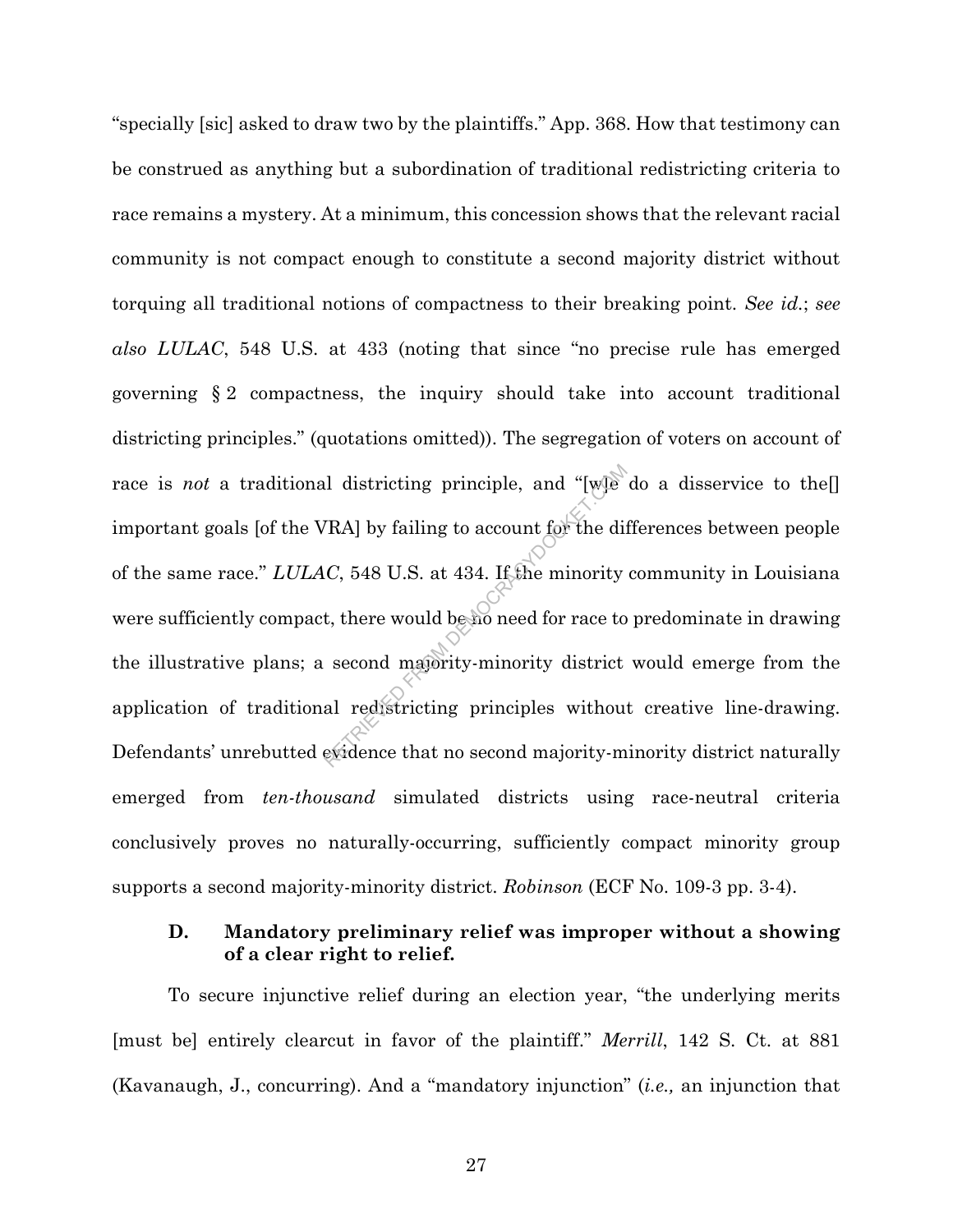forces a party to *take* action rather than an injunction that *prohibits* a party from taking action is an "extraordinary remedial process which is granted, not as a matter of right but in the exercise of sound judicial discretion." *Morrison v. Work*, 266 U.S. 481, 490 (1925)*.* These admonitions make sense. A district court decision at the preliminary-injunction stage is often based on "procedures that are less formal and evidence that is less complete than in a trial on the merits." *Univ. of Tex. v. Camenisch*, 451 U.S. 390, 395 (1981).

Plaintiffs have not shown, and cannot show, that the facts and law were so "entirely clearcut" in their favor, *Merrill*, 142 S. Ct. at 881 (Kavanaugh, J., concurring), such that a mandatory preliminary-injunction must issue. In holding to the contrary, the district court failed to apply the appr concurring), such that a mandatory preliminary-injunction must issue. In holding to the contrary, the district court failed to apply the appropriate heightened standard. Instead, it relied solely on the standard four-factor preliminary injunction test applicable to prohibitory, not mandatory, injunctions. *See* App. 17. But "[t]he 'clear' or 'substantial' showing requirement" for *mandatory* injunctions applies in federal courts across the country, including the Fifth Circuit, and it "alters the traditional formula by requiring that the movant demonstrate a *greater* likelihood of success" than is required for the issuance of a prohibitory injunction. *Tom Doherty Assocs.*, 60 F.3d at 34 (emphasis added). The district court missed this legal point entirely and failed to explain its resort to the laxer standard. And the Fifth Circuit failed to question that decision, despite purporting to "review the district court's legal conclusions *de novo*." App. 170.

The Fifth Circuit did identify flaws in Plaintiffs' argument that cast doubt on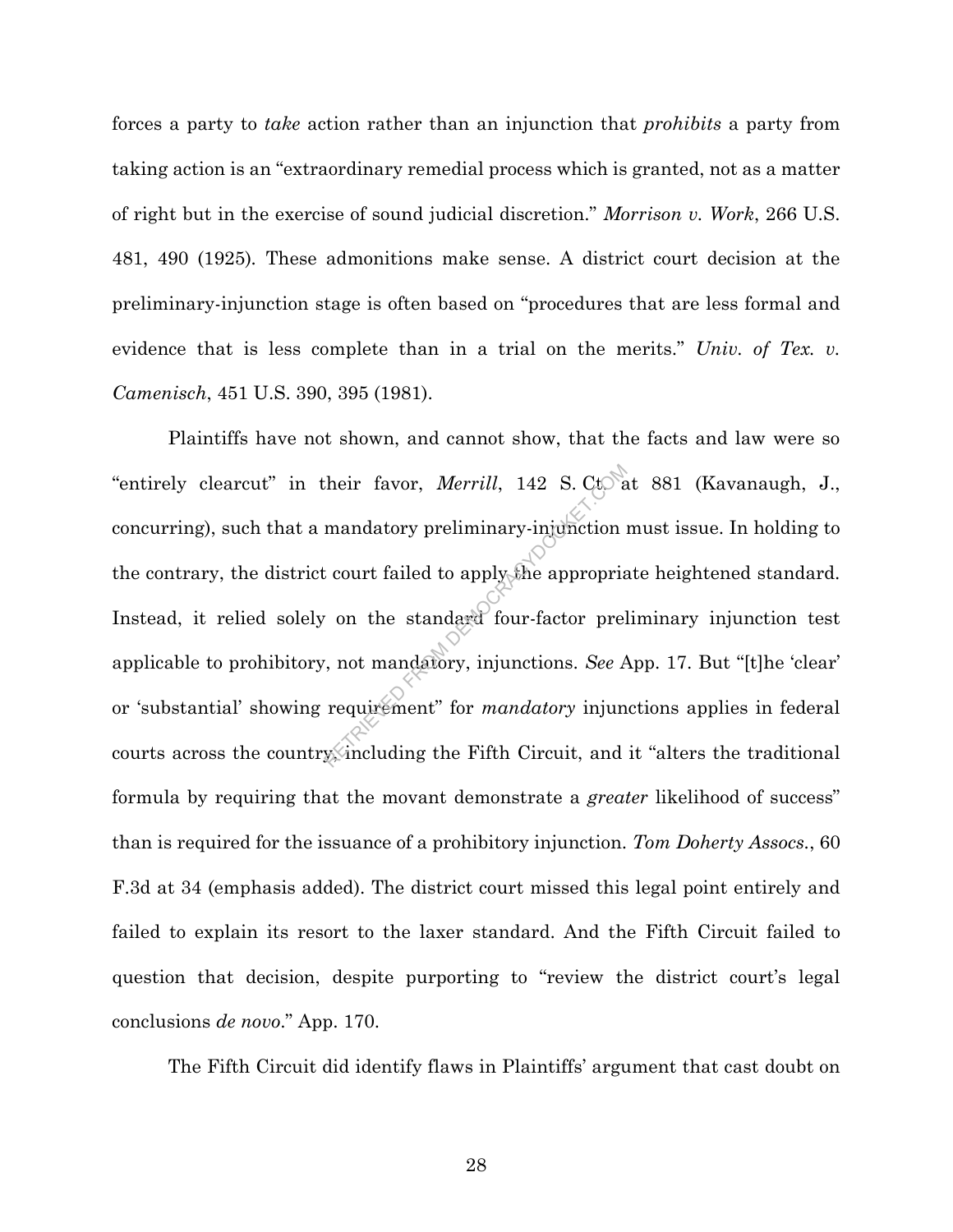their likelihood of success on the merits. *See, e.g.*, *id.* at 11 (noting that "the plaintiffs' evidence has weaknesses"); *see also id.* at 2; *id.* at 35 ("[N]either the plaintiffs' arguments nor the district court's analysis is entirely watertight."). The Fifth Circuit even conceded that "it is feasible that the merits panel . . . may well side with the defendants" after a complete review of the record. *Id.* at 33. Based upon a record like this, "the underlying merits appear to be close and, at a minimum, not clearcut in favor of the plaintiffs." *Merrill*, 142 S. Ct. at 881 (Kavanaugh, J., concurring). In such a scenario, "[e]ven under the ordinary stay standard outside the election context," both parties have "at least a fair prospect of success on appeal," and no preliminary injunction—much less a mandatory one upending a state's elections—should have issued. *Id.* Nevertheless, the Fifth Circuit denied a stay. App. 199.

The Fifth Circuit's decision is perplexing. It acknowledges holes in Plaintiffs' argument, *id.* at 2-3, concedes Defendants could prevail on the merits, *id.* at 33, and yet leaves the mandatory injunction in place. At no point in the panel's thirty-threepage opinion does it nod to the heightened legal standard, even though it is directly implicated. If Plaintiffs "have much to prove when the merits are ultimately decided" as the Fifth Circuit claimed, then they were not entitled to a mandatory preliminary injunction even if they ultimately prevail later. *Id.* at 3. That award grants Plaintiffs' deference to which they are not entitled and turns the applicable burdens on their head. st a fair prospect of success on app<br>mandatory one upending a state's<br>the Fifth Circuit denied a stay. App<br>s decision is perplexing. It acknowl<br>cedes Defendants could prevail on t<br>y injunction in place. At no point in<br>to t

Although the heightened mandatory injunction standard should have been sufficient to defeat Plaintiffs' request, the district court's decision was particularly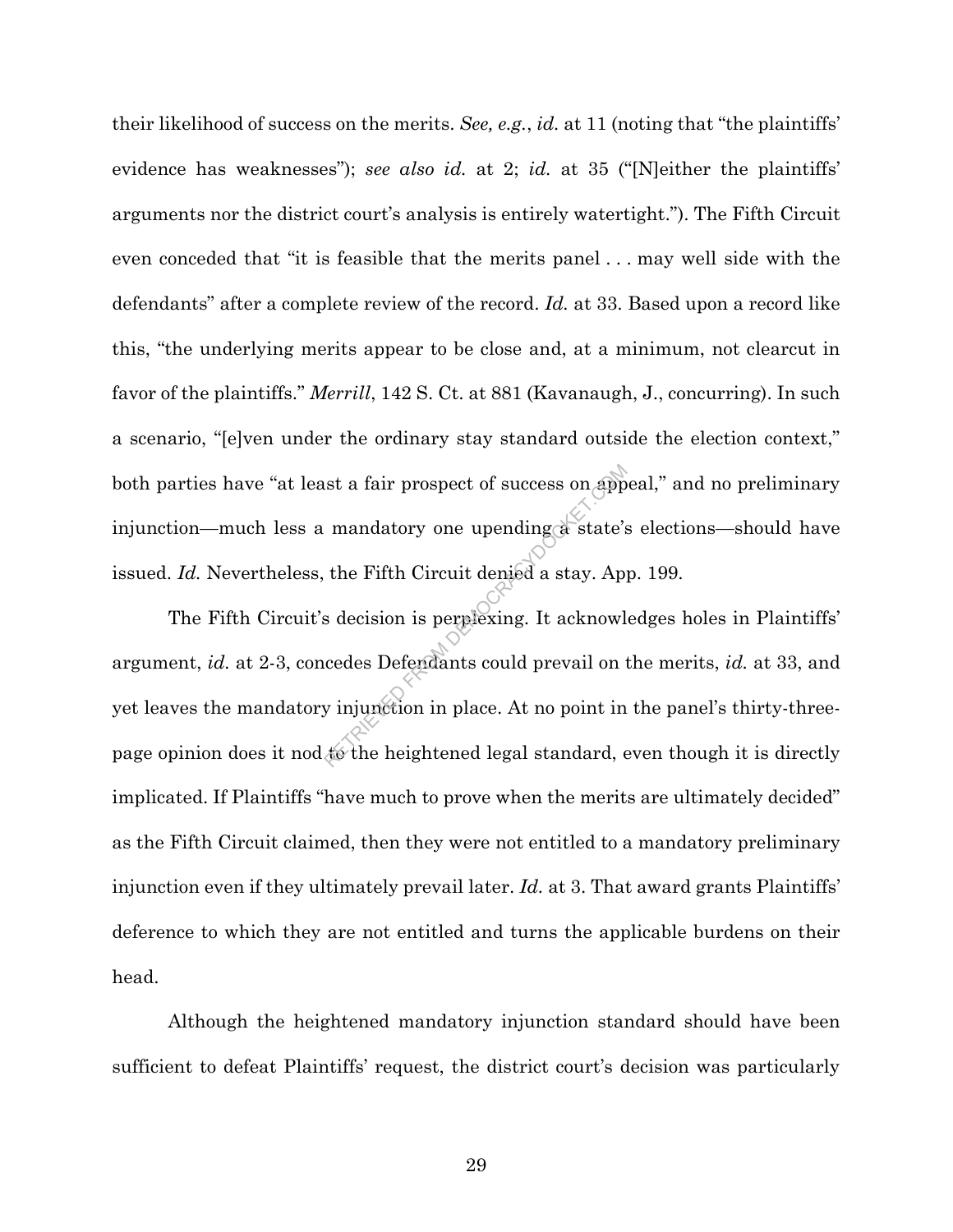improper given the unique election context. A "preliminary" injunction granted for the duration of a single election is effectively permanent. If the 2022 election is conducted under a court-ordered congressional map that is later determined held to be an unconstitutional racial gerrymander, the harm cannot be undone. There is no do-over when a federal court order denies citizens the right to vote under a lawful map enacted by their duly-elected representatives. The injury to the State and its voters is permanent and irreparable. Because a mandatory injunction "issues to remedy a wrong, not to promote one," *Morrison*, 266 U.S. at 490, this Court should stay the order below.

### **II. DECLINING TO STAY THIS CASE INFLICTS PROFOUND, IRREPARABLE HARM UPON NOT ONLY IN LOUISIANA, BUT NATIONWIDE.**

This case falls within the heart of the *Purcell* doctrine, which, standing alone, should compel a stay. Dismissing and diminishing Louisiana's *Purcell* arguments as "administrative burdens" that inflict ordinary "bureaucratic strain" on Louisiana's elections officials, App.  $195\degree$  egregiously misses the point. Mistakes and voter confusion flow directly from increasing the burdens on electoral processes and election officials, particularly as election-year deadlines and responsibilities barrel ever closer. Indeed, this Court recently stayed a materially identical case based expressly on potential infliction of "significant logistical challenges" requiring "enormous advance preparations." *Merrill v,* 142 S. Ct. at 880 (Kavanaugh, J. concurring in grant of applications for stays). The same is true here and having stayed *Merrill*, the justifications here are doubled. EXECUTE AND INTERNATION CONTRACTOR SUPERIOR OF A LOUISIANA, BUT NATIONWIDE.<br>
Similar to the *Purcell* doctrine<br>
similar and diminishing Louisian<br>
That inflict ordinary "bureaucration"<br>
195, egregiously misses the point

Successful elections demand enormous preparation. Chaotic administration of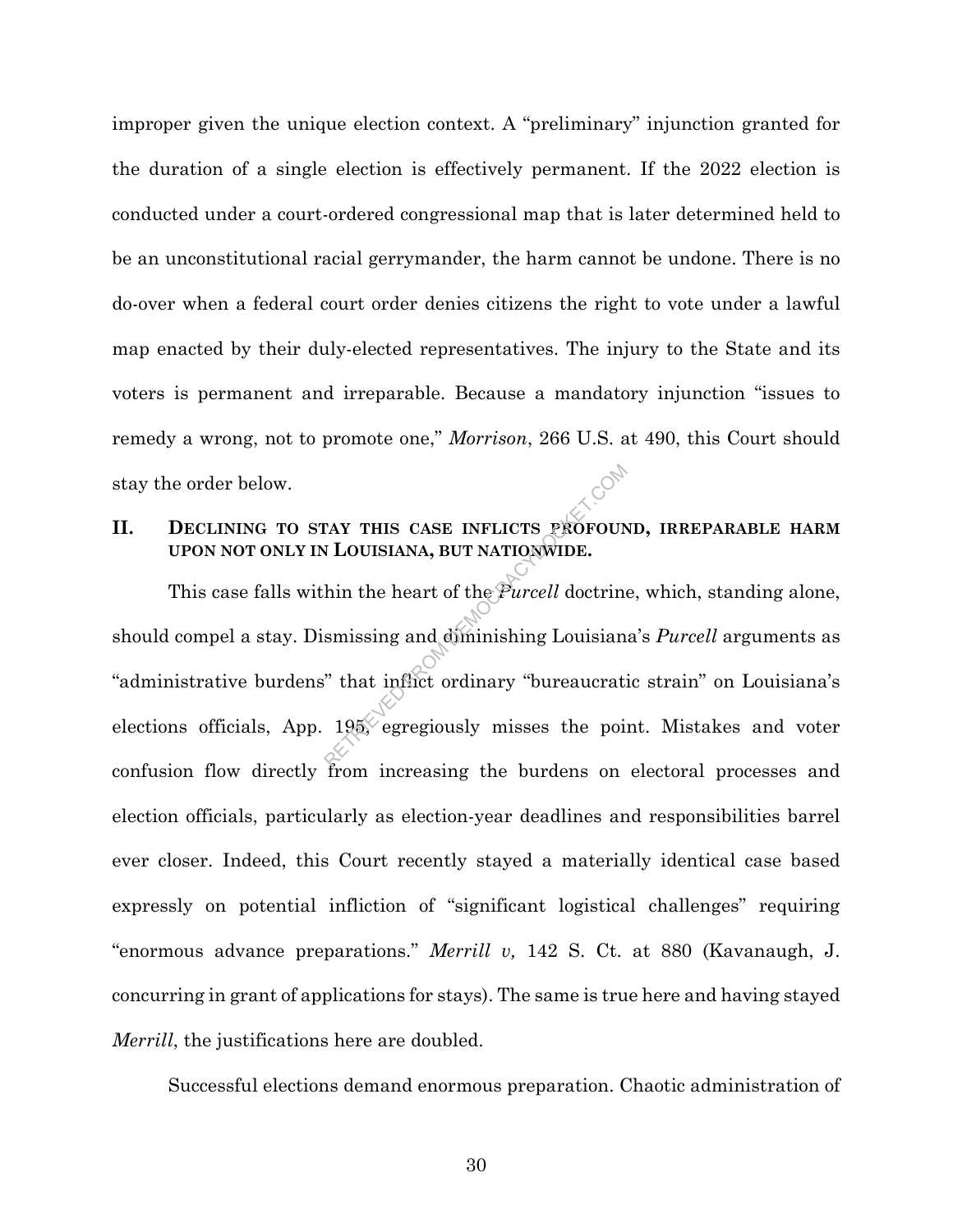elections undermines public trust in the election results. Disturbing *any* step in that process has a cascading effect on many other interlocking and interdependent steps. For the upcoming November 2022 midterm elections, ballots must be drafted, proofed, printed, and distributed to Parish Registrars of Voters by September 23, 2022, so that ballot mailing can be completed by the September 24, 2022 Federal UOCAVA deadline. La. Rev. Stat. §18:1308.2. But before any of that can happen, candidates need to know *where* they can run and voters need to know the districts in which they can vote.

The sand in this electoral hourglass is rapidly sifting. To successfully reach federal UOCAVA deadlines without electoral catastrophe, many interlocking tasks must be completed. Louisiana election officials must comply with state and federal laws about candidacy, ballot preparation, and voter assignment, all of which require significant preparation. A key part of this preparation requires ensuring that voters are correctly assigned in the State's election database system (ERIN). App. 376-379. Only *after* voters receive are assigned in ERIN can the State begin to draft ballots. *Id.* And *before* these assignments can be made, the Secretary of State must know where the congressional district boundaries lie. electoral hourglass is rapidly sifting<br>mes without electoral catastrophe,<br>isiana election officials must compl<br>allot preparation, and voter assignm<br>A key part of this preparation required<br>the State's election database syst

The timeline for completing these tasks becomes more compressed the longer the State's congressional districts remain unsettled. *Purcell* exists to make sure that the sand does not run out of the hourglass before all preparations necessary for a smooth election conclude. It applies here. There are hundreds of statewide and local elections running in November 2022. To hold a successful election for the November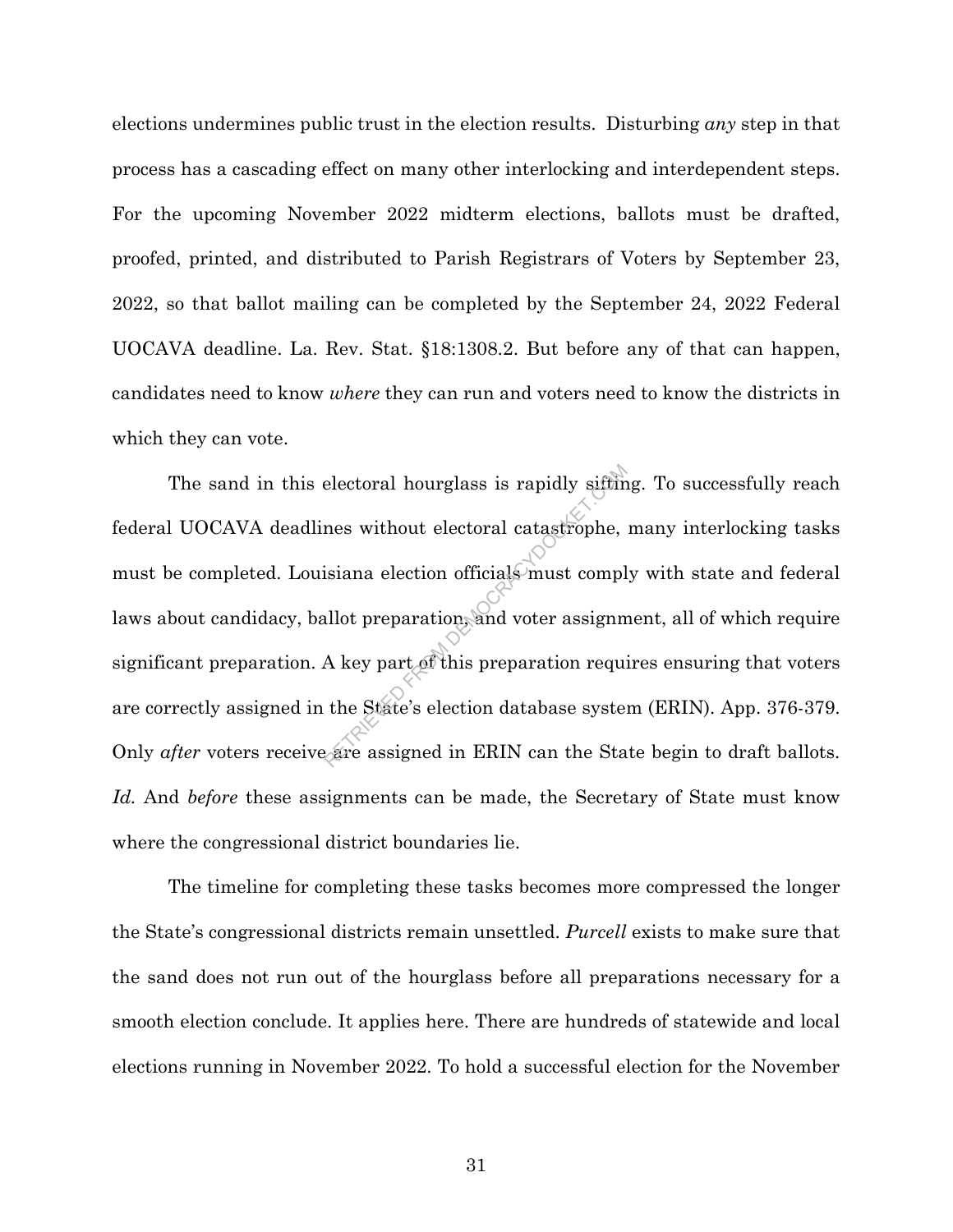2022 election cycle in Louisiana the following major steps must be taken:

*First* on June 22, 2022, all other municipal and school board redistricting plans are due to the Secretary of State for verification and coding. La. Rev. Stat.  $§18:465(E)(1)(a)$ . This deadline presupposes that the statewide districting plans have already been entered in the system, and that only the municipal and school board plans remain outstanding. The Legislature's Congressional plan was already implemented in ERIN, meaning that, if the district court's preliminary injunction remains intact, a new plan must be coded. This, in turn, means that elections staff who would otherwise work on assigning voters to their assigned municipal and school board plans need to forgo those tasks to recode the new Congressional district lines. App. 376-379.

Assigning voters to their districts is complicated, time-consuming work. For example, the Legislature's Congressional plan moved only 250,000 voters, but it took weeks to implement. App. 372. In fact, elections administrators worked for a week studying the plan before any coding began. *Id.* If this Court does not stay the district court's preliminary injunction, elections administrators will have to code a different Congressional plan (while coding the municipal and school board plans) by July 13, 2022—less than a month from now. La. Rev. Stat. §18:58(B)(2). Piling on to this coding work will inevitably increase the likelihood of mistakes, which impacts ballot assignment. App. 377-379. FROM assigning voters to their assign<br>to those tasks to recode the new Corn of their districts is complicated, tirely<br>complicated, the second parameter of the Magnetics of the Source of the Source<br>p. 372 In fact, election

*Second,* election administrators must handle nominating petitions, qualifying, and objections to candidacy. The deadline for candidates to file by nominating petition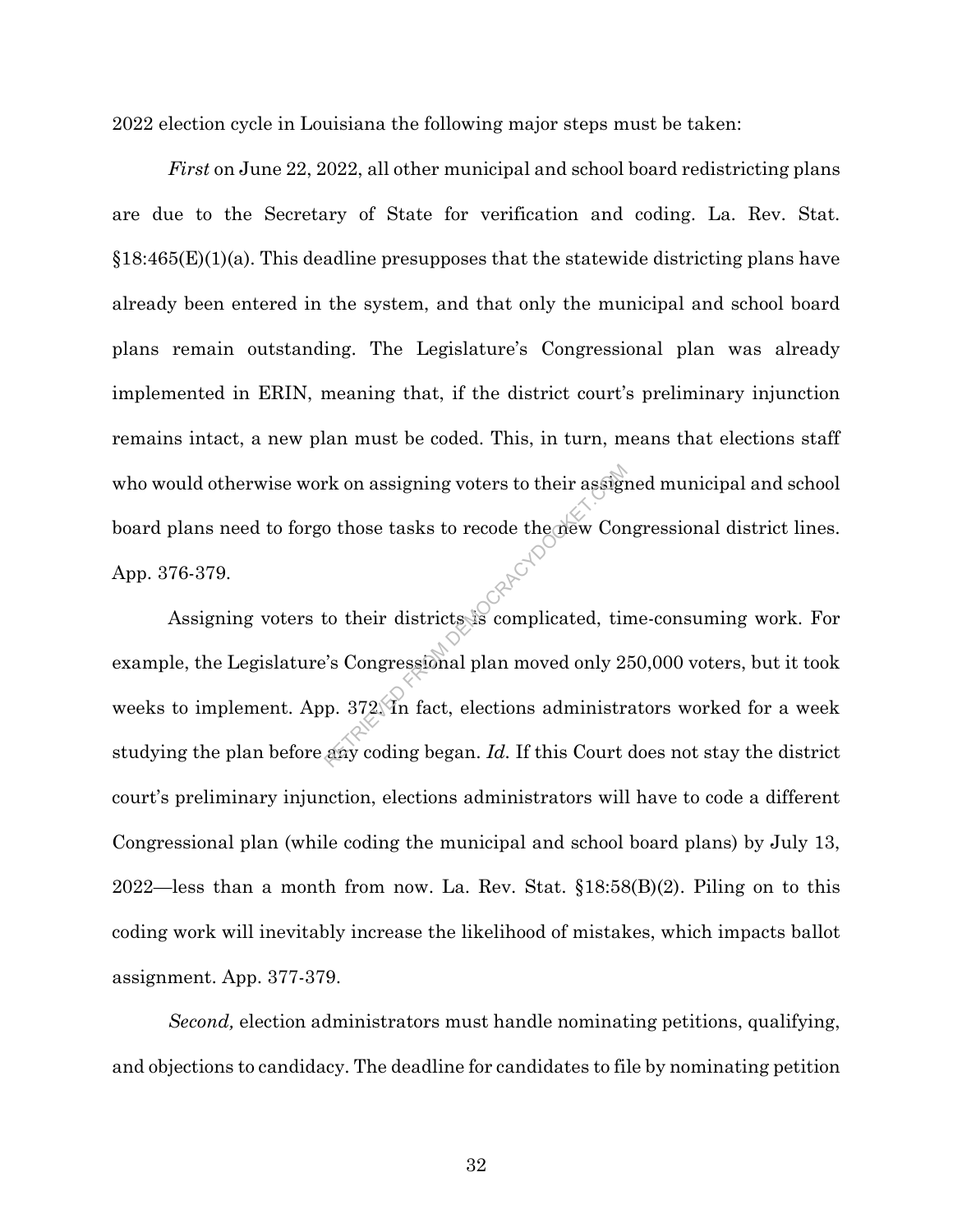is now, because of the district court's preliminary injunction, July 8, 2022. The candidate qualifying period, which begins July 20 and ends July 22, 2022, has not been moved9. La. Rev. Stat. §18:462; 18:467; 18:468(A). This means that under the current, district-court imposed schedule, elections administrators have one week to proof assignments and make any adjustments based on inadvertent mistakes in ERIN. This makes moving the coding deadline impossible. State law affords citizens just one week to object to the candidacy of any person running for election, and they must do so by July 29, 2022. La. Rev. Stat. §18:493; 18:1405(A).

*Third,* election administrators must program and prepare ballots. Ballot programing must begin no later than August 1,  $2022$ , to ensure that all ballots can be created, proofed, and printed ahead of the September 23, 2022, deadline for local registrars to receive ballots in time to mail them in accordance with federal UOCAVA deadlines. These ballots, in turn, cover hundreds of state and local elections during the November 2022 election cycle. This August 1 date comes just days after the deadlines for qualifying and objections to candidacy. The elections administration calendar is already tight; moving these deadlines back any further will likely result in an insufficient time to prepare the ballots needed for the November election cycle.<sup>10</sup> dministrators must program and<br>no later than August 1, 2022, to en<br>printed ahead of the September 23<br>ots in time to mail them in accordan<br>in in turn, cover hundreds of state a<br>ction cycle. This August 1 date co<br>and objecti

<sup>9</sup> The Governor's call included one thing: drawing a second majority minority map. Changing deadlines and taking any other actions, such as appropriating additional funds necessary to accomplish these Herculean tasks are not included in the call and would likely require another Extraordinary Session (with the accompanying sevenday notice before convening).

<sup>&</sup>lt;sup>10</sup> These dates are calculated based on the current qualifying period running from July 20-22, 2022, and the court-ordered nominating petition deadline of July 8, 2022. Because many of the statutory deadlines run from one of these two dates, pushing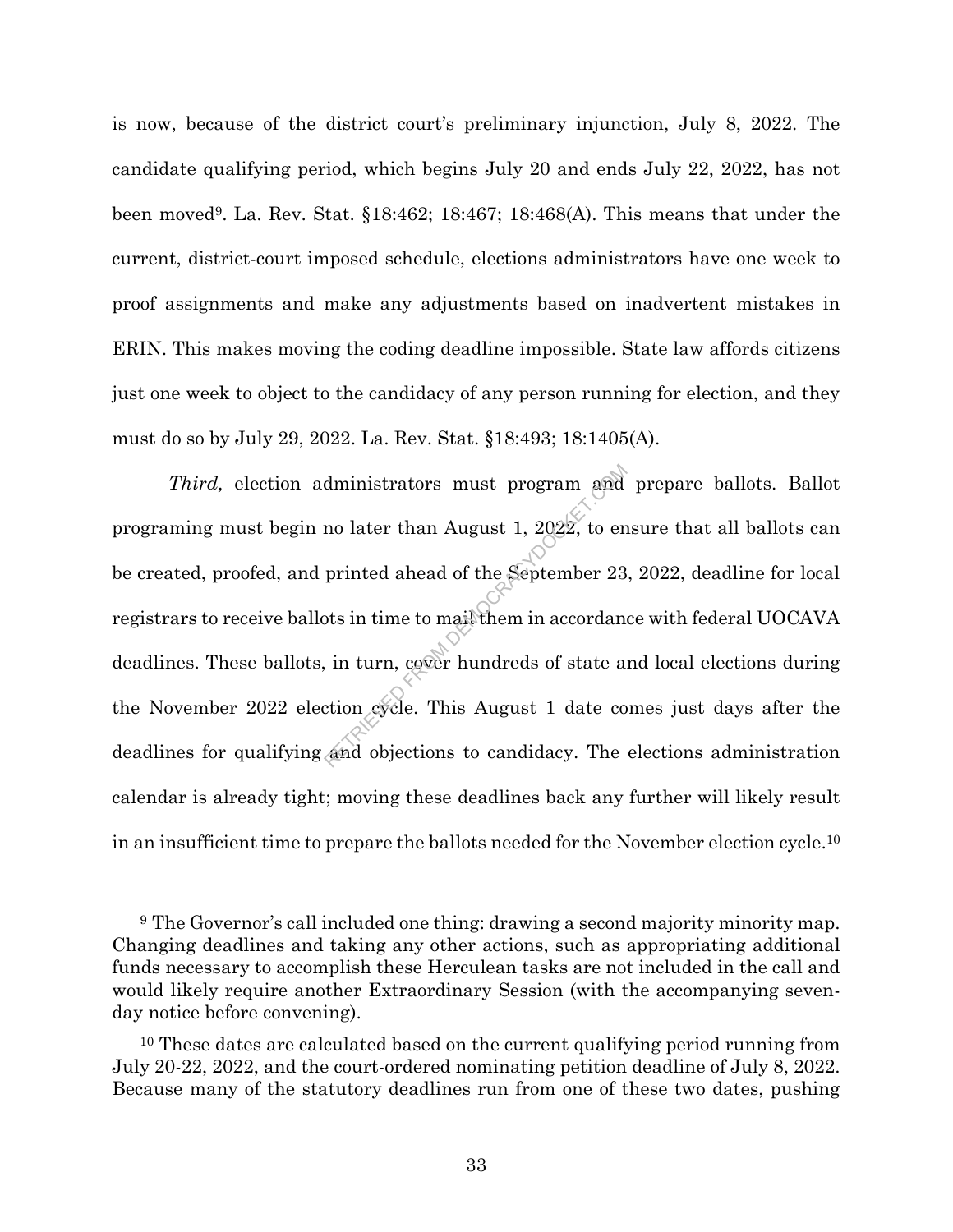*Fourth,* election administrators must work to register voters and administer the November 2022 election cycle. While the election begins on September 24, 2022 for some voters under federal law, the last six weeks before the election are dedicated to registering and assisting people in exercising their right to vote. Statewide voter registration week begins on September 26, 2022. La. Rev. Stat. §18:18(A)(8)(b). This is followed shortly by the deadline to register to vote by mail or in-person (October 11, 2022), and online (October 18, 2022). La. Rev. Stat. §18:135(A)(1)&(C); La. Rev. Stat. §18:135(A)(3). Also on October 18, 2022, early voting begins under the nursing home voting program. La. Rev. Stat. §18:1333(B). Statewide early voting begins soon after on October 25, 2022. La. Rev. Stat. §18:1309

The timeframe to conduct the November 2022 election cycle was *already* extremely tight at the time the district court conducted the rushed preliminary injunction hearing. It is worse now, including merely *three weeks* to code millions of Louisianans to dozens, if not hundreds, of redistricting plans. Adding a new statewide congressional plan to these coding efforts causes rushed coding efforts likely to be riddled with mistakes, especially if the new plan splits precincts, which requires the local registrar of voters to move voters in split precincts *by hand*. App. 376-379. RETRIEU SIS:1333(B). Statewide<br>
RETRIEU SIS:1309<br>
Conduct the November 2022 electime the district court conducted<br>
worse now, the district court conducted<br>
worse now, the district court conducted<br>
not hundreds, of redistri

This is not mere conjecture. Ms. Hadskey, Louisiana's Commissioner of Elections testified that this scenario has already occurred because of a compressed timeframe this cycle. For example, in Calcasieu Parish, late census information

 $\overline{a}$ 

either of these dates would have a waterfall effect, impacting numerous deadlines that, in turn, decrease the time needed for ballot coding and printing, ahead of federal deadlines that cannot be moved.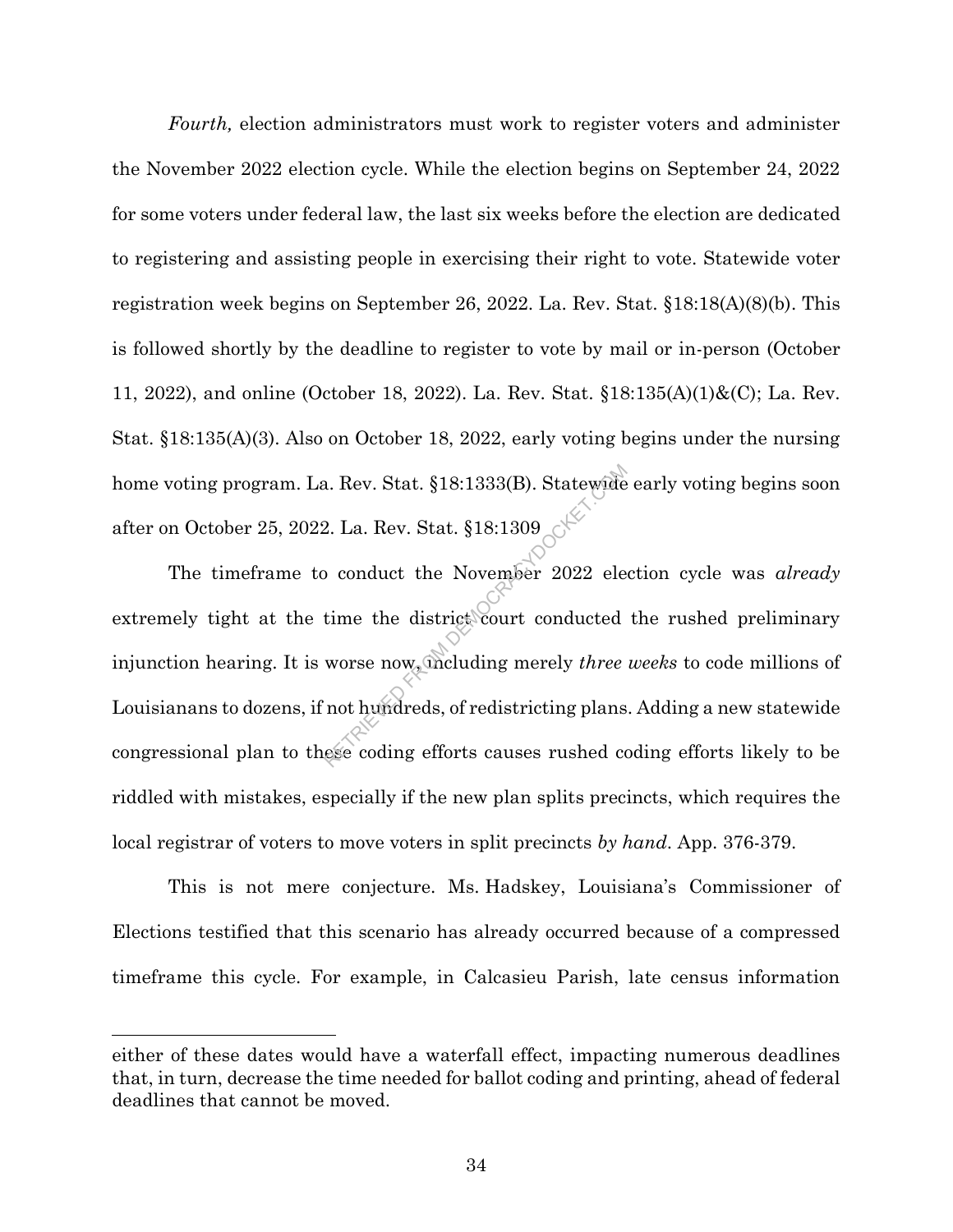caused a rushed entry of voter information and led to entry of incorrect voter information, ultimately resulting in the issuance of incorrect ballots. App. 379. As a result, a judge required state and local officials to hold a special municipal election to remedy the issue. *Id*. Thus, the undisputed evidence shows that rushing voter assignments in ERIN leads to mistakes. App. 378-379. That these issues arose in a small parish-wide election suggests catastrophe during the congressional races. A statewide special election might ensue if the election tanks, and Louisiana's failure to seat its Congressional representatives on time would not be out of the question.

Ms. Hadskey expressed this very concern in her testimony. Specifically, she testified that the issues Calcasieu Parish experienced will arise again on a much larger scale if a new congressional plan is implemented by the Court in June or July especially since there are nineteen new registrars who have never handled decennial redistricting before. App. 379-380. She continued: ressed this very concern in her test<br>Calcasieu Parish experienced will<br>ressional plan is implemented by the<br>enineteen new registrars who have<br>. 379-380. She continued:<br>ly concerned. I'm very concerned be<br>when you push peop

I'm extremely concerned. I'm very concerned because when you push—when you push people to try and get something done quickly and especially people that have not done this process before, the worst thing you can hear from a voter is I'm—I'm looking at my ballot and I don't think it's right, I think I'm in the wrong district or I don't feel like I have the right races.

The other thing is notifying the voters. I think we all can relate to we know who our person is that we voted for Congress or for a school board or any race; and when you get there and you realize it's not the person you are looking for, you're thinking that's who you are going to vote for and then you find out, wait, I'm in a different district. If we don't notify them in enough time and have that corrected, it causes confusion across the board, not just confusion for the voters, but also confusion for the elections administrators trying to go back and check and double check that what they have is correct.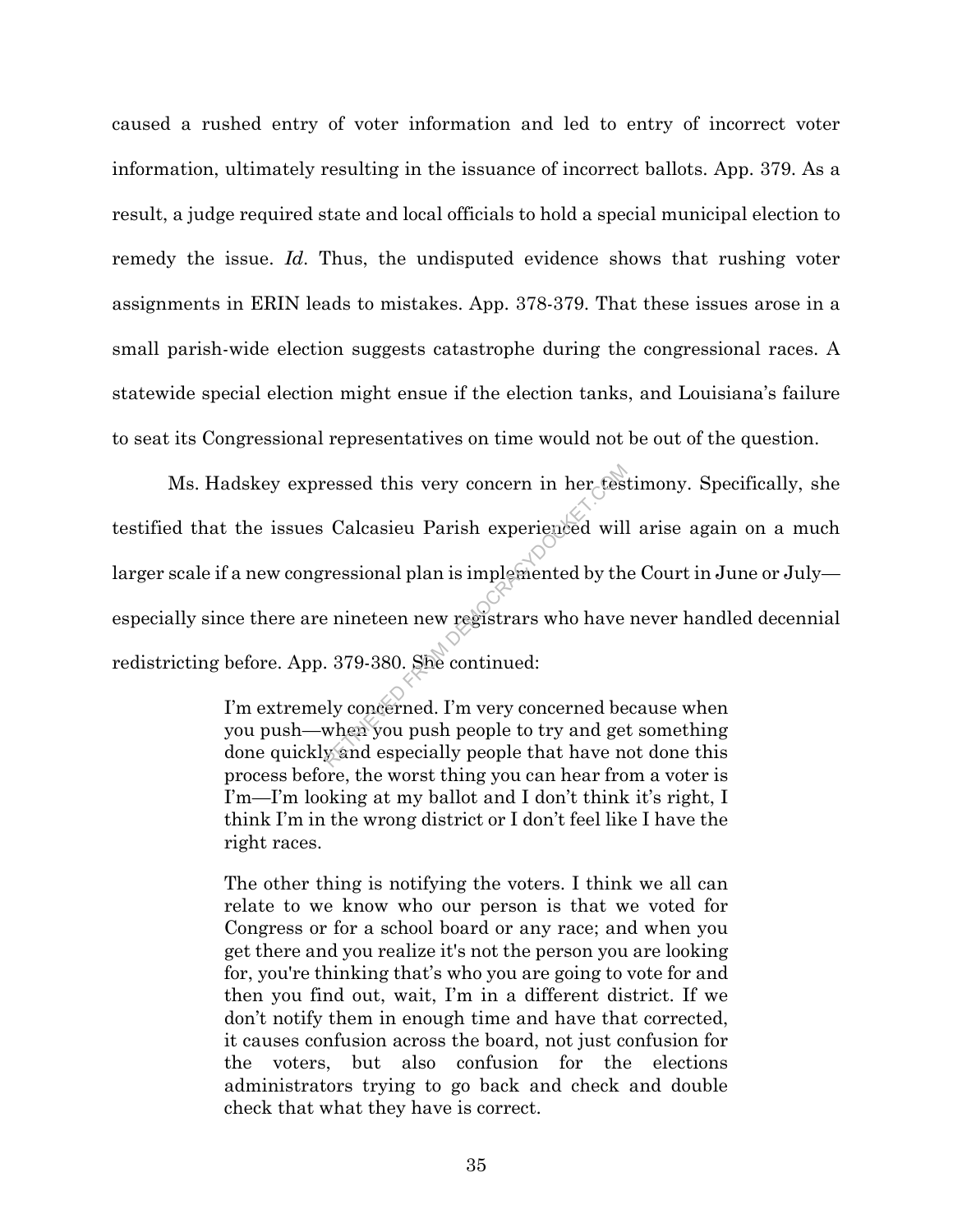App. 381-382.

This is precisely why *Purcell* requires a stay of the lower court's orders. The Supreme Court held in *Purcell*, "[c]ourt orders affecting elections, especially conflicting orders, can themselves result in voter confusion and consequent incentive to remain away from the polls. As an election draws closer, that risk will increase." 549 U.S. at 4-5. In similar situations, this Court has regularly issued stays. 11

*Purcell* is a "bedrock tenet of election law." *Milligan*, 142 S. Ct. at 880 (Kavanaugh, J., concurring). It stands for twin simple, unassailable propositions: "(i) that federal district courts ordinarily should not enjoin state election laws in the period close to an election, and (ii) that federal appellate courts should stay injunctions when, as here, lower federal courts contravene that principle." *Id*. at 879 (Kavanaugh, J., concurring) (citing *Purcell*, 549 U.S. 1). Retion, and (ii) that federal appell<br>e, lower federal courts contravene t<br>ing) (citing *Purcell*, 549 U.S. 1).<br>transgressed these principles. Beca<br>by issumg the stay.<sup>12</sup> The lower counterly in the stay.<sup>12</sup> The lower coun

The lower courts transgressed these principles. Because they did, this Court should resuscitate them by issuing the stay. <sup>12</sup> The lower courts erred in both simply counting days until the election and comparing that count with the other cases

<sup>11</sup> *See Andino v. Middleton*, 141 S. Ct. 9, 10 (2020) (Kavanaugh, J., concurring in grant of stay application); *Merrill v. People First of Ala*., 141 S. Ct. 25 (2020); *Clarno v. People Not Politicians*, 141 S. Ct. 206 (2020); *Little v. Reclaim Idaho,* 140 S. Ct. 2616 (2020); *Republican Nat'l Comm. v. Democratic Nat'l Comm.,* 140 S. Ct. 1205 (2020) (per curiam); *Benisek v. Lamone*, 138 S. Ct. 1942 (2018) (per curiam); *Veasey v. Perry*, 574 U.S. 951 (2014).

<sup>12</sup> Where lower courts have transgressed these principles, this Court has consistently stayed those opinions. *Karcher v. Daggett*, 455 U.S. 1303 (1982) (Brennan, J., in chambers) (issuing stay in March of election year); *Gill v. Whitford*, 137 S. Ct. 2289 (2017) (issuing stay about a year and a half before the next election); *Rucho v. Common Cause*, 138 S. Ct. 923 (2018) (stay of an order enjoining North Carolina's Congressional districts 4 months ahead of the primary election).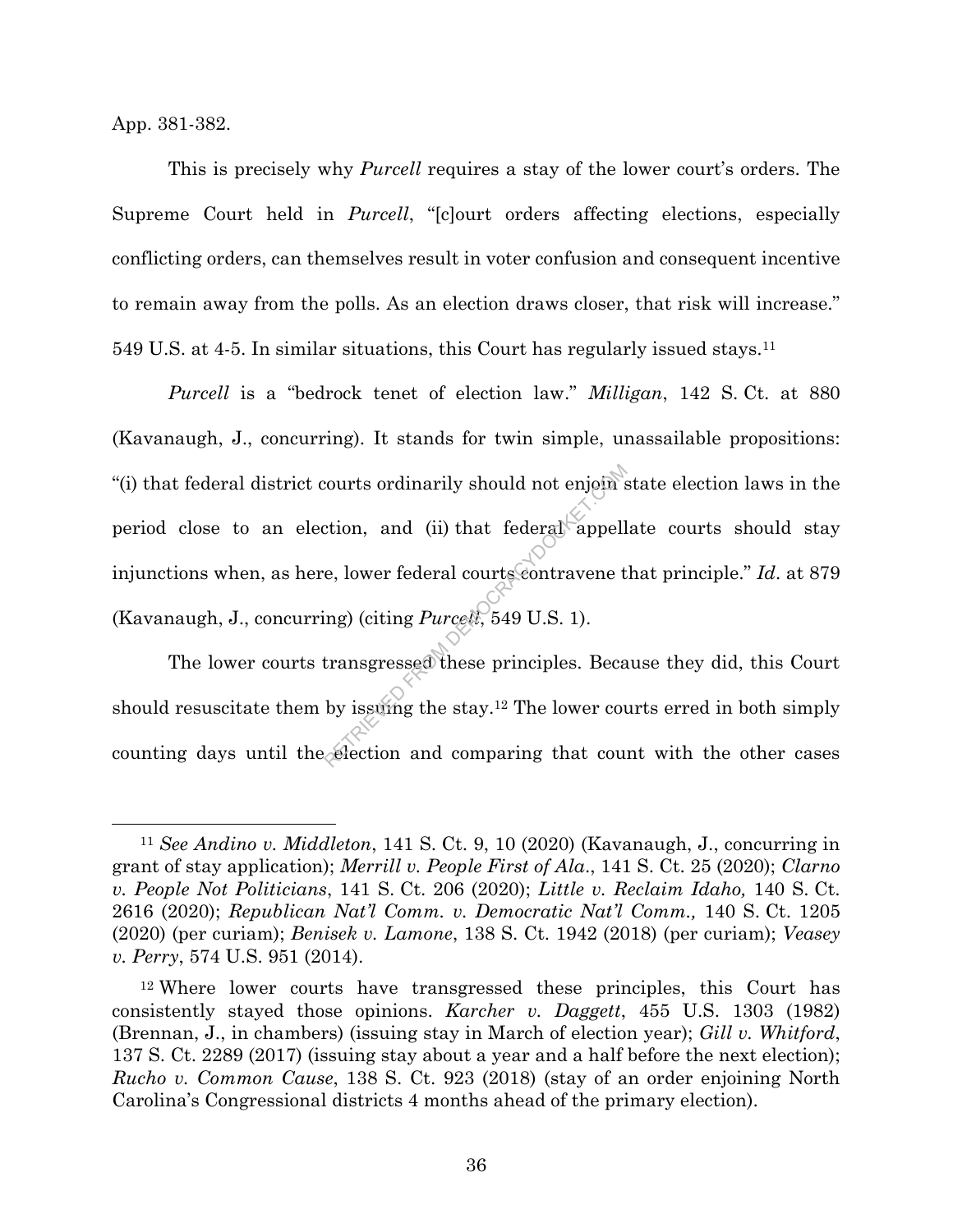applying the *Purcell* doctrine. They made a faulty assumption that all state election laws and administrative burdens are equal. Under *Purcell* "the Court of Appeals was required to weigh, in addition to the harms attendant upon issuance or non-issuance of an injunction, considerations specific to election cases and its own institutional procedures." *Purcell*, 549 U.S. at 4. The lower courts did not address Louisianaspecific laws that require additional time and administrative duties beyond what is required in other states. Nor did the courts adequately grapple with the fact that a Louisiana parish has already held one special election this year because of rushed election administration, much less state-wide and ultimately harm the nation as a whole as well.

The courts simply did basic math and assumed *Purcell* did not apply. This is insufficient. Under *Purcell,* courts were required to balance the harms. The lower courts here performed no balancing that took into account that administrators are not just implementing the state Congressional plan, or a few statewide redistricting plans, but dozens, if not hundreds of municipal and school board redistricting plans too. App. 376-380. Thus, under Louisiana's election laws, the work required to administer the election is significantly more than states' where administrators may only deal with a few plans. much less state-wide and ultimate<br>
did basic math and assumed *Purc*<br>
ell, courts were required to balance<br>
o balancing that took into account<br>
ne state Congressional plan, or a few<br>
andreds of municipal and school

Take for example, *Moore v. Harper,* 142 S. Ct. 1089 (2022), where just this term this Court refused to grant relief that would change North Carolina's congressional election districts due to *Purcell.* 142 S. Ct. 1089 (Kavanaugh, J., concurring)*.* In North Carolina the plans at issue for the State Board of Elections were statewide plans for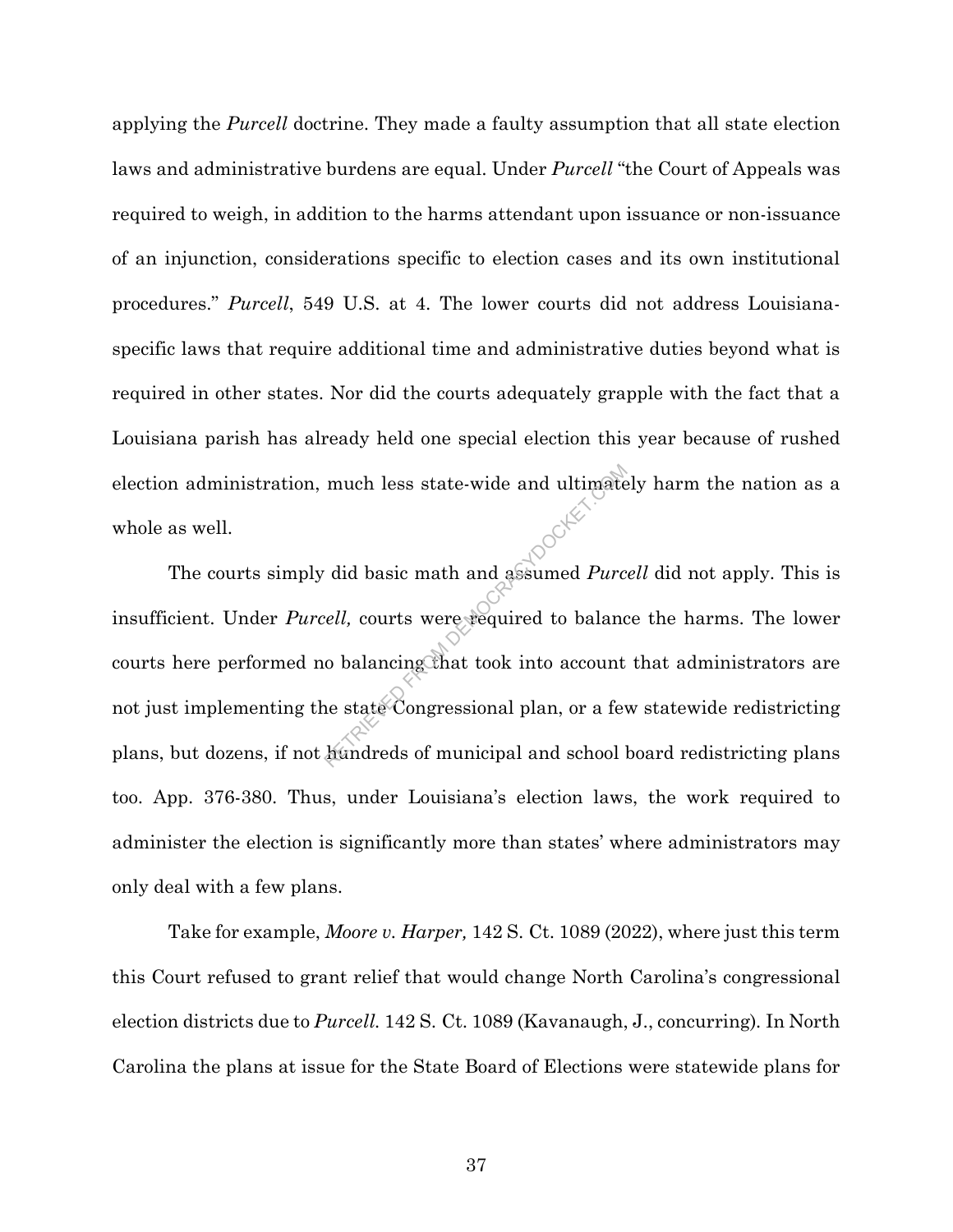congressional elections, and state general assembly elections. The State Board told this Court that those three plans were needed three months before the primary for orderly implementation of the election.<sup>13</sup>

The situation here could not be any more different, where dozens of municipalities and school boards are also redistricting after the decennial census, with plans all due to the Secretary of State for administration in the November 2022 election cycle on June 22, 2022. La. Rev. Stat.  $\S 18:465(E)(1)(a)$ . Logically, if a state's election administrators need three months to administer three statewide districting plans to ensure an orderly election, then it's impossible to not find that more than three months might be needed in a state like Louisiana with dozens if not hundreds of redistricting plans to implement. And, as discussed above, ballots for Louisiana's election cannot be prepared until *all* redistricting plans are implemented. rly election, then it's impossible to<br>ieeded in a state like Louisiana with<br>implement. And, as discussed abov<br>red until *all* redistricting plans are<br>led to have state election laws that<br>redistrict in the same year as cons

Louisiana is entitled to have state election laws that allow for municipalities and school boards to redistrict in the same year as congressional districting. Louisiana's elections officials should not be penalized for attempting to comply with their own laws that make election administration in a decennial redistricting year more difficult to administer than other states'. Because the lower courts erroneously assumed all state election laws are equal, and all state election administrators are faced with the same burdens, they failed to adequately weigh the harms under *Purcell.* As a result, this Court should stay these opinions as they are in contravention

<sup>13</sup>https://www.supremecourt.gov/DocketPDF/21/21- 1271/215498/20220302161119617\_21A455\_Response.pdf pp. 9-10.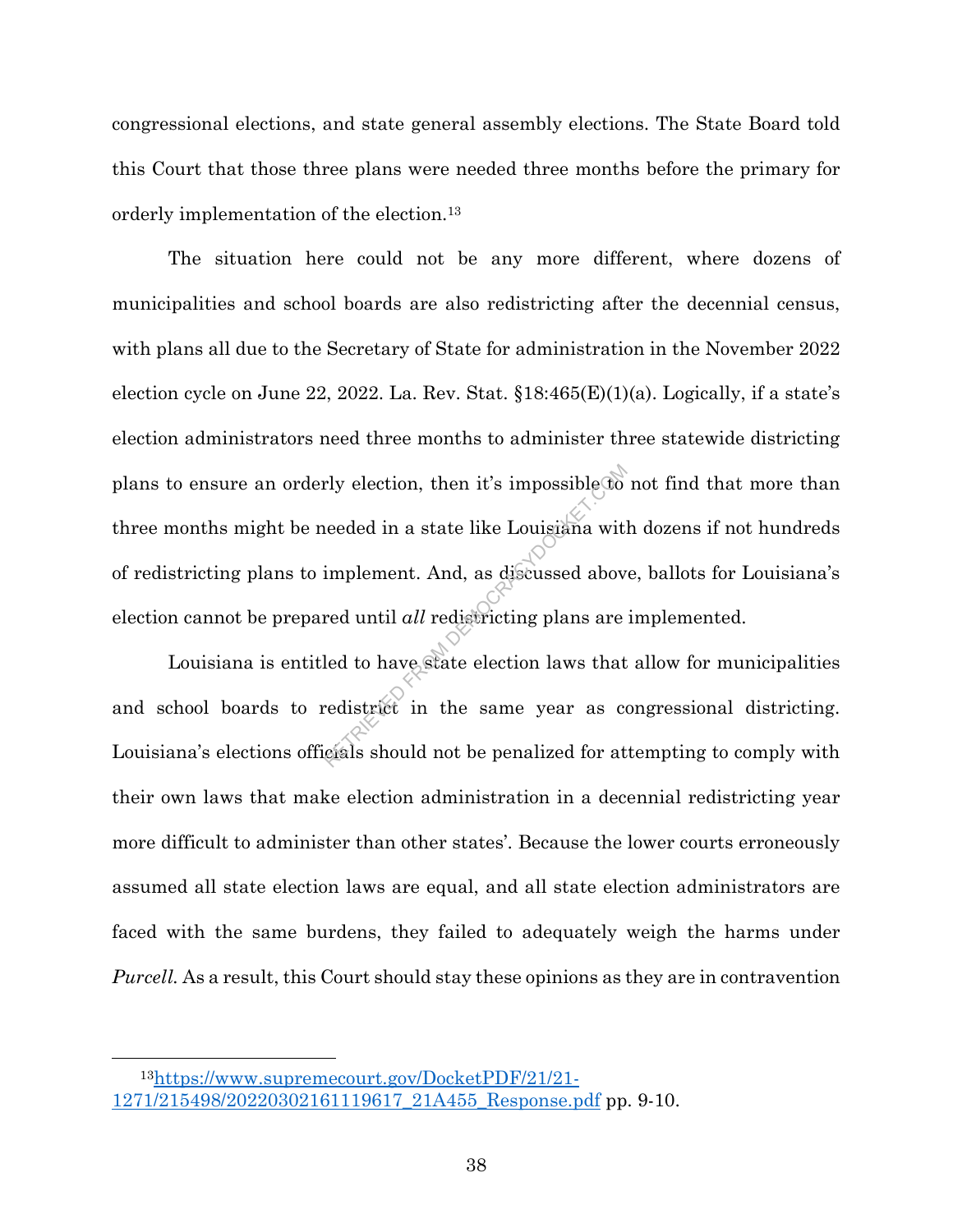of *Purcell*. *Merrill,* 142 S. Ct. at 879-880

#### **III. THE EQUITIES TILT DRAMATICALLY IN FAVOR OF GRANTING A STAY.**

Given that Plaintiffs elected solely to bring *statutory* claims, their interests must subordinate to the *constitutional* claims of Louisiana's public. Simply put, it "is always in the public interest to prevent the violation of a party's constitutional rights." *Jackson Women's Health Org. v. Currier*, 760 F.3d 448, 458 n.9 (5th Cir. 2014); *see also Gordon v. Holder*, 721 F.3d 638, 653 (D.C. Cir. 2013) ("[I]t may be assumed that the Constitution is the ultimate expression of the public interest."). And here, the constitutional rights of the entire Louisiana electorate hang in the balance. "The Equal Protection Clause forbids 'racial gerrymandering,' that is, intentionally assigning citizens to a district on the basis of race without sufficient justification," *Abbott v. Perez*, 138 S. Ct. 2305, 2314 (2018). (citing *Shaw I*, 509 U.S. at 641), and the district court's preliminary-injunction order mandates a racial gerrymander. *See supra* at Section I, B. If Section 2 does *not* require creating a gerrymandered second majority-Black district, Louisiana's entire electorate suffers an irreversible Fourteenth Amendment violation when they next cast their ballots for their congressional representatives. rights of the entire Louisiana elector<br>Clause forbids 'racial gerrymanderin'<br>istrict on the basis of trace without<br>istrict on the basis of trace without<br>istrict on the basis of trace without<br>ary-injunction order mandates a

This Court will address an identical issue to the one here—*i.e.,* when does Section 2 of the Voting Rights Act command the creation of additional majorityminority districts. Given the public deprivation that would ensue if (1) the district court's preliminary injunction were to stay in effect, (2) the 2022 midterms were to take place with Louisiana's judicially mandated majority-minority districts and (3) soon after, this Court held that the district court's analysis perpetuated an Equal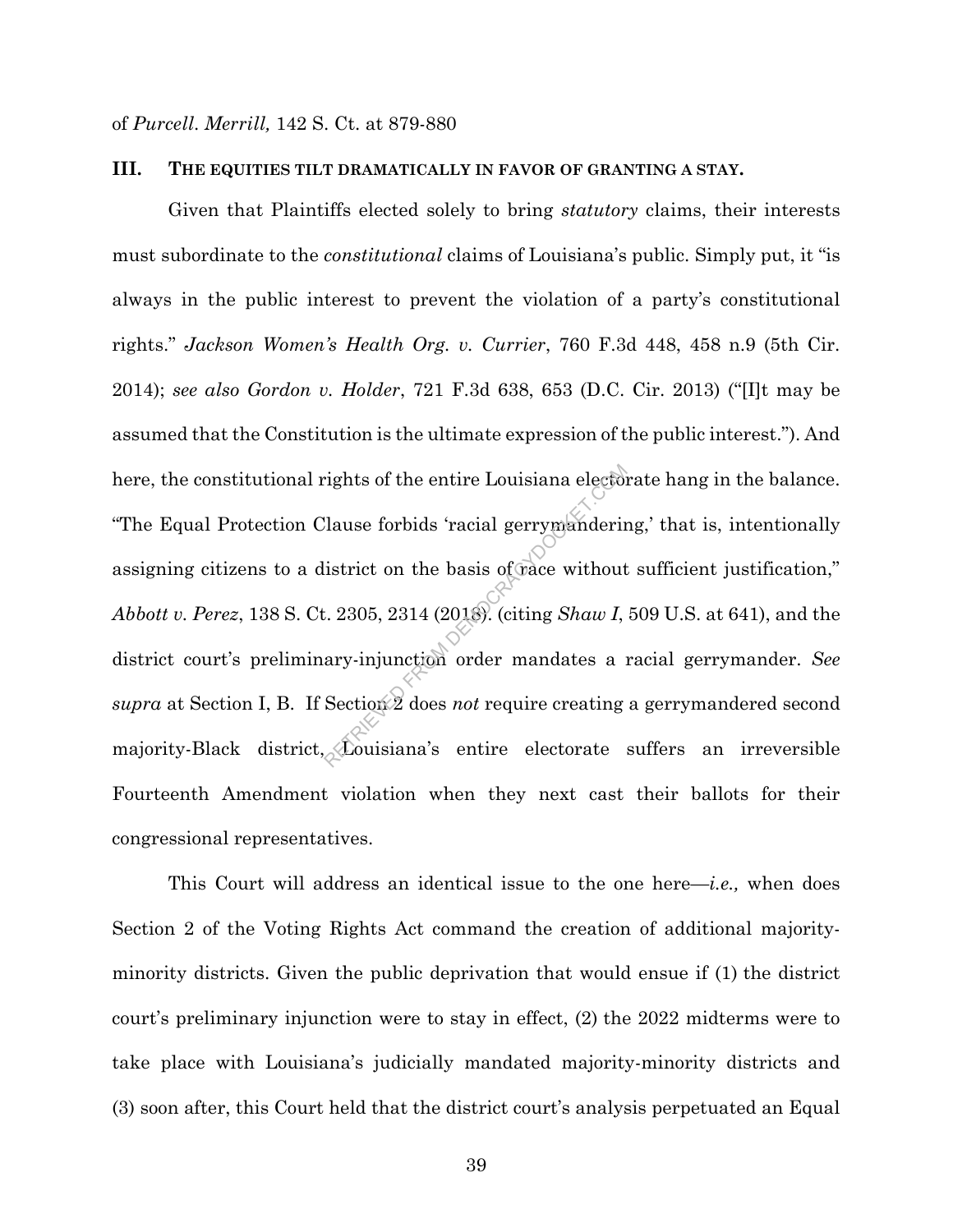Protection violation against every one of the State's voters, the public interest all but ensures that entering a stay is the correct approach here. Given the risk to the public that would arise without a stay, entering one far outweighs any burden Plaintiffs may claim.

#### **CONCLUSION**

From start to finish, the proceedings below have transgressed this Court's instructions—and, making matters worse, as recently as yesterday the district court threatened the House Speaker with contempt for engaging his legislative duties, which were apparently not to her satisfaction, interfering with the very legislative defense the State is owed by federal courts in this process.

Only two months ago, the Court reversed a decision from the Wisconsin Supreme Court that—as here—"embrac[ed] just the sort of uncritical majorityminority district maximization that [the Court] ha[s] expressly rejected." *Wis. Legis*., 142 S. Ct. at 1249 (citing *De Grandy*, 512 U. S., at 1017. And four months ago, this Court stayed a district court order imposing the *precise injunction* that the district court levied in this case—*i.e*., creation of an additional majority-minority district under the auspices of Section 2. not to her satisfaction, interfering<br>d by federal courts in this process.<br>a ago, the Court reversed a decist<br>is here—"embracted] just the sort<br>zation that the Court] ha[s] expres<br>g De Grandy, 512 U. S., at 1017. An

For all these reasons, the Petitioners request that the Court (1) immediately enter an administrative stay, (2) enter a stay pending appeal, and (3) construe this stay application as a petition for writ of certiorari before judgment, grant it, expedite it and consolidate it, or alternatively grant it and hold in abeyance pending the Court's decision in *Merrill*.